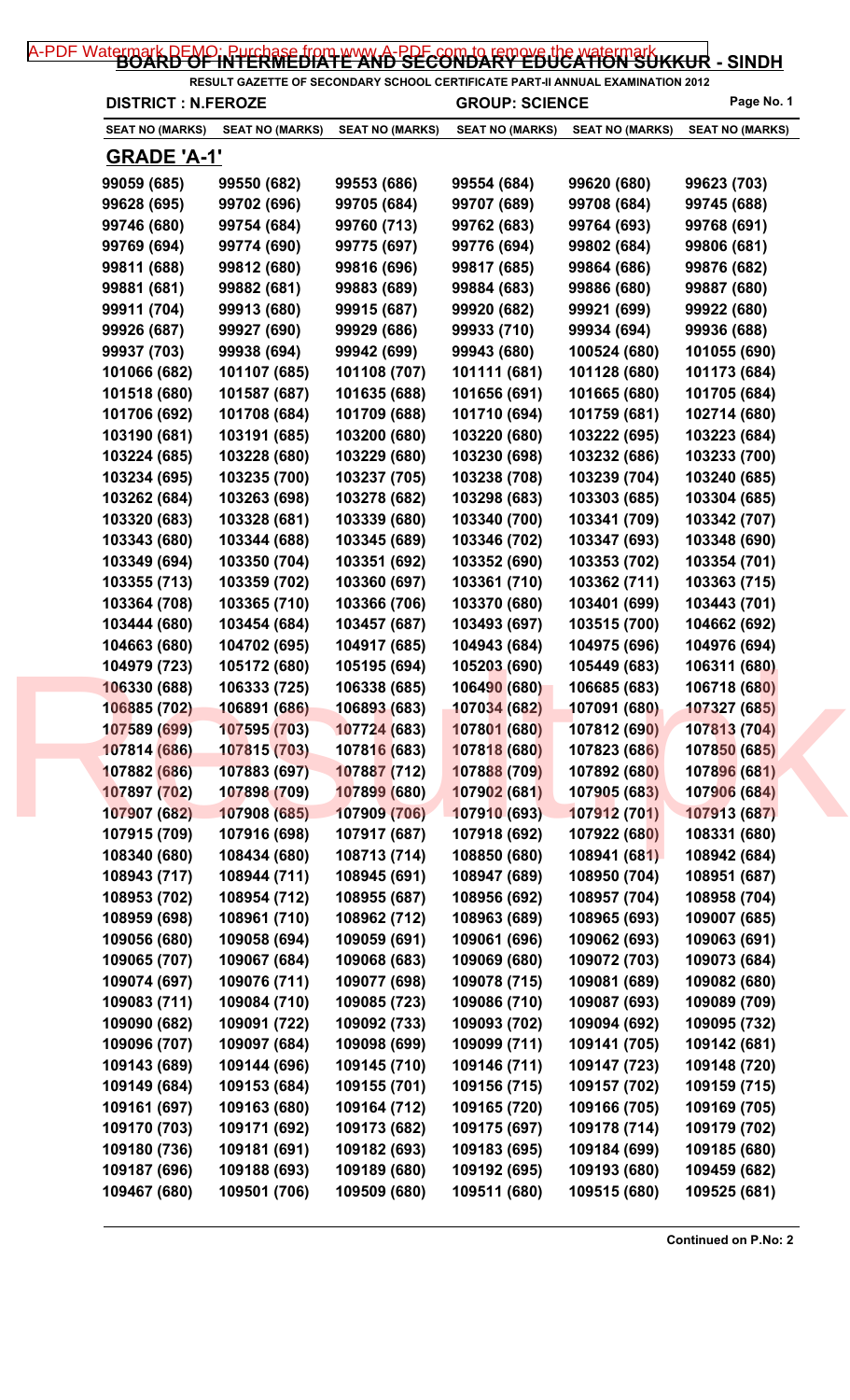| <b>DISTRICT : N.FEROZE</b> |                        |                        | <b>GROUP: SCIENCE</b>  |                        | Page No. 2             |
|----------------------------|------------------------|------------------------|------------------------|------------------------|------------------------|
| <b>SEAT NO (MARKS)</b>     | <b>SEAT NO (MARKS)</b> | <b>SEAT NO (MARKS)</b> | <b>SEAT NO (MARKS)</b> | <b>SEAT NO (MARKS)</b> | <b>SEAT NO (MARKS)</b> |
| <u>GRADE 'A-1'</u>         |                        |                        |                        |                        |                        |
| 109535 (680)               | 109548 (680)           | 110038 (689)           | 110194 (680)           | 110239 (711)           | 110240 (719)           |
| 110245 (690)               | 110273 (731)           | 110294 (691)           | 110376 (701)           | 110393 (689)           | 110413 (684)           |
| 110436 (680)               | 110449 (680)           | 110770 (680)           | 110779 (680)           | 110863 (680)           | 111107 (700)           |
| 111108 (694)               | 111118 (680)           | 111202 (684)           | 111221 (703)           | 111223 (715)           | 111237 (702)           |
| 111298 (683)               | 111304 (695)           | 111471 (680)           | 111476 (688)           | 111477 (683)           | 111480 (698)           |
| 111485 (698)               | 111487 (687)           | 111488 (706)           | 111567 (680)           | 112323 (680)           | 112407 (694)           |
| 112411 (704)               | 112413 (733)           | 112420 (697)           | 112433 (692)           | 112456 (681)           | 112461 (687)           |
| 112462 (680)               | 112463 (680)           | 112503 (680)           | 112510 (685)           | 112533 (680)           | 112642 (721)           |
| 112650 (690)               | 112660 (680)           | 112707 (686)           | 112920 (680)           | 112944 (680)           | 113021 (680)           |
| 113040 (680)               | 113070 (680)           | 113192 (685)           | 138203 (689)           |                        |                        |
| <b>GRADE 'A'</b>           |                        |                        |                        |                        |                        |
| 99007 (628)                |                        |                        |                        |                        | 99019 (625)            |
|                            | 99010 (637)            | 99015 (638)            | 99016 (600)            | 99017 (632)            |                        |
| 99024 (630)                | 99031 (655)            | 99037 (628)            | 99038 (600)            | 99039 (631)            | 99044 (617)            |
| 99049 (621)                | 99050 (614)            | 99053 (620)            | 99064 (595)            | 99065 (620)            | 99067 (673)            |
| 99068 (619)                | 99069 (628)            | 99070 (603)            | 99090 (600)            | 99096 (644)            | 99098 (612)            |
| 99099 (625)                | 99108 (595)            | 99116 (599)            | 99117 (672)            | 99118 (667)            | 99120 (650)            |
| 99131 (595)                | 99142 (635)            | 99146 (595)            | 99162 (599)            | 99221 (634)            | 99233 (595)            |
| 99236 (629)                | 99243 (604)            | 99247 (611)            | 99250 (595)            | 99252 (595)            | 99253 (612)            |
| 99256 (600)                | 99264 (596)            | 99273 (613)            | 99279 (618)            | 99287 (614)            | 99288 (596)            |
| 99291 (629)                | 99295 (596)            | 99297 (636)            | 99298 (606)            | 99306 (609)            | 99307 (596)            |
| 99311 (656)                | 99314 (595)            | 99315 (649)            | 99319 (653)            | 99340 (611)            | 99345 (614)            |
| 99349 (606)                | 99353 (615)            | 99354 (643)            | 99369 (644)            | 99371 (631)            | 99373 (596)            |
| 99376 (595)                | 99383 (661)            | 99384 (637)            | 99397 (633)            | 99398 (644)            | 99400 (603)            |
| 99401 (645)                | 99403 (595)            | 99431 (618)            | 99432 (634)            | 99447 (614)            | 99455 (595)            |
| 99457 (617)                | 99459 (608)            | 99460 (621)            | 99463 (595)            | 99466 (607)            | 99467 (631)            |
| 99468 (613)                | 99472 (600)            | 99473 (619)            | 99480 (596)            | 99516 (622)            | 99521 (638)            |
| 99542 (629)                | 99544 (609)            | 99546 (633)            | 99547 (655)            | 99548 (640)            | 99549 (652)            |
| 99551 (654)                | 99552 (618)            | 99571 (599)            | 99572 (602)            | 99573 (640)            | 99575 (666)            |
| 99576 (626)                | 99578 (660)            | 99580 (632)            | 99581 (621)            | 99582 (636)            | 99583 (624)            |
| 99586 (645)                | 99587 (642)            | 99588 (664)            | 99589 (609)            | 99590 (619)            | 99592 (649)            |
| 99593 (626)                | 99594 (606)            | 99595 (614)            | 99596 (635)            | 99598 (595)            | 99600 (603)            |
| 99602 (597)                | 99603 (628)            | 99605 (611)            | 99607 (596)            | 99608 (604)            | 99610 (616)            |
| 99611 (647)                | 99612 (595)            | 99613 (599)            | 99614 (650)            | 99615 (595)            | 99616 (662)            |
| 99617 (618)                | 99618 (612)            | 99619 (649)            | 99621 (668)            | 99622 (662)            | 99624 (616)            |
| 99625 (633)                | 99626 (622)            | 99629 (627)            | 99657 (634)            | 99659 (595)            | 99662 (608)            |
| 99663 (668)                | 99665 (595)            | 99667 (613)            | 99669 (628)            | 99672 (622)            | 99675 (634)            |
| 99676 (605)                | 99677 (607)            | 99679 (598)            | 99680 (649)            | 99683 (616)            | 99684 (609)            |
| 99687 (634)                | 99688 (646)            | 99689 (621)            | 99690 (613)            | 99691 (642)            | 99692 (615)            |
| 99697 (626)                | 99698 (634)            | 99699 (636)            | 99700 (658)            | 99701 (602)            | 99703 (611)            |
| 99704 (612)                | 99706 (673)            | 99709 (600)            | 99710 (608)            | 99712 (656)            | 99713 (640)            |
| 99714 (642)                | 99715 (660)            | 99718 (595)            | 99719 (609)            | 99741 (606)            | 99742 (643)            |
| 99743 (652)                | 99744 (654)            | 99747 (633)            | 99748 (642)            | 99749 (659)            | 99750 (666)            |
| 99751 (619)                | 99752 (650)            | 99753 (653)            | 99755 (668)            | 99756 (664)            | 99757 (671)            |
| 99758 (656)                | 99759 (641)            | 99761 (652)            | 99763 (673)            | 99765 (670)            | 99766 (650)            |
| 99767 (660)                | 99770 (668)            | 99771 (666)            | 99772 (674)            | 99773 (667)            | 99803 (660)            |
| 99804 (652)                | 99807 (595)            | 99808 (623)            | 99809 (644)            | 99810 (659)            | 99813 (671)            |
| 99814 (665)                | 99815 (668)            | 99818 (674)            | 99819 (672)            | 99820 (606)            | 99821 (615)            |
|                            | 99823 (660)            | 99824 (663)            | 99826 (652)            | 99830 (664)            | 99831 (636)            |
| 99822 (596)                |                        |                        |                        |                        |                        |
| 99833 (621)                | 99861 (651)            | 99862 (597)            | 99863 (669)            | 99865 (618)            | 99866 (607)            |
| 99867 (641)                | 99868 (607)            | 99869 (619)            | 99870 (622)            | 99871 (614)            | 99872 (619)            |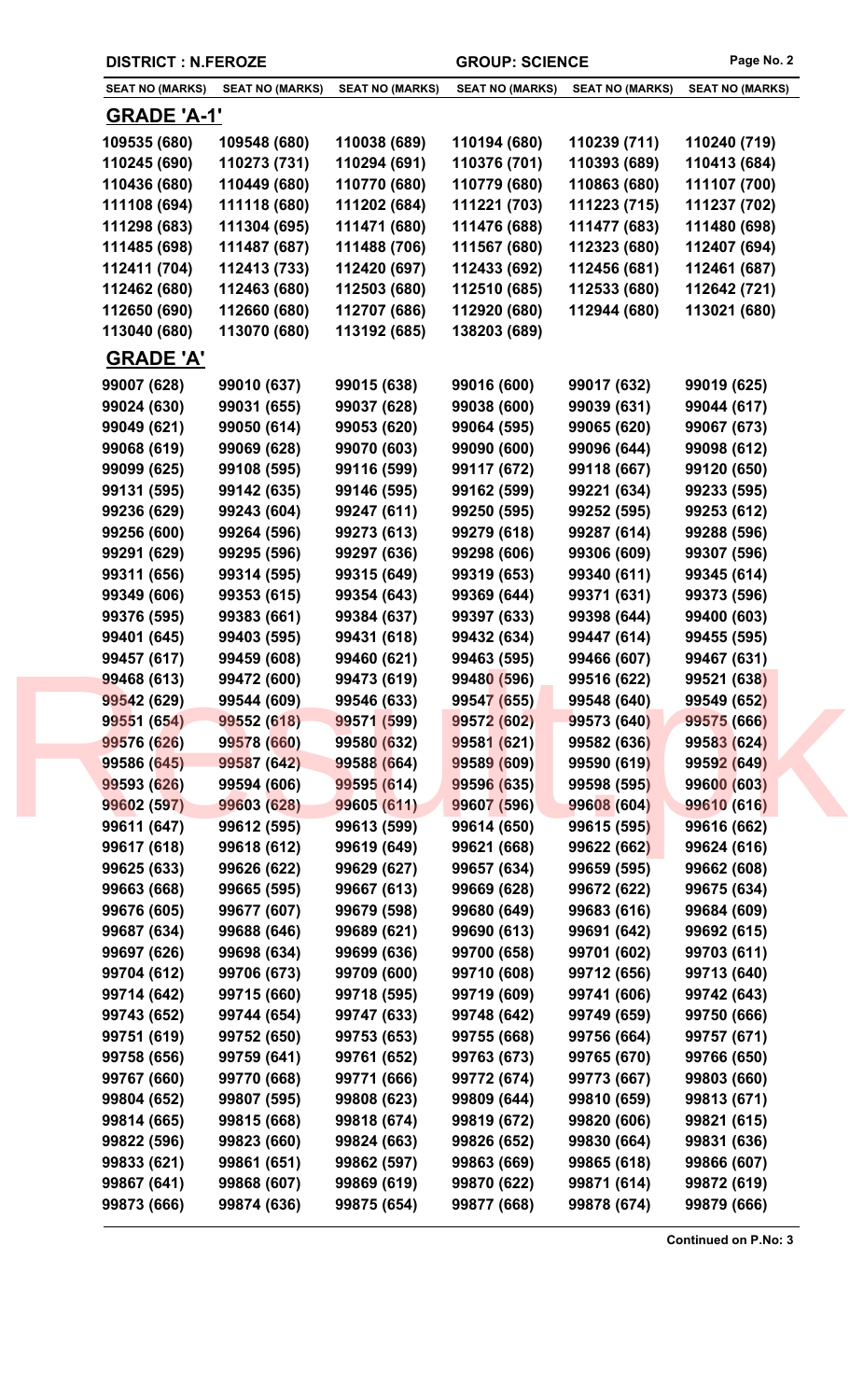| <b>SEAT NO (MARKS)</b> | <b>SEAT NO (MARKS)</b> | <b>SEAT NO (MARKS)</b> | <b>SEAT NO (MARKS)</b> | <b>SEAT NO (MARKS)</b> | <b>SEAT NO (MARKS)</b> |
|------------------------|------------------------|------------------------|------------------------|------------------------|------------------------|
| <u>GRADE 'A'</u>       |                        |                        |                        |                        |                        |
| 99880 (658)            | 99885 (667)            | 99888 (674)            | 99889 (647)            | 99912 (655)            | 99914 (601)            |
| 99916 (644)            | 99917 (661)            | 99918 (621)            | 99919 (671)            | 99923 (643)            | 99924 (649)            |
| 99925 (668)            | 99928 (673)            | 99931 (631)            | 99932 (673)            | 99935 (670)            | 99974 (628)            |
| 99975 (624)            | 99976 (612)            | 99994 (664)            | 99995 (670)            | 99996 (623)            | 99997 (614)            |
| 100002 (670)           | 100003 (626)           | 100007 (595)           | 100009 (610)           | 100012 (648)           | 100013 (642)           |
| 100014 (636)           | 100015 (599)           | 100017 (613)           | 100020 (613)           | 100026 (603)           | 100027 (633)           |
| 100029 (611)           | 100031 (625)           | 100034 (629)           | 100035 (599)           | 100037 (601)           | 100038 (595)           |
| 100039 (613)           | 100047 (608)           | 100050 (646)           | 100051 (613)           | 100055 (604)           | 100056 (638)           |
| 100058 (595)           | 100060 (620)           | 100068 (602)           | 100069 (641)           | 100070 (613)           | 100073 (669)           |
| 100076 (595)           | 100077 (596)           | 100078 (633)           | 100081 (595)           | 100083 (595)           | 100086 (651)           |
| 100087 (618)           | 100090 (664)           | 100092 (600)           | 100093 (639)           | 100094 (607)           | 100095 (608)           |
| 100098 (670)           | 100101 (628)           | 100104 (610)           | 100106 (615)           | 100107 (655)           | 100108 (617)           |
| 100109 (627)           | 100112 (660)           | 100113 (660)           | 100114 (655)           | 100119 (603)           | 100134 (610)           |
| 100135 (598)           | 100141 (624)           | 100148 (644)           | 100149 (669)           | 100150 (622)           | 100151 (648)           |
| 100156 (607)           | 100159 (627)           | 100160 (602)           | 100162 (629)           | 100164 (609)           | 100167 (653)           |
| 100168 (604)           | 100169 (614)           | 100173 (634)           | 100175 (624)           | 100176 (627)           | 100177 (612)           |
| 100179 (643)           | 100181 (612)           | 100183 (655)           | 100185 (608)           | 100189 (595)           | 100190 (595)           |
| 100191 (598)           | 100197 (612)           | 100198 (596)           | 100201 (665)           | 100202 (595)           | 100204 (615)           |
| 100206 (656)           | 100207 (602)           | 100208 (597)           | 100211 (612)           | 100213 (649)           | 100214 (611)           |
| 100215 (603)           | 100219 (595)           | 100281 (599)           | 100283 (615)           | 100287 (602)           | 100305 (604)           |
| 100307 (661)           | 100308 (623)           | 100310 (624)           | 100311 (635)           | 100314 (620)           | 100315 (621)           |
| 100316 (641)           | 100322 (599)           | 100326 (614)           | 100327 (631)           | 100337 (662)           | 100372 (595)           |
| 100374 (608)           | 100377 (664)           | 100378 (660)           | 100379 (595)           | 100381 (618)           | 100382 (599)           |
| 100383 (638)           | 100385 (621)           | 100386 (595)           | 100387 (626)           | 100388 (619)           | 100390 (596)           |
| 100392 (595)           | 100397 (618)           | 100401 (625)           | 100411 (631)           | 100414 (625)           | 100416 (652)           |
| 100418 (612)           | 100419 (615)           | 100422 (601)           | 100424 (606)           | 100437 (595)           | 100463 (624)           |
| 100475 (632)           | 100487 (627)           | 100488 (664)           | 100494 (663)           | 100496 (607)           | 100498 (612)           |
| 100499 (649)           | 100501 (612)           | 100502 (614)           | 100503 (632)           | 100504 (610)           | 100505 (595)           |
| 100507 (624)           | 100509 (600)           | 100510 (634)           | 100512 (642)           | 100513 (641)           | 100515 (621)           |
| 100517 (595)           | 100518 (595)           | 100520 (606)           | 100526(614)            | 100581 (618)           | 100582 (609)           |
| 100584 (621)           | 100585 (597)           | 100587 (603)           | 100589 (623)           | 100596 (606)           | 100597 (632)           |
| 100599 (623)           | 100600 (635)           | 100602 (596)           | 100603 (635)           | 100624 (640)           | 100625 (602)           |
| 100628 (623)           | 100629 (615)           | 100630 (636)           | 100631(601)            | 100634 (650)           | 100637 (636)           |
| 100638 (664)           | 100639 (611)           | 100663 (602)           | 100681 (612)           | 100682 (595)           | 100688 (599)           |
| 100697 (595)           | 100699 (627)           | 100706 (605)           | 100708 (615)           | 100752 (626)           | 100754 (595)           |
| 100760 (637)           | 100763 (638)           | 100764 (599)           | 100765 (595)           | 100768 (608)           | 100771 (599)           |
| 100832 (602)           | 100833 (626)           | 100834 (608)           | 100836 (602)           | 100837 (613)           | 100843 (622)           |
| 100848 (616)           | 100899 (595)           | 100903 (604)           | 100916 (595)           | 100978 (645)           | 100984 (598)           |
| 100985 (597)           | 100986 (597)           | 100990 (612)           | 100991 (608)           | 100992 (595)           | 100994 (609)           |
| 101005 (595)           | 101008 (607)           | 101009 (595)           | 101041 (629)           | 101042 (659)           | 101043 (669)           |
| 101044 (612)           | 101045 (611)           | 101046 (643)           | 101047 (656)           | 101048 (614)           | 101051 (618)           |
| 101052 (611)           | 101053 (647)           | 101054 (639)           | 101056 (626)           | 101058 (630)           | 101059 (632)           |
| 101060 (597)           | 101062 (595)           | 101067 (605)           | 101068 (595)           | 101069 (624)           | 101070 (595)           |
| 101071 (649)           | 101073 (616)           | 101076 (595)           | 101077 (605)           | 101079 (668)           | 101082 (642)           |
| 101083 (634)           | 101086 (615)           | 101088 (620)           | 101100 (652)           | 101101 (597)           | 101102 (627)           |
| 101106 (666)           | 101109 (635)           | 101110 (626)           | 101113 (595)           | 101114 (601)           | 101116 (613)           |
| 101117 (600)           | 101119 (663)           | 101120 (669)           | 101124 (670)           | 101126 (660)           | 101127 (668)           |
| 101135 (634)           | 101137 (618)           | 101138 (621)           | 101143 (595)           | 101144 (595)           | 101148 (606)           |
| 101149 (639)           | 101150 (618)           | 101151 (643)           | 101152 (650)           | 101154 (652)           | 101155 (621)           |
| 101156 (598)           | 101159 (629)           | 101160 (608)           | 101165 (597)           | 101167 (665)           | 101168 (660)           |
| 101169 (628)           | 101170 (653)           | 101172 (624)           | 101176 (656)           | 101177 (614)           | 101178 (609)           |

**DISTRICT : N.FEROZE GROUP: SCIENCE Page No. 3**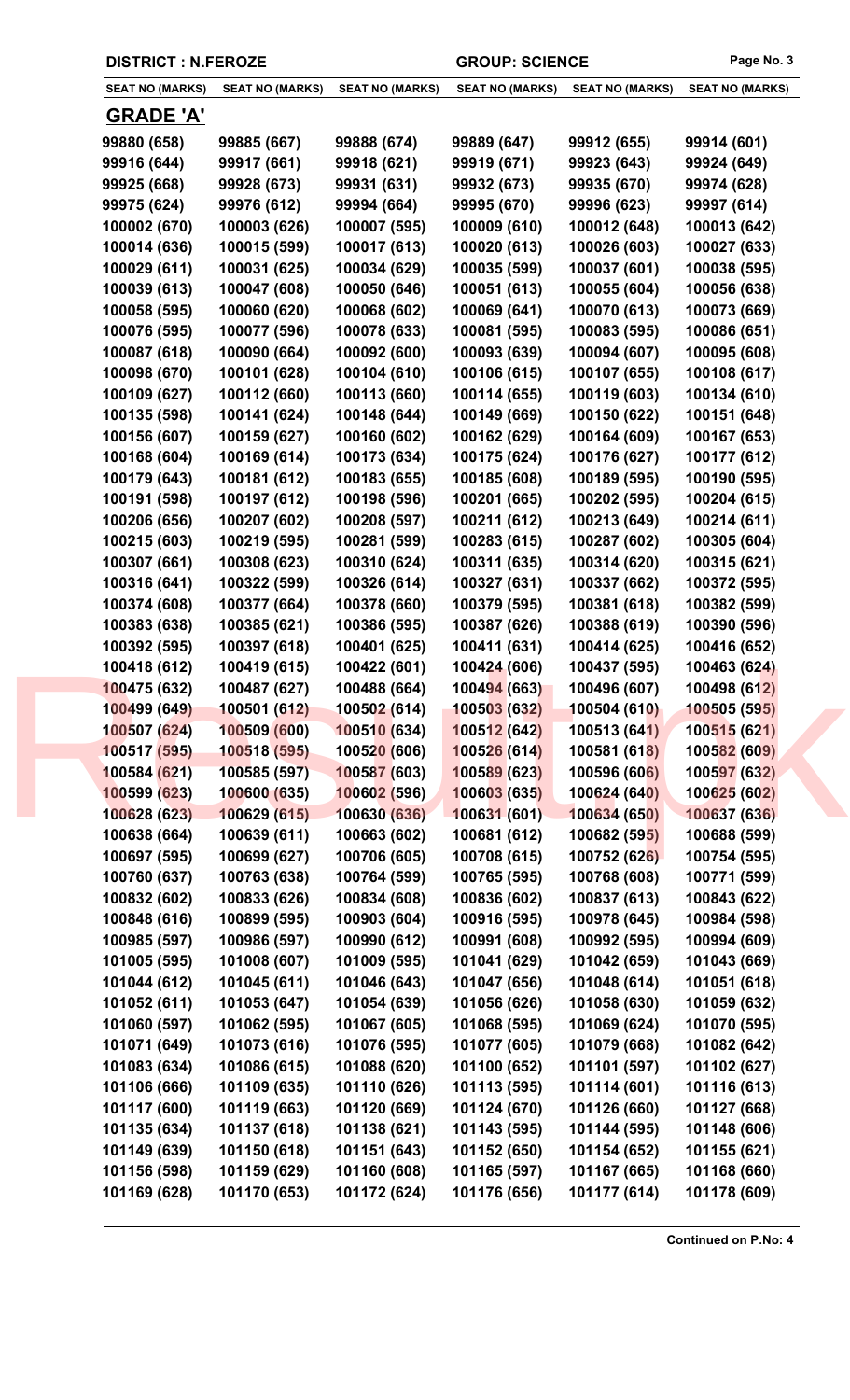| <b>DISTRICT : N.FEROZE</b> |                        |                        | <b>GROUP: SCIENCE</b>  | Page No. 4             |                        |
|----------------------------|------------------------|------------------------|------------------------|------------------------|------------------------|
| <b>SEAT NO (MARKS)</b>     | <b>SEAT NO (MARKS)</b> | <b>SEAT NO (MARKS)</b> | <b>SEAT NO (MARKS)</b> | <b>SEAT NO (MARKS)</b> | <b>SEAT NO (MARKS)</b> |
| <b>GRADE 'A'</b>           |                        |                        |                        |                        |                        |
| 101179 (653)               | 101180 (595)           | 101181 (610)           | 101182 (603)           | 101183 (607)           | 101184 (604)           |
| 101185 (654)               | 101186 (597)           | 101187 (601)           | 101188 (652)           | 101189 (660)           | 101191 (595)           |
| 101192 (614)               | 101194 (603)           | 101246 (623)           | 101250 (624)           | 101251 (609)           | 101252 (632)           |
| 101254 (611)               | 101263 (605)           | 101283 (650)           | 101285 (642)           | 101291 (613)           | 101294 (667)           |
| 101297 (598)               | 101372 (671)           | 101373 (639)           | 101380 (598)           | 101406 (595)           | 101408 (650)           |
| 101409 (607)               | 101410 (595)           | 101411 (637)           | 101412 (615)           | 101413 (604)           | 101414 (631)           |
| 101415 (639)               | 101424 (632)           | 101448 (620)           | 101451 (595)           | 101454 (654)           | 101455 (596)           |
| 101458 (611)               | 101459 (633)           | 101463 (606)           | 101469 (670)           | 101470 (595)           | 101472 (652)           |
| 101474 (643)               | 101475 (632)           | 101476 (674)           | 101477 (601)           | 101479 (601)           | 101480 (595)           |
| 101481 (621)               | 101483 (622)           | 101485 (624)           | 101486 (646)           | 101487 (647)           | 101488 (616)           |
| 101490 (670)               | 101491 (632)           | 101492 (595)           | 101494 (596)           | 101495 (607)           | 101497 (597)           |
| 101503 (631)               | 101505 (656)           | 101506 (595)           | 101508 (651)           | 101512 (604)           | 101513 (662)           |
| 101514 (667)               | 101517 (631)           | 101519 (656)           | 101520 (625)           | 101562 (603)           | 101564 (626)           |
| 101566 (650)               | 101567 (595)           | 101575 (603)           | 101576 (614)           | 101580 (629)           | 101592 (595)           |
| 101593 (598)               | 101595 (628)           | 101599 (642)           | 101600 (663)           | 101607 (603)           | 101610 (637)           |
| 101615 (613)               | 101618 (646)           | 101621 (647)           | 101623 (595)           | 101624 (662)           | 101625 (625)           |
| 101626 (596)               | 101630 (608)           | 101634 (595)           | 101640 (608)           | 101644 (613)           | 101647 (608)           |
| 101649 (618)               | 101653 (602)           | 101654 (661)           | 101655 (647)           | 101658 (609)           | 101659 (629)           |
| 101663 (597)               | 101666 (625)           | 101667 (628)           | 101669 (607)           | 101670 (597)           | 101671 (595)           |
| 101676 (638)               | 101678 (601)           | 101680 (619)           | 101681 (659)           | 101683 (610)           | 101684 (617)           |
| 101686 (609)               | 101687 (603)           | 101689 (616)           | 101690 (603)           | 101691 (673)           | 101695 (658)           |
| 101696 (639)               | 101697 (656)           | 101700 (648)           | 101701 (613)           | 101702 (646)           | 101704 (641)           |
| 101707 (659)               | 101711 (668)           | 101712 (644)           | 101714 (668)           | 101716 (608)           | 101717 (612)           |
| 101718 (668)               | 101719 (598)           | 101722 (618)           | 101726 (598)           | 101731 (600)           | 101736 (649)           |
| 101737 (607)               | 101738 (633)           | 101741 (615)           | 101743 (618)           | 101745 (671)           | 101746 (604)           |
| 101747 (608)               | 101750 (601)           | 101751 (621)           | 101756 (608)           | 101760 (635)           | 101761 (619)           |
| 101762 (595)               | 101764 (655)           | 101766 (649)           | 101767 (645)           | 101768 (621)           | 101769 (636)           |
| 101772 (600)               | 101774 (627)           | 101775 (613)           | 101776 (602)           | 101777 (623)           | 101778 (625)           |
| 101779 (622)               | 101780 (665)           | 101782 (633)           | 101783 (642)           | 101784 (634)           | 101785 (619)           |
| 101786 (628)               | 101787 (628)           | 101788 (599)           | 101867 (600)           | 101870 (613)           | 101871 (605)           |
| 101883 (640)               | 101884 (595)           | 101935 (601)           | 101961 (595)           | 101966 (608)           | 101971 (612)           |
| 101973 (629)               | 101983 (612)           | 101990 (620)           | 101996 (595)           | 101997 (611)           | 102001 (620)           |
| 102002 (626)               | 102003 (633)           | 102004 (623)           | 102007 (597)           | 102008 (597)           | 102016 (608)           |
| 102017 (606)               | 102018 (614)           | 102074 (608)           | 102075 (603)           | 102082 (595)           | 102088 (628)           |
| 102094 (612)               | 102107 (595)           | 102110 (630)           | 102112 (644)           | 102113 (595)           | 102120 (607)           |
| 102124 (618)               | 102126 (606)           | 102128 (606)           | 102133 (607)           | 102141 (602)           | 102144 (634)           |
| 102147 (622)               | 102149 (620)           | 102150 (610)           | 102151 (664)           | 102152 (610)           | 102167 (621)           |
| 102172 (660)               | 102180 (618)           | 102248 (595)           | 102254 (601)           | 102255 (621)           | 102265 (612)           |
| 102272 (595)               | 102276 (604)           | 102278 (625)           | 102281 (608)           | 102282 (662)           | 102291 (605)           |
| 102313 (617)               | 102317 (595)           | 102320 (611)           | 102321 (632)           | 102326 (597)           | 102327 (629)           |
| 102338 (606)               | 102339 (611)           | 102342 (648)           | 102344 (619)           | 102345 (638)           | 102348 (616)           |
| 102349 (615)               | 102354 (638)           | 102356 (619)           | 102394 (622)           | 102403 (595)           | 102406 (595)           |
| 102407 (605)               | 102408 (612)           | 102410 (597)           | 102412 (622)           | 102441 (660)           | 102442 (636)           |
| 102443 (640)               | 102444 (595)           | 102449 (595)           | 102458 (595)           | 102467 (621)           | 102469 (595)           |
| 102472 (595)               | 102475 (609)           | 102476 (600)           | 102504 (637)           | 102506 (640)           | 102508 (623)           |
| 102514 (638)               | 102518 (657)           | 102534 (619)           | 102539 (595)           | 102550 (610)           | 102551 (595)           |
| 102552 (616)               | 102570 (621)           | 102578 (619)           | 102582 (616)           | 102606 (612)           | 102611 (607)           |
| 102614 (595)               | 102691 (654)           | 102694 (646)           | 102695 (660)           | 102698 (628)           | 102699 (638)           |
| 102700 (615)               | 102701 (595)           | 102704 (608)           | 102709 (624)           | 102713 (621)           | 102726 (650)           |
| 102729 (624)               | 102730 (636)           | 102734 (610)           | 102740 (626)           | 102742 (595)           | 102745 (635)           |
| 102751 (639)               | 102752 (603)           | 102756 (631)           | 102765 (646)           | 102769 (595)           | 102801 (638)           |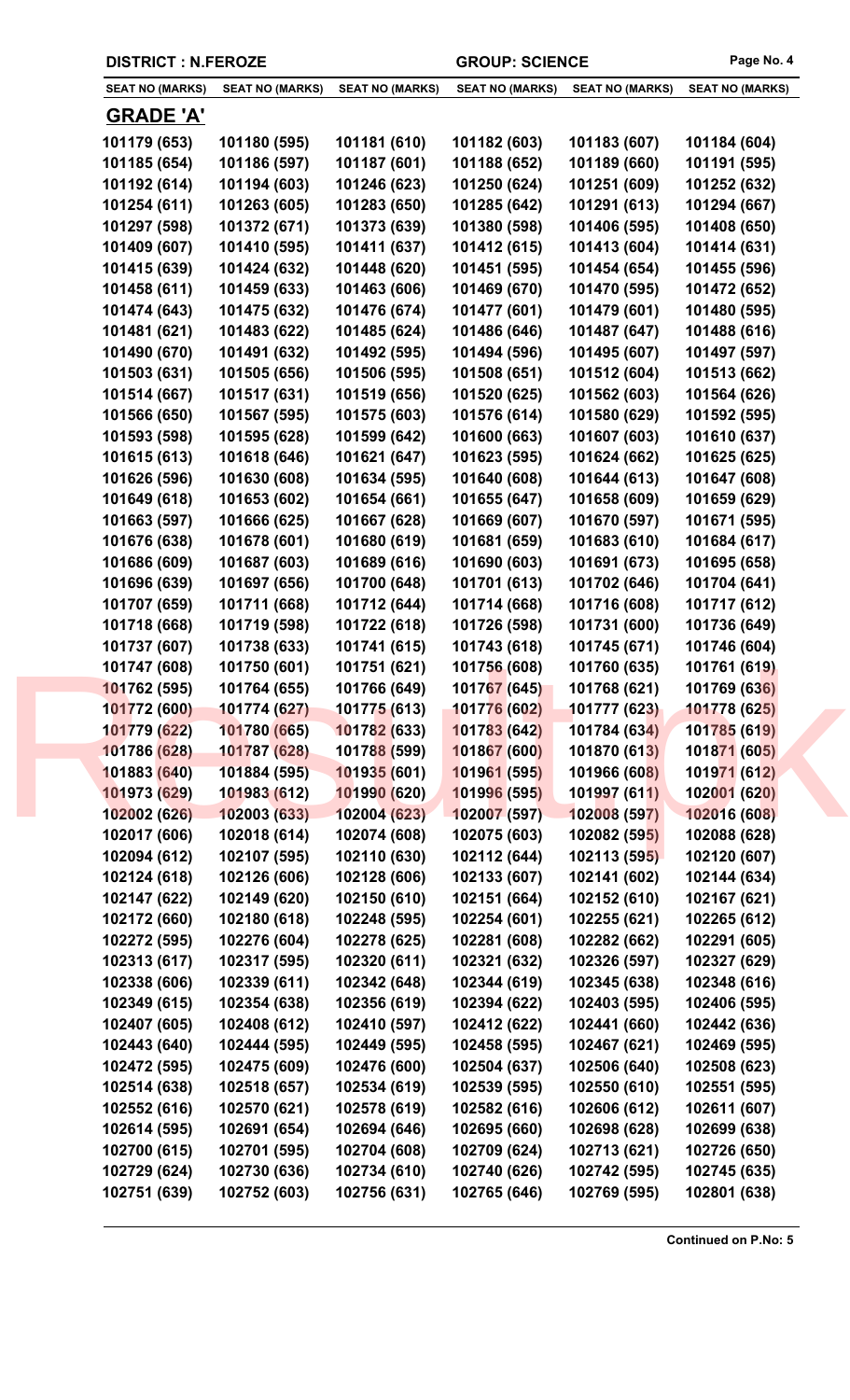| <b>SEAT NO (MARKS)</b> | <b>SEAT NO (MARKS)</b> | <b>SEAT NO (MARKS)</b>      | <b>SEAT NO (MARKS)</b> | <b>SEAT NO (MARKS)</b> | <b>SEAT NO (MARKS)</b> |
|------------------------|------------------------|-----------------------------|------------------------|------------------------|------------------------|
| <u>GRADE 'A'</u>       |                        |                             |                        |                        |                        |
| 102816 (635)           | 102821 (601)           | 102823 (609)                | 102826 (630)           | 102832 (595)           | 102856 (615)           |
| 102867 (595)           | 102871 (607)           | 102875 (630)                | 102881 (599)           | 102888 (615)           | 102893 (672)           |
| 102898 (637)           | 102944 (645)           | 102950 (598)                | 102959 (627)           | 102961 (610)           | 102964 (615)           |
| 102965 (608)           | 102966 (621)           | 102967 (649)                | 102969 (632)           | 102977 (595)           | 102980 (595)           |
| 102981 (611)           | 102985 (635)           | 102986 (609)                | 102989 (603)           | 102991 (609)           | 102992 (650)           |
| 102997 (663)           | 102999 (644)           | 103006 (598)                | 103007 (622)           | 103008 (633)           | 103009 (602)           |
| 103010 (639)           | 103014 (604)           | 103015 (599)                | 103016 (641)           | 103017 (608)           | 103020 (596)           |
| 103021 (600)           | 103022 (596)           | 103023 (626)                | 103024 (641)           | 103028 (621)           | 103030 (622)           |
| 103036 (597)           | 103037 (638)           | 103065 (609)                | 103069 (598)           | 103071 (595)           | 103076 (602)           |
| 103077 (645)           | 103082 (599)           | 103085 (599)                | 103093 (607)           | 103097 (607)           | 103100 (597)           |
| 103102 (604)           | 103104 (605)           | 103107 (643)                | 103111 (598)           | 103112 (640)           | 103113 (610)           |
| 103114 (598)           | 103115 (613)           | 103121 (600)                | 103123 (608)           | 103124 (628)           | 103181 (673)           |
| 103182 (606)           | 103183 (659)           | 103184 (660)                | 103185 (649)           | 103186 (663)           | 103187 (623)           |
| 103188 (658)           | 103189 (656)           | 103192 (639)                | 103193 (636)           | 103194 (627)           | 103195 (632)           |
| 103196 (667)           | 103197 (671)           | 103198 (657)                | 103199 (618)           | 103201 (642)           | 103202 (665)           |
| 103203 (670)           | 103204 (645)           | 103205 (659)                | 103206 (671)           | 103207 (658)           | 103208 (637)           |
| 103209 (663)           | 103210 (673)           | 103211 (613)                | 103212 (672)           | 103213 (639)           | 103214 (629)           |
| 103215 (655)           | 103216 (643)           | 103217 (639)                | 103218 (620)           | 103219 (649)           | 103221 (630)           |
| 103225 (639)           | 103226 (624)           | 103227 (668)                | 103231 (661)           | 103236 (663)           | 103241 (617)           |
| 103242 (615)           | 103243 (650)           | 103261 (661)                | 103264 (628)           | 103265 (639)           | 103266 (628)           |
| 103267 (652)           | 103268 (663)           | 103269 (599)                | 103270 (673)           | 103271 (655)           | 103272 (645)           |
| 103273 (652)           | 103274 (665)           | 103275 (632)                | 103276 (635)           | 103277 (627)           | 103280 (628)           |
| 103281 (660)           | 103282 (605)           | 103283 (614)                | 103284 (654)           | 103285 (641)           | 103286 (670)           |
| 103287 (636)           | 103288 (624)           | 103289 (610)                | 103290 (671)           | 103291 (613)           | 103292 (648)           |
| 103293 (595)           | 103294 (626)           | 103296 (617)                | 103297 (644)           | 103299 (665)           | 103300 (608)           |
| 103301 (644)           | 103302 (635)           | 103306 (667)                | 103307 (609)           | 103308 (657)           | 103309 (624)           |
| 103310 (639)           | 103311 (604)           | 103312 (619)                | 103313 (620)           | 103314 (630)           | 103315 (644)           |
| 103316 (668)           | 103318 (622)           | 10331 <mark>9 (</mark> 652) | 103321 (670)           | 103322 (669)           | 103323 (661)           |
| 103324 (651)           | 103325 (629)           | 103326 (673)                | 103327 (627)           | 103329 (659)           | 103330 (665)           |
| 103332 (612)           | 103333 (674)           | 103334 (648)                | 103335(657)            | 103337 (595)           | 103338 (654)           |
| 103357 (649)           | 103358 (658)           | 103367 (659)                | 103368 (600)           | 103369 (640)           | 103402 (636)           |
| 103403 (644)           | 103405 (595)           | 103407 (612)                | 103410 (630)           | 103411 (671)           | 103413 (626)           |
| 103414 (642)           | 103441 (631)           | 103442 (657)                | 103445(643)            | 103446 (633)           | 103447 (660)           |
| 103448 (640)           | 103449 (638)           | 103450 (650)                | 103451 (670)           | 103452 (629)           | 103453 (621)           |
| 103455 (656)           | 103456 (657)           | 103458 (648)                | 103459 (668)           | 103460 (609)           | 103461 (616)           |
| 103462 (656)           | 103463 (647)           | 103464 (624)                | 103491 (633)           | 103492 (642)           | 103494 (636)           |
| 103497 (595)           | 103498 (628)           | 103499 (616)                | 103500 (641)           | 103501 (617)           | 103502 (650)           |
| 103503 (656)           | 103504 (671)           | 103508 (622)                | 103509 (595)           | 103511 (609)           | 103512 (650)           |
| 103513 (656)           | 103514 (602)           | 103516 (655)                | 103517 (645)           | 103518 (667)           | 103520 (646)           |
| 103521 (651)           | 103542 (595)           | 103557 (612)                | 103562 (602)           | 103663 (642)           | 103665 (608)           |
| 103677 (595)           | 103678 (657)           | 103679 (597)                | 103682 (605)           | 103731 (622)           | 103732 (634)           |
| 103734 (638)           | 103735 (631)           | 103737 (646)                | 103741 (663)           | 103749 (642)           | 103753 (610)           |
| 103794 (600)           | 103796 (612)           | 103797 (597)                | 103798 (618)           | 103799 (621)           | 103800 (613)           |
| 103802 (613)           | 103806 (636)           | 103807 (595)                | 103808 (624)           | 103809 (641)           | 103811 (609)           |
| 103812 (603)           | 103818 (605)           | 103825 (622)                | 103832 (622)           | 103834 (595)           | 103838 (596)           |
| 103839 (630)           | 103841 (595)           | 103844 (618)                | 103849 (628)           | 103850 (599)           | 103855 (643)           |
| 103864 (598)           | 103865 (595)           | 103866 (605)                | 103867 (598)           | 103871 (600)           | 103874 (619)           |
| 103883 (628)           | 103884 (610)           | 103885 (656)                | 103888 (596)           | 103889 (641)           | 103890 (629)           |
| 103891 (622)           | 103893 (623)           | 103896 (595)                | 103941 (607)           | 103942 (603)           | 103943 (611)           |
|                        |                        |                             |                        |                        |                        |
| 103944 (595)           | 103949 (622)           | 103961 (610)                | 103966 (601)           | 103971 (606)           | 103972 (614)           |

**DISTRICT : N.FEROZE GROUP: SCIENCE Page No. 5**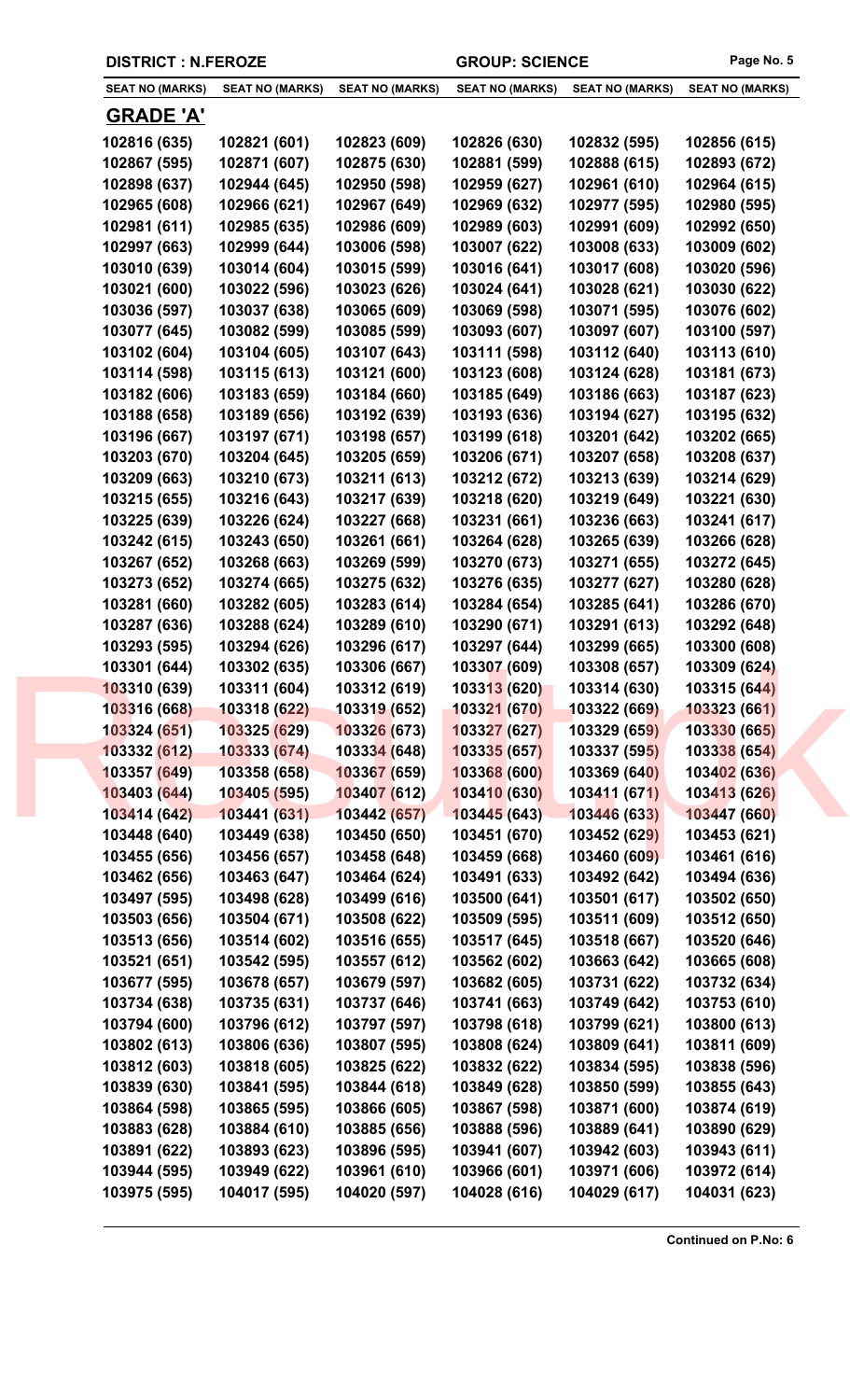| <b>DISTRICT : N.FEROZE</b> |                        |                        | <b>GROUP: SCIENCE</b>  |                        | Page No. 6             |
|----------------------------|------------------------|------------------------|------------------------|------------------------|------------------------|
| <b>SEAT NO (MARKS)</b>     | <b>SEAT NO (MARKS)</b> | <b>SEAT NO (MARKS)</b> | <b>SEAT NO (MARKS)</b> | <b>SEAT NO (MARKS)</b> | <b>SEAT NO (MARKS)</b> |
| <b>GRADE 'A'</b>           |                        |                        |                        |                        |                        |
| 104033 (624)               | 104038 (598)           | 104043 (600)           | 104080 (595)           | 104154 (595)           | 104185 (626)           |
| 104245 (595)               | 104249 (615)           | 104251 (626)           | 104272 (607)           | 104281 (661)           | 104292 (595)           |
| 104293 (609)               | 104302 (604)           | 104303 (641)           | 104307 (606)           | 104326 (595)           | 104401 (595)           |
| 104409 (595)               | 104414 (605)           | 104416 (623)           | 104431 (595)           | 104515 (616)           | 104519 (641)           |
| 104526 (625)               | 104527 (595)           | 104534 (605)           | 104555 (632)           | 104564 (611)           | 104570 (629)           |
| 104584 (600)               | 104604 (613)           | 104609 (614)           | 104615 (595)           | 104616 (608)           | 104621 (622)           |
| 104630 (615)               | 104636 (607)           | 104637 (625)           | 104647 (595)           | 104658 (598)           | 104671 (599)           |
| 104678 (595)               | 104679 (625)           | 104684 (605)           | 104690 (637)           | 104694 (607)           | 104697 (638)           |
| 104700 (609)               | 104751 (595)           | 104764 (619)           | 104765 (597)           | 104775 (626)           | 104779 (647)           |
| 104782 (595)               | 104786 (601)           | 104797 (622)           | 104798 (622)           | 104799 (638)           | 104801 (614)           |
| 104807 (624)               | 104808 (646)           | 104809 (648)           | 104810 (639)           | 104812 (625)           | 104813 (626)           |
| 104815 (626)               | 104821 (648)           | 104823 (613)           | 104824 (652)           | 104827 (613)           | 104832 (645)           |
| 104833 (673)               | 104834 (664)           | 104843 (629)           | 104846 (596)           | 104853 (595)           | 104854 (601)           |
| 104858 (636)               | 104861 (618)           | 104867 (647)           | 104870 (601)           | 104874 (620)           | 104885 (632)           |
| 104886 (654)               | 104893 (621)           | 104895 (614)           | 104896 (601)           | 104897 (595)           | 104906 (614)           |
| 104908 (611)               | 104920 (660)           | 104931 (645)           | 104938 (612)           | 104940 (623)           | 104944 (614)           |
| 104952 (595)               | 104954 (629)           | 104962 (614)           | 104973 (648)           | 104977 (613)           | 104983 (664)           |
| 105010 (645)               | 105051 (624)           | 105052 (649)           | 105053 (655)           | 105054 (652)           | 105055 (595)           |
| 105056 (600)               | 105059 (620)           | 105060 (632)           | 105061 (659)           | 105062 (633)           | 105063 (626)           |
| 105103 (639)               | 105110 (670)           | 105125 (631)           | 105127 (611)           | 105134 (612)           | 105135 (616)           |
| 105136 (623)               | 105137 (626)           | 105173 (626)           | 105174 (611)           | 105175 (628)           | 105177 (603)           |
| 105179 (604)               | 105180 (639)           | 105181 (630)           | 105182 (599)           | 105187 (623)           | 105192 (599)           |
| 105200 (598)               | 105201 (595)           | 105204 (595)           | 105206 (622)           | 105223 (618)           | 105224 (595)           |
| 105226 (595)               | 105237 (607)           | 105242 (605)           | 105243 (635)           | 105247 (600)           | 105251 (595)           |
| 105254 (653)               | 105258 (595)           | 105259 (659)           | 105260 (643)           | 105261 (598)           | 105262 (625)           |
| 105266 (595)               | 105267 (612)           | 105268 (614)           | 105269 (619)           | 105302 (620)           | 105317 (617)           |
| 105318 (597)               | 105328 (599)           | 105330 (595)           | 105335 (623)           | 105336 (595)           | 105338 (656)           |

| 105266 (595) | 105267 (612)        | 105268 (614)                | 105269 (619) | 105302 (620) | 105317 (617) |  |
|--------------|---------------------|-----------------------------|--------------|--------------|--------------|--|
| 105318 (597) | 105328 (599)        | 105330 (595)                | 105335(623)  | 105336 (595) | 105338 (656) |  |
| 105369 (597) | 105373 (597)        | 105377 (595)                | 105378 (618) | 105381 (596) | 105390 (630) |  |
| 105391 (595) | 105396 (613)        | 105397 (655)                | 105402 (609) | 105406 (595) | 105409 (604) |  |
| 105443 (616) | 105444 (649)        | 10545 <mark>0 (</mark> 628) | 105457 (606) | 105477 (609) | 105479 (634) |  |
| 105502 (665) | 105510 (618)        | 105517 (616)                | 105518 (607) | 105520 (674) | 105528 (596) |  |
| 105529 (595) | <u>105543 (595)</u> | 105657 (612)                | 105699(603)  | 105701 (619) | 105705 (626) |  |
| 105706 (645) | 105709 (630)        | 105720 (611)                | 105721(638)  | 105722 (668) | 105724 (633) |  |
| 105725 (599) | 105735 (618)        | 105742 (610)                | 105746 (618) | 105750 (615) | 105751 (632) |  |
| 105758 (612) | 105762 (628)        | 105765 (632)                | 105768 (600) | 105770 (604) | 105781 (595) |  |
| 105783 (595) | 105789 (596)        | 105817 (665)                | 105821 (631) | 105830 (667) | 105844 (619) |  |
| 105851 (595) | 105857 (595)        | 105864 (602)                | 105867 (627) | 105874 (616) | 105876 (621) |  |
| 105891 (604) | 105936 (610)        | 105952 (620)                | 105953 (652) | 105968 (595) | 105978 (595) |  |
| 105991 (605) | 106015 (631)        | 106027 (613)                | 106030 (604) | 106039 (619) | 106044 (603) |  |
| 106045 (641) | 106046 (608)        | 106056 (666)                | 106088 (658) | 106133 (653) | 106136 (606) |  |
| 106139 (620) | 106141 (605)        | 106149 (595)                | 106153 (608) | 106158 (599) | 106203 (656) |  |
| 106213 (617) | 106214 (609)        | 106215 (634)                | 106218 (595) | 106222 (619) | 106223 (666) |  |
| 106227 (655) | 106229 (614)        | 106240 (606)                | 106255 (595) | 106291 (655) | 106292 (633) |  |
| 106293 (595) | 106294 (623)        | 106295 (653)                | 106296 (665) | 106297 (646) | 106299 (643) |  |
| 106300 (599) | 106301 (609)        | 106302 (614)                | 106303 (605) | 106304 (610) | 106305 (595) |  |
| 106306 (647) | 106307 (625)        | 106309 (623)                | 106310 (633) | 106312 (611) | 106314 (632) |  |
| 106315 (595) | 106317 (632)        | 106320 (663)                | 106321 (601) | 106323 (611) | 106324 (633) |  |
| 106325 (651) | 106328 (616)        | 106329 (667)                | 106331 (617) | 106332 (673) | 106334 (649) |  |
| 106335 (666) | 106336 (666)        | 106337 (629)                | 106373 (618) | 106380 (644) | 106381 (661) |  |
| 106382 (595) | 106383 (647)        | 106386 (634)                | 106388 (674) | 106390 (628) | 106391 (612) |  |
| 106392 (601) | 106396 (639)        | 106397 (605)                | 106398 (610) | 106452 (614) | 106464 (618) |  |
|              |                     |                             |              |              |              |  |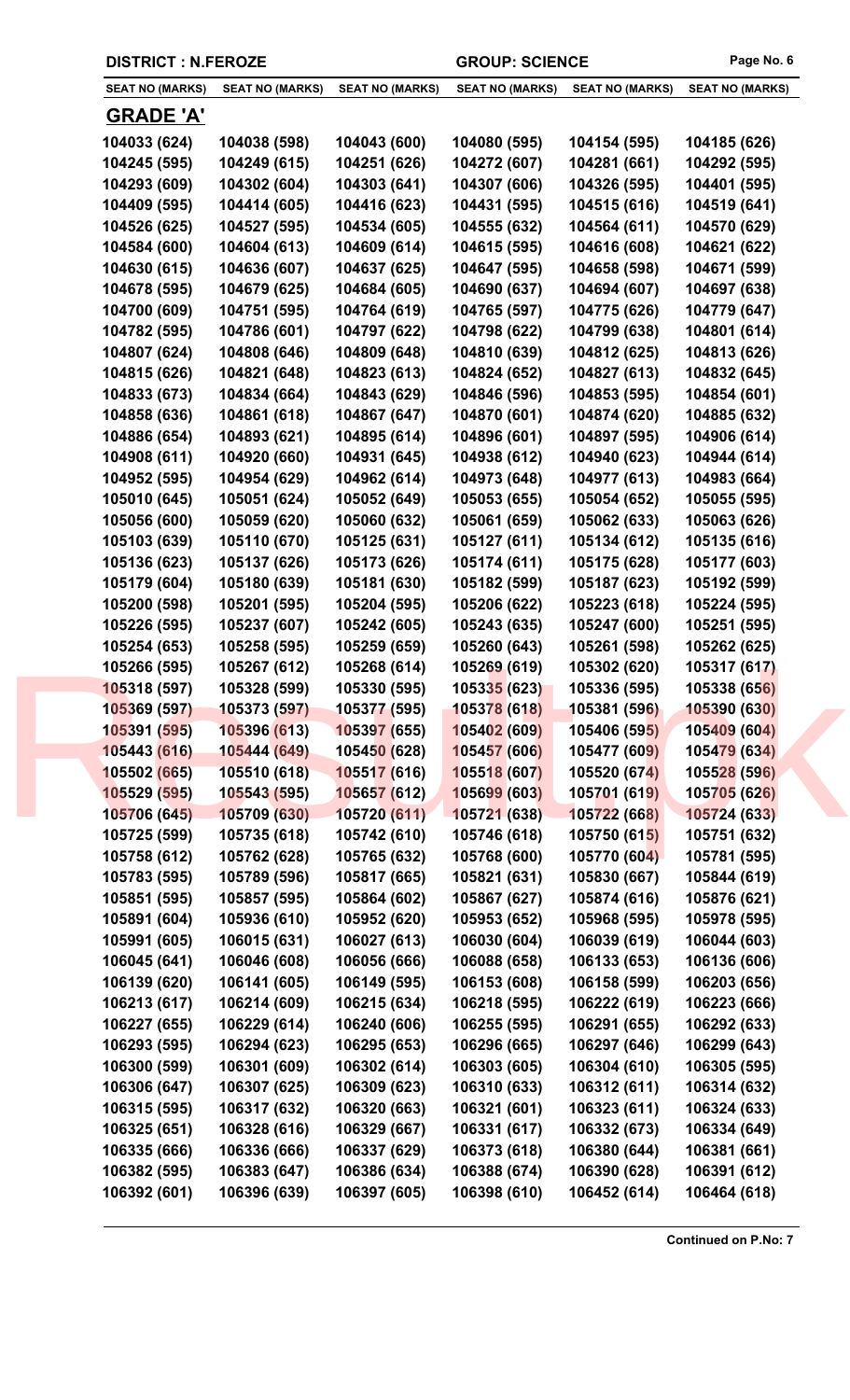| <b>SEAT NO (MARKS)</b> | <b>SEAT NO (MARKS)</b> | <b>SEAT NO (MARKS)</b> | <b>SEAT NO (MARKS)</b> | <b>SEAT NO (MARKS)</b> | <b>SEAT NO (MARKS)</b> |
|------------------------|------------------------|------------------------|------------------------|------------------------|------------------------|
| <u>GRADE 'A'</u>       |                        |                        |                        |                        |                        |
| 106466 (611)           | 106472 (613)           | 106481 (641)           | 106482 (628)           | 106483 (637)           | 106491 (613)           |
| 106499 (627)           | 106507 (595)           | 106530 (638)           | 106533 (625)           | 106535 (640)           | 106537 (666)           |
| 106540 (616)           | 106542 (599)           | 106543 (631)           | 106557 (624)           | 106559 (654)           | 106562 (628)           |
| 106569 (607)           | 106570 (607)           | 106571 (595)           | 106573 (622)           | 106576 (604)           | 106631 (609)           |
| 106633 (646)           | 106634 (652)           | 106635 (595)           | 106637 (605)           | 106647 (598)           | 106651 (614)           |
| 106657 (604)           | 106670 (640)           | 106672 (598)           | 106675 (637)           | 106678 (641)           | 106686 (599)           |
| 106689 (637)           | 106707 (670)           | 106725 (654)           | 106727 (603)           | 106744 (595)           | 106746 (658)           |
| 106751 (622)           | 106753 (623)           | 106767 (633)           | 106769 (595)           | 106792 (608)           | 106795 (595)           |
| 106796 (625)           | 106807 (606)           | 106808 (606)           | 106811 (649)           | 106813 (640)           | 106816 (612)           |
| 106823 (598)           | 106826 (613)           | 106833 (595)           | 106841 (595)           | 106842 (599)           | 106888 (613)           |
|                        |                        | 106902 (595)           |                        |                        |                        |
| 106899 (596)           | 106901 (659)           |                        | 106907 (596)           | 106908 (620)           | 106914 (649)           |
| 106917 (661)           | 106921 (653)           | 106923 (608)           | 106931 (612)           | 106943 (596)           | 106952 (602)           |
| 106956 (599)           | 106957 (653)           | 106970 (609)           | 106973 (595)           | 106976 (623)           | 106977 (637)           |
| 107021 (669)           | 107023 (636)           | 107024 (660)           | 107025 (618)           | 107026 (628)           | 107027 (625)           |
| 107028 (631)           | 107029 (650)           | 107030 (643)           | 107031 (664)           | 107032 (608)           | 107036 (605)           |
| 107038 (615)           | 107039 (624)           | 107040 (628)           | 107041 (663)           | 107094 (650)           | 107101 (638)           |
| 107103 (633)           | 107106 (600)           | 107112 (619)           | 107115 (612)           | 107116 (635)           | 107122 (672)           |
| 107130 (639)           | 107132 (598)           | 107133 (595)           | 107138 (623)           | 107145 (616)           | 107146 (598)           |
| 107198 (643)           | 107248 (595)           | 107255 (600)           | 107258 (636)           | 107260 (614)           | 107261 (623)           |
| 107272 (646)           | 107284 (600)           | 107289 (635)           | 107293 (619)           | 107299 (595)           | 107305 (595)           |
| 107306 (669)           | 107314 (613)           | 107316 (600)           | 107320 (627)           | 107323 (648)           | 107324 (609)           |
| 107325 (620)           | 107328 (624)           | 107351 (643)           | 107389 (643)           | 107397 (659)           | 107405 (654)           |
| 107409 (608)           | 107433 (599)           | 107450 (651)           | 107466 (647)           | 107521 (605)           | 107527 (647)           |
| 107530 (619)           | 107531 (595)           | 107545 (603)           | 107547 (655)           | 107549 (640)           | 107550 (636)           |
| 107554 (599)           | 107561 (638)           | 107563 (596)           | 107566 (595)           | 107569 (602)           | 107571 (612)           |
| 107572 (628)           | 107573 (630)           | 107580 (595)           | 107581 (652)           | 107583 (613)           | 107584 (639)           |
| 107587 (651)           | 107588 (630)           | 107590 (662)           | 107593 (669)           | 107594 (655)           | 107597 (646)           |
| 107599 (669)           | 107603 (595)           | 107609 (647)           | 107613 (671)           | 107616 (662)           | 107621 (657)           |
| 107623 (625)           | 107624 (611)           | 107627 (619)           | 107628 (610)           | 107632 (656)           | 107633 (650)           |
| 107638 (595)           | 107639 (603)           | 107641 (664)           | 107642 (616)           | 107643 (625)           | 107648 (615)           |
| 107694 (647)           | 107706 (601)           | 107715 (629)           | 107725 (636)           | 107772 (665)           | 107775 (601)           |
| 107776 (605)           | 107783 (613)           | 107784 (644)           | 107787 (610)           | 107789 (595)           | 107790 (661)           |
| 107791 (629)           | 107799 (602)           | 107800 (659)           | 107802 (638)           | 107803 (599)           | 107804 (643)           |
| 107805 (674)           | 107806 (672)           | 107807 (648)           | 107808 (638)           | 107809 (670)           | 107810 (669)           |
| 107811 (663)           | 107817 (595)           | 107819 (658)           | 107820 (647)           | 107821 (663)           | 107822 (612)           |
| 107824 (657)           | 107825 (649)           | 107827 (660)           | 107828 (609)           | 107830 (611)           | 107832 (599)           |
| 107833 (606)           | 107834 (595)           | 107835 (605)           | 107837 (653)           | 107839 (637)           | 107840 (637)           |
| 107842 (652)           | 107843 (645)           | 107844 (601)           | 107846 (634)           | 107881 (626)           | 107884 (636)           |
| 107885 (646)           | 107886 (651)           | 107889 (658)           | 107890 (658)           | 107891 (673)           | 107893 (674)           |
| 107894 (673)           | 107895 (660)           | 107900 (666)           | 107901 (674)           | 107903 (662)           | 107904 (661)           |
| 107911 (666)           | 107914 (661)           | 107919 (666)           | 107920 (627)           | 107925 (671)           | 107926 (626)           |
| 107927 (654)           | 107965 (599)           | 107966 (626)           | 107973 (655)           | 107976 (671)           | 107995 (595)           |
| 108002 (595)           | 108003 (624)           | 108005 (614)           | 108008 (597)           | 108011 (600)           | 108021 (653)           |
| 108025 (595)           | 108026 (673)           | 108027 (641)           | 108028 (600)           | 108029 (595)           | 108031 (640)           |
| 108035 (658)           | 108036 (610)           | 108037 (635)           | 108043 (595)           | 108047 (608)           | 108048 (604)           |
| 108049 (606)           | 108064 (638)           | 108069 (609)           | 108072 (611)           | 108086 (626)           | 108088 (606)           |
| 108091 (631)           | 108095 (620)           | 108097 (630)           | 108099 (632)           | 108107 (619)           | 108111 (597)           |
| 108112 (606)           | 108116 (596)           | 108118 (610)           | 108119 (612)           | 108120 (602)           | 108123 (620)           |
| 108124 (637)           | 108125 (646)           | 108129 (619)           | 108132 (598)           | 108135 (609)           | 108136 (636)           |
| 108137 (632)           | 108138 (595)           | 108140 (610)           | 108141 (643)           | 108144 (595)           | 108148 (602)           |
| 108149 (631)           | 108150 (622)           | 108153 (614)           | 108156 (604)           | 108157 (643)           | 108204 (664)           |
|                        |                        |                        |                        |                        |                        |

**DISTRICT : N.FEROZE GROUP: SCIENCE Page No. 7**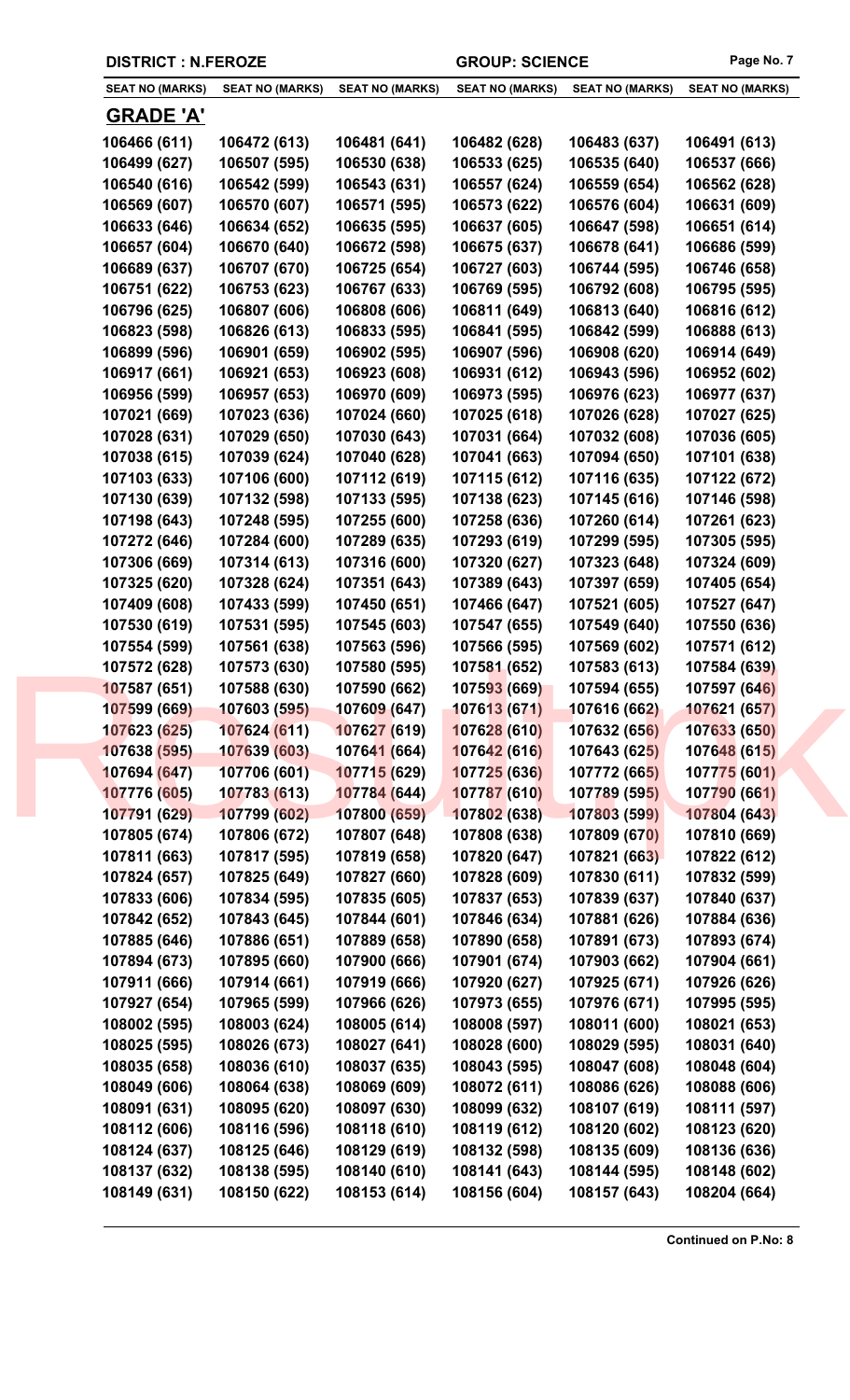|  |  | <b>DISTRICT : N.FEROZE</b> |
|--|--|----------------------------|
|--|--|----------------------------|

**DISTRICT : N.FEROZE GROUP: SCIENCE Page No. 8**

| <b>SEAT NO (MARKS)</b> | <b>SEAT NO (MARKS)</b> | <b>SEAT NO (MARKS)</b> | <b>SEAT NO (MARKS)</b> | <b>SEAT NO (MARKS)</b> | <b>SEAT NO (MARKS)</b> |
|------------------------|------------------------|------------------------|------------------------|------------------------|------------------------|
| <u>GRADE 'A'</u>       |                        |                        |                        |                        |                        |
| 108205 (667)           | 108206 (656)           | 108207 (636)           | 108209 (627)           | 108210 (664)           | 108213 (657)           |
| 108214 (619)           | 108215 (631)           | 108216 (616)           | 108224 (595)           | 108230 (619)           | 108231 (621)           |
| 108233 (646)           | 108238 (667)           | 108239 (595)           | 108242 (657)           | 108245 (595)           | 108246 (637)           |
| 108259 (599)           | 108260 (608)           | 108273 (610)           | 108278 (642)           | 108279 (626)           | 108280 (607)           |
| 108283 (613)           | 108285 (645)           | 108286 (668)           | 108292 (595)           | 108297 (651)           | 108299 (634)           |
| 108301 (607)           | 108302 (614)           | 108304 (616)           | 108308 (619)           | 108313 (622)           | 108324 (602)           |
| 108326 (595)           | 108330 (651)           | 108333 (595)           | 108334 (604)           | 108335 (597)           | 108338 (595)           |
| 108341 (647)           | 108348 (595)           | 108401 (618)           | 108402 (616)           | 108403 (621)           | 108404 (601)           |
| 108405 (620)           | 108408 (640)           | 108410 (597)           | 108411 (600)           | 108415 (605)           | 108417 (624)           |
| 108423 (600)           | 108424 (649)           | 108425 (663)           | 108430 (652)           | 108433 (595)           | 108438 (595)           |
| 108439 (610)           | 108440 (595)           | 108442 (616)           | 108445 (612)           | 108448 (642)           | 108460 (616)           |
| 108467 (634)           | 108468 (623)           | 108473 (637)           | 108474 (648)           | 108521 (601)           | 108522 (595)           |
| 108523 (657)           | 108525 (601)           | 108526 (653)           | 108528 (601)           | 108529 (600)           | 108530 (658)           |
| 108533 (602)           | 108538 (616)           | 108542 (631)           | 108543 (635)           | 108548 (595)           | 108550 (623)           |
| 108553 (650)           | 108555 (633)           | 108556 (600)           | 108566 (621)           | 108568 (596)           | 108573 (621)           |
| 108574 (602)           | 108584 (612)           | 108586 (650)           | 108595 (606)           | 108601 (644)           | 108610 (609)           |
| 108624 (627)           | 108627 (600)           | 108629 (603)           | 108631 (595)           | 108640 (598)           | 108643 (642)           |
| 108649 (645)           | 108656 (621)           | 108659 (607)           | 108661 (642)           | 108662 (595)           | 108663 (615)           |
| 108667 (598)           | 108670 (599)           | 108671 (624)           | 108672 (616)           | 108674 (656)           | 108675 (626)           |
| 108676 (629)           | 108681 (620)           | 108682 (649)           | 108684 (632)           | 108685 (625)           | 108690 (609)           |
| 108691 (595)           | 108693 (607)           | 108696 (601)           | 108697 (610)           | 108701 (595)           | 108702 (624)           |
| 108703 (604)           | 108711 (617)           | 108712 (615)           | 108719 (665)           | 108724 (641)           | 108725 (606)           |
| 108727 (625)           | 108731 (595)           | 108734 (601)           | 108735 (604)           | 108738 (662)           | 108740 (613)           |
| 108742 (612)           | 108745 (601)           | 108746 (600)           | 108748 (595)           | 108753 (644)           | 108754 (635)           |
| 108756 (633)           | 108758 (663)           | 108763 (630)           | 108768 (633)           | 108783 (617)           | 108787 (643)           |
| 108790 (600)           | 108796 (648)           | 108797 (619)           | 108798 (597)           | 108799 (595)           | 108801 (620)           |
| 108802 (643)           | 108813 (602)           | 108817 (618)           | 108820 (600)           | 108822 (614)           | 108827 (617)           |
| 108831 (625)           | 108832 (597)           | 108836 (668)           | 108837 (602)           | 108840 (619)           | 108946 (670)           |
| 108948 (665)           | 108949 (648)           | 108952 (635)           | 108960 (640)           | 108964 (664)           | 108966 (656)           |
| 108967 (673)           | 108991 (605)           | 108993 (613)           | 108994 (598)           | 108995 (602)           | 108996 (595)           |
| 108997 (619)           | 108998 (648)           | 108999 (629)           | 109000 (639)           | 109002 (634)           | 109003 (656)           |
| 109004 (641)           | 109005 (610)           | 109006 (666)           | 109051 (672)           | 109052 (661)           | 109053 (654)           |
| 109054 (622)           | 109055 (662)           | 109057 (647)           | 109060 (658)           | 109064 (616)           | 109066 (644)           |
| 109070 (641)           | 109071 (652)           | 109075 (669)           | 109079 (643)           | 109080 (661)           | 109088 (603)           |
| 109100 (628)           | 109101 (662)           | 109150 (665)           | 109151 (667)           | 109152 (668)           | 109154 (661)           |
| 109158 (665)           | 109160 (657)           | 109162 (629)           | 109167 (665)           | 109168 (662)           | 109172 (654)           |
| 109174 (654)           | 109176 (641)           | 109177 (666)           | 109186 (658)           | 109190 (658)           | 109191 (670)           |
| 109194 (615)           | 109235 (604)           | 109237 (648)           | 109238 (638)           | 109239 (633)           | 109242 (660)           |
| 109243 (643)           | 109245 (640)           | 109248 (595)           | 109250 (629)           | 109252 (637)           | 109253 (595)           |
| 109255 (595)           | 109258 (616)           | 109261 (605)           | 109262 (615)           | 109265 (616)           | 109268 (602)           |
| 109269 (616)           | 109287 (605)           | 109291 (620)           | 109292 (595)           | 109296 (633)           | 109297 (641)           |
| 109298 (624)           | 109302 (615)           | 109303 (621)           | 109312 (595)           | 109319 (596)           | 109323 (595)           |
| 109329 (595)           | 109335 (613)           | 109337 (595)           | 109341 (604)           | 109343 (629)           | 109344 (595)           |
| 109345 (597)           | 109351 (608)           | 109352 (600)           | 109354 (621)           | 109356 (597)           | 109365 (607)           |
| 109368 (626)           | 109370 (595)           | 109371 (595)           | 109374 (638)           | 109441 (652)           | 109445 (626)           |
| 109451 (602)           | 109456 (623)           | 109457 (625)           | 109460 (670)           | 109470 (667)           | 109474 (654)           |
| 109476 (646)           | 109478 (649)           | 109480 (595)           | 109482 (611)           | 109484 (624)           | 109485 (633)           |
| 109486 (600)           | 109487 (674)           | 109488 (661)           | 109489 (640)           | 109490 (662)           | 109491 (596)           |
| 109492 (623)           | 109493 (612)           | 109496 (630)           | 109497 (655)           | 109498 (639)           | 109499 (606)           |
|                        |                        |                        |                        |                        |                        |
| 109505 (656)           | 109508 (665)           | 109510 (639)           | 109514 (640)           | 109518 (619)           | 109519 (596)           |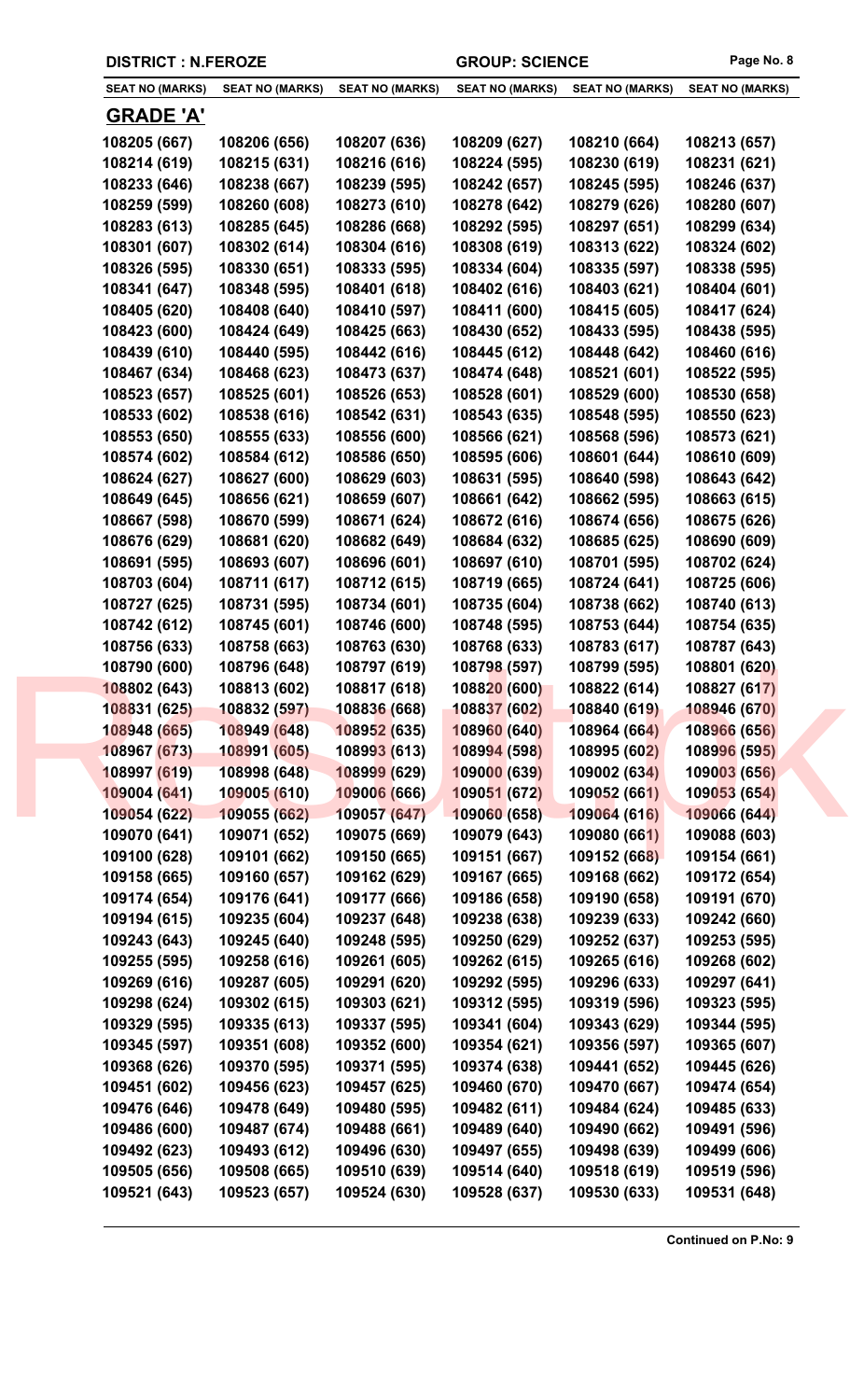| <b>SEAT NO (MARKS)</b> | <b>SEAT NO (MARKS)</b> | <b>SEAT NO (MARKS)</b>      | <b>SEAT NO (MARKS)</b> | <b>SEAT NO (MARKS)</b> | <b>SEAT NO (MARKS)</b> |
|------------------------|------------------------|-----------------------------|------------------------|------------------------|------------------------|
| <u>GRADE 'A'</u>       |                        |                             |                        |                        |                        |
| 109533 (653)           | 109536 (619)           | 109537 (611)                | 109539 (635)           | 109541 (614)           | 109596 (595)           |
| 109611 (616)           | 109613 (620)           | 109616 (603)                | 109623 (604)           | 109629 (599)           | 109632 (605)           |
| 109640 (595)           | 109641 (609)           | 109646 (599)                | 109670 (610)           | 109685 (646)           | 109697 (627)           |
| 109698 (595)           | 109701 (595)           | 109702 (610)                | 109706 (596)           | 109709 (596)           | 109710 (600)           |
| 109729 (615)           | 109735 (613)           | 109736 (624)                | 109741 (621)           | 109744 (616)           | 109748 (627)           |
| 109749 (645)           | 109753 (595)           | 109755 (606)                | 109756 (595)           | 109758 (640)           | 109833 (627)           |
| 109849 (598)           | 109862 (609)           | 109874 (625)                | 109887 (602)           | 109904 (595)           | 109922 (632)           |
| 109923 (633)           | 109925 (614)           | 109927 (597)                | 109928 (656)           | 109934 (649)           | 109935 (651)           |
| 109941 (653)           | 110012 (598)           | 110016 (668)                | 110018 (609)           | 110019 (629)           | 110020 (625)           |
| 110023 (609)           | 110026 (609)           | 110035 (595)                | 110036 (669)           | 110037 (626)           | 110111 (627)           |
| 110138 (614)           | 110183 (660)           | 110184 (616)                | 110185 (670)           | 110187 (616)           | 110188 (616)           |
| 110189 (670)           | 110190 (670)           | 110191 (632)                | 110195 (631)           | 110196 (633)           | 110197 (662)           |
| 110198 (636)           | 110199 (617)           | 110200 (600)                | 110231 (620)           | 110232 (600)           | 110233 (656)           |
| 110235 (595)           | 110238 (657)           | 110241 (613)                | 110244 (653)           | 110246 (627)           | 110249 (607)           |
| 110251 (634)           | 110254 (599)           | 110256 (620)                | 110258 (649)           | 110267 (626)           | 110275 (609)           |
| 110276 (630)           | 110278 (629)           | 110281 (629)                | 110283 (658)           | 110284 (646)           | 110285 (650)           |
| 110286 (613)           | 110287 (646)           | 110288 (607)                | 110290 (595)           | 110291 (673)           | 110292 (622)           |
|                        |                        |                             |                        |                        |                        |
| 110293 (649)           | 110295 (640)           | 110296 (631)                | 110297 (653)           | 110299 (658)           | 110300 (603)           |
| 110301 (658)           | 110302 (643)           | 110303 (633)                | 110307 (607)           | 110367 (653)           | 110369 (600)           |
| 110372 (595)           | 110377 (604)           | 110382 (620)                | 110385 (671)           | 110386 (600)           | 110387 (626)           |
| 110389 (617)           | 110392 (642)           | 110394 (623)                | 110395 (595)           | 110397 (643)           | 110402 (613)           |
| 110403 (595)           | 110404 (595)           | 110407 (611)                | 110410 (606)           | 110411 (601)           | 110419 (599)           |
| 110422 (613)           | 110423 (610)           | 110426 (627)                | 110429 (625)           | 110430 (625)           | 110433 (655)           |
| 110435 (659)           | 110437 (615)           | 110438 (665)                | 110439 (630)           | 110441 (621)           | 110442 (659)           |
| 110444 (650)           | 110445 (595)           | 110446 (650)                | 110447 (656)           | 110450 (652)           | 110451 (658)           |
| 110452 (609)           | 110454 (605)           | 110455 (635)                | 110463 (608)           | 110468 (597)           | 110469 (610)           |
| 110526 (595)           | 110533 (647)           | 110534 (627)                | 110537 (596)           | 110549 (625)           | 110550 (597)           |
| 110561 (626)           | 110562 (604)           | 110563 (597)                | 110569 (614)           | 110577 (624)           | 110578 (607)           |
| 110579 (595)           | 110581 (595)           | 110584 (656)                | 110590 (600)           | 110591 (648)           | 110593 (595)           |
| 110641 (597)           | 110646 (605)           | 11067 <mark>3 (</mark> 595) | 110675 (660)           | 110681 (597)           | 110682(651)            |
| 110690 (611)           | 110691 (618)           | 110693 (617)                | 110694 (634)           | 110709 (595)           | 110710 (619)           |
| 110715 (597)           | 110716 (638)           | 110729 (625)                | 110737 (629)           | 110745 (656)           | 110746 (595)           |
| 110752 (628)           | 110755 (595)           | 110762 (595)                | 110765 (641)           | 110766 (649)           | 110768 (644)           |
| 110769 (669)           | 110774 (601)           | 110775 (619)                | 110784 (612)           | 110787 (631)           | 110788 (660)           |
| 110789 (663)           | 110790 (619)           | 110792 (646)                | 110793 (628)           | 110794 (651)           | 110795 (623)           |
| 110796 (643)           | 110854 (613)           | 110855 (615)                | 110859 (639)           | 110866 (608)           | 110875 (597)           |
| 110885 (618)           | 110899 (630)           | 110907 (650)                | 110910 (615)           | 110922 (619)           | 110964 (596)           |
| 110968 (637)           | 110969 (618)           | 110970 (630)                | 110972 (631)           | 110973 (637)           | 110975 (624)           |
| 110977 (634)           | 110979 (613)           | 110980 (595)                | 110982 (636)           | 110983 (617)           | 110984 (616)           |
| 110986 (595)           | 110987 (640)           | 110988 (598)                | 110989 (659)           | 110990 (672)           | 110991 (613)           |
| 110992 (619)           | 110996 (599)           | 110998 (617)                | 111000 (632)           | 111001 (665)           | 111002 (628)           |
| 111005 (617)           | 111008 (619)           | 111009 (656)                | 111012 (606)           | 111017 (644)           | 111019 (620)           |
| 111020 (608)           | 111021 (612)           | 111022 (636)                | 111023 (595)           | 111024 (637)           | 111026 (640)           |
| 111033 (639)           | 111037 (618)           | 111038 (644)                | 111040 (647)           | 111041 (615)           | 111093 (667)           |
| 111094 (605)           | 111095 (642)           | 111096 (604)                | 111103 (595)           | 111106 (657)           | 111110 (619)           |
| 111114 (612)           | 111117 (595)           | 111121 (603)                | 111124 (598)           | 111126 (600)           | 111131 (619)           |
| 111147 (614)           | 111156 (636)           | 111159 (616)                | 111164 (601)           | 111177 (595)           | 111179 (624)           |
| 111182 (667)           | 111188 (617)           | 111189 (632)                | 111192 (602)           | 111193 (595)           | 111195 (605)           |
| 111214 (609)           | 111220 (639)           | 111227 (661)                | 111228 (624)           | 111230 (614)           | 111233 (600)           |
| 111246 (627)           | 111252 (595)           | 111253 (645)                | 111254 (611)           | 111255 (618)           | 111266 (614)           |
| 111268 (614)           | 111269 (595)           | 111271 (595)                | 111273 (631)           | 111278 (672)           | 111282 (609)           |

**DISTRICT : N.FEROZE GROUP: SCIENCE Page No. 9**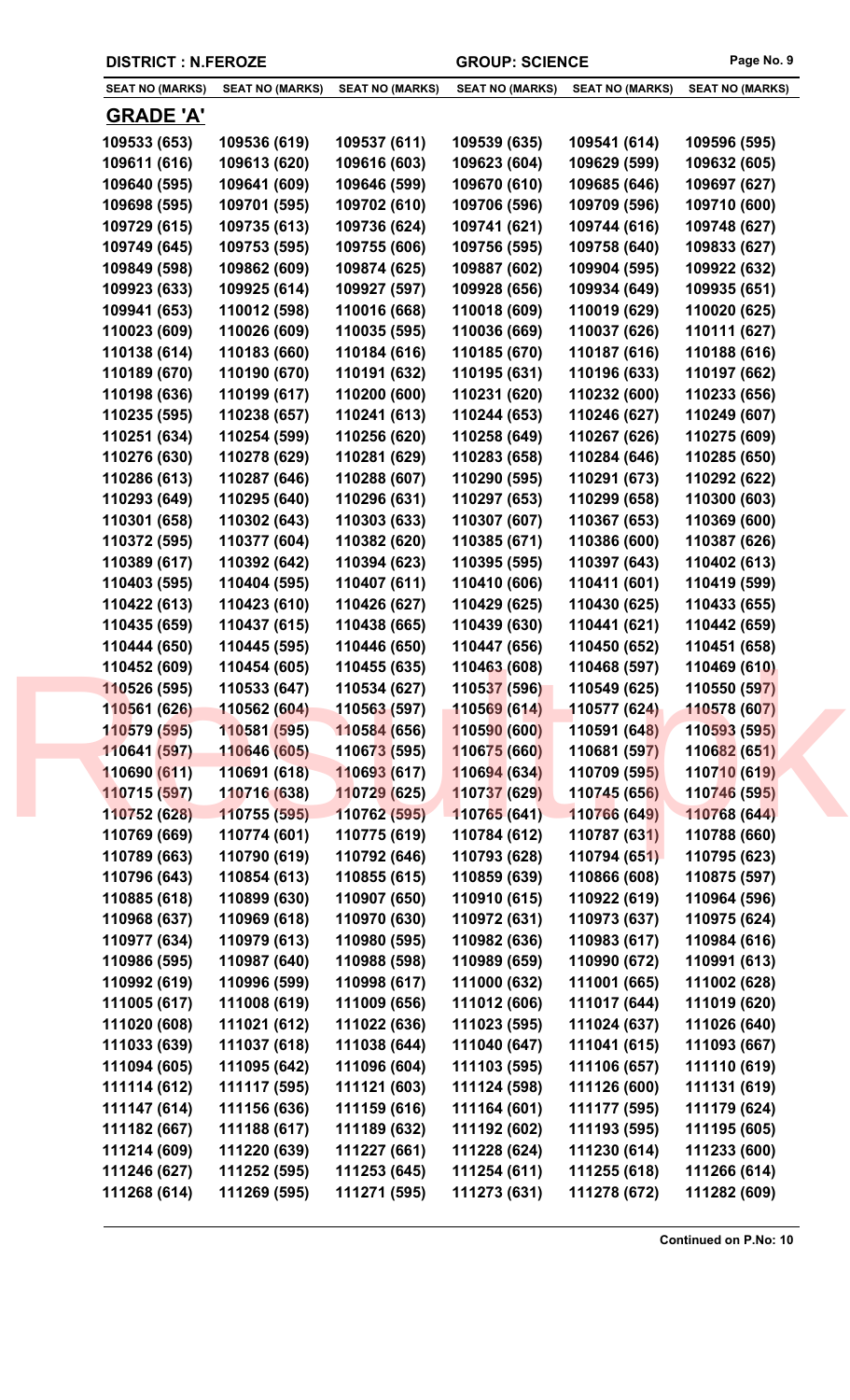| <b>SEAT NO (MARKS)</b> | <b>SEAT NO (MARKS)</b> | <b>SEAT NO (MARKS)</b>      | <b>SEAT NO (MARKS)</b> | <b>SEAT NO (MARKS)</b> | <b>SEAT NO (MARKS)</b> |
|------------------------|------------------------|-----------------------------|------------------------|------------------------|------------------------|
| <b>GRADE 'A'</b>       |                        |                             |                        |                        |                        |
| 111283 (638)           | 111284 (603)           | 111285 (601)                | 111290 (609)           | 111291 (662)           | 111294 (638)           |
| 111296 (622)           | 111297 (659)           | 111303 (648)                | 111305 (640)           | 111306 (595)           | 111311 (654)           |
| 111312 (656)           | 111314 (641)           | 111317 (602)                | 111320 (603)           | 111321 (611)           | 111324 (605)           |
| 111325 (616)           | 111357 (656)           | 111363 (645)                | 111421 (614)           | 111422 (596)           | 111423 (603)           |
| 111424 (652)           | 111425 (643)           | 111441 (608)                | 111445 (634)           | 111447 (619)           | 111448 (611)           |
| 111450 (612)           | 111451 (614)           | 111473 (635)                | 111474 (664)           | 111475 (627)           | 111478 (637)           |
| 111481 (619)           | 111483 (608)           | 111484 (659)                | 111490 (652)           | 111491 (648)           | 111521 (595)           |
| 111528 (625)           | 111529 (669)           | 111530 (625)                | 111532 (635)           | 111533 (623)           | 111536 (615)           |
| 111538 (611)           | 111540 (637)           | 111543 (649)                | 111544 (670)           | 111547 (632)           | 111549 (600)           |
| 111551 (635)           | 111554 (616)           | 111556 (619)                | 111557 (664)           | 111559 (631)           | 111561 (660)           |
| 111568 (661)           | 111574 (638)           | 111575 (595)                | 111577 (672)           | 111578 (610)           | 111579 (655)           |
| 111581 (651)           | 111582 (667)           | 111583 (625)                | 111585 (623)           | 111586 (653)           | 111587 (621)           |
| 111588 (595)           | 111589 (653)           | 111591 (624)                | 111596 (598)           | 111597 (617)           | 111598 (598)           |
| 111599 (657)           | 111603 (632)           | 111605 (654)                | 111607 (641)           | 111608 (674)           | 111622 (611)           |
| 111624 (616)           | 111629 (632)           | 111635 (666)                | 111636 (634)           | 111637 (595)           | 111642 (595)           |
| 111644 (649)           | 111646 (608)           | 111649 (623)                | 111652 (609)           | 111659 (628)           | 111740 (605)           |
| 111741 (595)           | 111743 (598)           | 111748 (606)                | 111796 (617)           | 111824 (613)           | 111825 (610)           |
| 111872 (597)           | 111896 (595)           | 111901 (595)                | 111904 (599)           | 111906 (622)           | 111927 (600)           |
| 111972 (604)           | 111978 (595)           | 111979 (614)                | 111983 (619)           | 112012 (602)           | 112019 (644)           |
| 112030 (646)           | 112042 (660)           | 112126 (595)                | 112130 (669)           | 112140 (621)           | 112152 (652)           |
| 112173 (599)           | 112179 (623)           | 112212 (610)                | 112254 (595)           | 112255 (595)           | 112256 (633)           |
| 112257 (641)           | 112258 (595)           | 112259 (613)                | 112260 (663)           | 112261 (619)           | 112263 (649)           |
| 112264 (637)           | 112265 (635)           | 112266 (595)                | 112267 (669)           | 112301 (612)           | 112302 (610)           |
| 112303 (637)           | 112304 (651)           | 112305 (637)                | 112306 (649)           | 112307 (620)           | 112308 (632)           |
| 112309 (624)           | 112310 (647)           | 112311 (667)                | 112312 (642)           | 112313 (656)           | 112314 (673)           |
| 112315 (641)           | 112316 (662)           | 112317 (636)                | 112318 (632)           | 112319 (645)           | 112320 (652)           |
| 112321 (624)           | 112322 (628)           | 112324 (621)                | 112325 (649)           | 112326 (660)           | 112327 (658)           |
| 112328 (607)           | 112329 (629)           | 112361 (644)                | 112368 (623)           | 112369 (606)           | 112370 (606)           |
| 112371 (595)           | 112373 (616)           | 112374(644)                 | 112375(615)            | 112376 (599)           | 112402 (656)           |
| 112403 (650)           | 112404 (618)           | 11240 <mark>5 (</mark> 637) | 112408 (673)           | 112410 (645)           | 112412 (599)           |
| 112414 (628)           | 112415 (621)           | 112416 (633)                | 112417 (599)           | 112418 (609)           | 112423(671)            |
| 112424 (614)           | 112426 (651)           | 112427 (595)                | 112428 (598)           | 112429 (641)           | 112430 (601)           |
| 112431 (620)           | 112434 (595)           | 112436 (602)                | 112437 (595)           | 112438 (610)           | 112439 (637)           |
| 112440 (611)           | 112441 (645)           | 112442 (646)                | 112443 (623)           | 112444 (664)           | 112445 (662)           |
| 112446 (660)           | 112447 (670)           | 112448 (647)                | 112449 (615)           | 112450 (611)           | 112451 (649)           |
| 112452 (670)           | 112453 (672)           | 112454 (663)                | 112455 (638)           | 112457 (655)           | 112458 (595)           |
| 112459 (671)           | 112460 (660)           | 112501 (611)                | 112502 (668)           | 112505 (621)           | 112506 (626)           |
| 112508 (641)           | 112509 (610)           | 112514 (595)                | 112515 (648)           | 112518 (595)           | 112521 (636)           |
| 112522 (604)           | 112523 (641)           | 112524 (642)                | 112525 (651)           | 112527 (644)           | 112528 (657)           |
| 112529 (639)           | 112530 (644)           | 112532 (640)                | 112571 (633)           | 112600 (649)           | 112607 (620)           |
| 112608 (656)           | 112609 (635)           | 112610 (606)                | 112612 (627)           | 112613 (648)           | 112620 (595)           |
| 112621 (640)           | 112627 (595)           | 112628 (651)                | 112629 (674)           | 112635 (598)           | 112637 (666)           |
| 112639 (640)           | 112646 (674)           | 112647 (620)                | 112648 (623)           | 112649 (636)           | 112652 (618)           |
| 112657 (657)           | 112659 (617)           | 112663 (618)                | 112668 (646)           | 112669 (595)           | 112673 (599)           |
| 112680 (611)           | 112688 (639)           | 112689 (638)                | 112699 (628)           | 112703 (615)           | 112706 (606)           |
| 112708 (663)           | 112717 (601)           | 112718 (595)                | 112724 (663)           | 112727 (614)           | 112728 (643)           |
| 112744 (669)           | 112752 (664)           | 112765 (626)                | 112767 (620)           | 112776 (602)           | 112777 (628)           |
| 112778 (619)           | 112781 (611)           | 112782 (595)                | 112783 (611)           | 112784 (624)           | 112791 (629)           |
| 112793 (610)           | 112799 (664)           | 112801 (627)                | 112804 (595)           | 112902 (595)           | 112903 (609)           |
| 112904 (633)           | 112905 (619)           | 112906 (654)                | 112911 (648)           | 112913 (622)           | 112914 (657)           |
| 112915 (613)           | 112917 (624)           | 112923 (599)                | 112924 (612)           | 112927 (614)           | 112928 (624)           |
|                        |                        |                             |                        |                        |                        |

**DISTRICT : N.FEROZE GROUP: SCIENCE Page No. 10**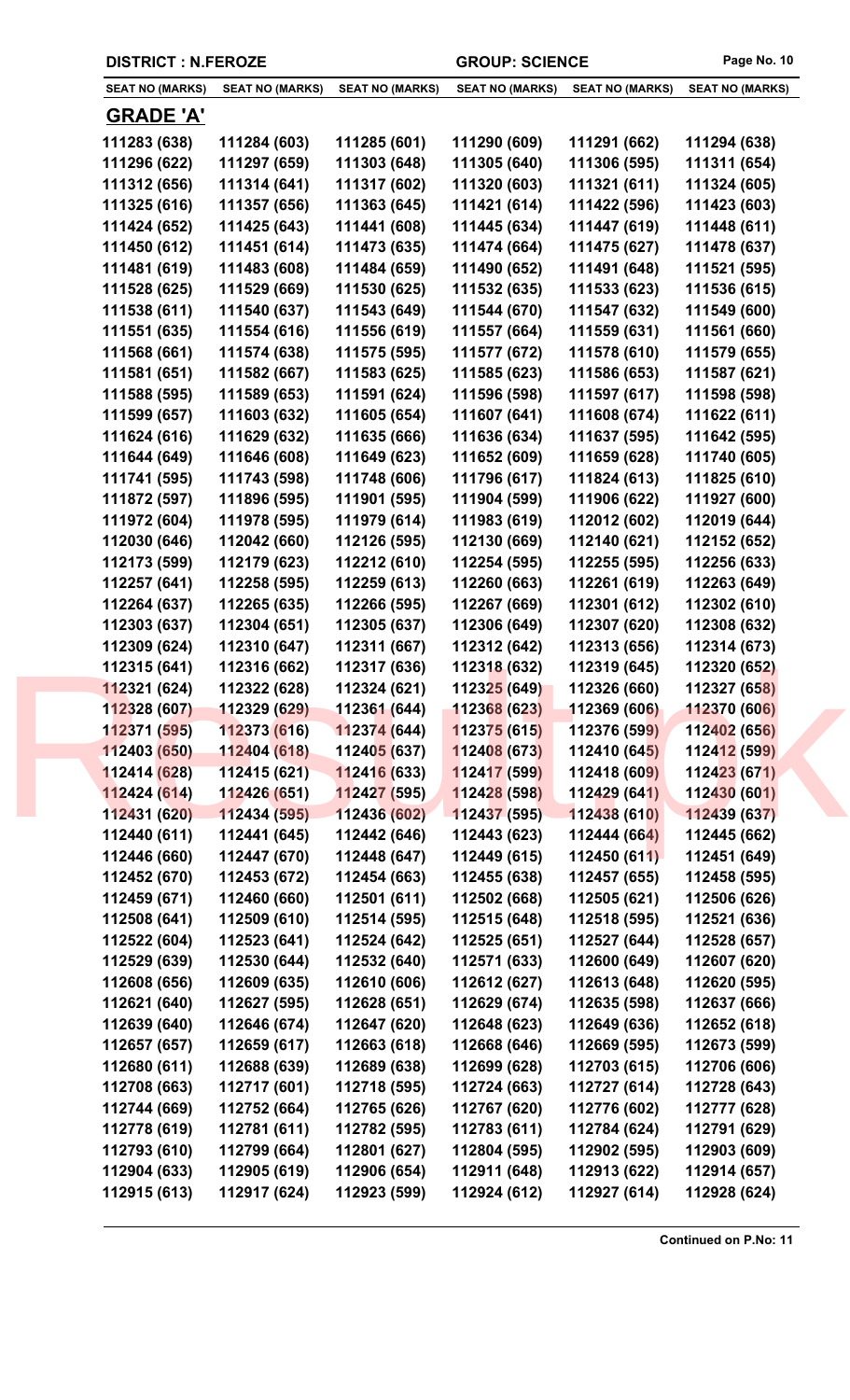| <b>DISTRICT : N.FEROZE</b> |                            |                            | <b>GROUP: SCIENCE</b>      |                            | Page No. 11                |
|----------------------------|----------------------------|----------------------------|----------------------------|----------------------------|----------------------------|
| <b>SEAT NO (MARKS)</b>     | <b>SEAT NO (MARKS)</b>     | <b>SEAT NO (MARKS)</b>     | <b>SEAT NO (MARKS)</b>     | <b>SEAT NO (MARKS)</b>     | <b>SEAT NO (MARKS)</b>     |
| <b>GRADE 'A'</b>           |                            |                            |                            |                            |                            |
| 112929 (642)               | 112930 (631)               | 112933 (629)               | 112934 (595)               | 112935 (650)               | 112936 (595)               |
| 112937 (602)               | 112938 (619)               | 112939 (632)               | 112940 (646)               | 112941 (620)               | 112942 (613)               |
| 112943 (637)               | 112945 (611)               | 112946 (645)               | 112947 (607)               | 112948 (656)               | 112949 (643)               |
| 112950 (600)               | 112952 (619)               | 112953 (659)               | 112954 (665)               | 112955 (602)               | 112956 (631)               |
| 112992 (598)               | 112994 (609)               | 112997 (660)               | 112999 (595)               | 113005 (606)               | 113007 (614)               |
| 113017 (653)               | 113019 (634)               | 113023 (618)               | 113024 (604)               | 113026 (632)               | 113029 (668)               |
| 113030 (600)               | 113031 (654)               | 113033 (630)               | 113034 (609)               | 113036 (618)               | 113038 (650)               |
| 113042 (620)               | 113044 (617)               | 113048 (595)               | 113049 (648)               | 113051 (625)               | 113056 (621)               |
| 113057 (608)               | 113058 (612)               | 113059 (658)               | 113061 (636)               | 113062 (636)               | 113065 (632)               |
| 113067 (646)               | 113068 (641)               | 113069 (611)               | 113071 (640)               | 113073 (623)               | 113074 (595)               |
| 113076 (601)               | 113110 (603)               | 113111 (648)               | 113115 (637)               | 113119 (630)               | 113121 (597)               |
| 113142 (637)               | 113160 (616)               | 113166 (613)               | 113168 (652)               | 113169 (611)               | 113170 (596)               |
| 113183 (597)               | 113184 (634)               | 113186 (595)               | 113196 (626)               | 113197 (595)               | 113200 (621)               |
| 113208 (652)               | 113217 (666)               | 113218 (622)               | 113219 (595)               | 113222 (607)               | 113223 (667)               |
| 113224 (662)               | 113226 (622)               | 113234 (595)               | 136510 (609)               | 136544 (595)               | 136547 (613)               |
| 136556 (595)               | 137364 (618)               | 137751 (630)               | 138074 (615)               | 138077 (620)               | 138078 (596)               |
| 138202 (655)               | 138205 (625)               | 138233 (645)               |                            |                            |                            |
| <b>GRADE 'B'</b>           |                            |                            |                            |                            |                            |
| 99003 (523)                | 99005 (511)                | 99008 (510)                | 99012 (572)                | 99023 (572)                | 99025 (519)                |
| 99026 (510)                | 99027 (551)                | 99028 (527)                | 99029 (510)                | 99032 (519)                | 99034 (557)                |
| 99035 (578)                | 99036 (510)                | 99040 (510)                | 99047 (528)                | 99048 (551)                | 99051 (525)                |
| 99052 (582)                | 99054 (577)                | 99055 (571)                | 99057 (562)                | 99060 (574)                | 99061 (511)                |
| 99062 (556)                | 99073 (525)                | 99075 (510)                | 99078 (515)                | 99084 (511)                | 99085 (575)                |
| 99086 (511)                | 99088 (554)                | 99091 (589)                | 99092 (510)                | 99093 (543)                | 99094 (580)                |
| 99104 (582)                | 99109 (510)                | 99110 (585)                | 99111 (520)                | 99114 (588)                | 99119 (535)                |
| <b>99121 (569)</b>         | 99123 (528)                | 99125 (510)                | 99132 (514)                | 99135 (510)                | 99138 (579)                |
| 99144 (510)                | 99153 (545)                | 99155 (556)                | 99163 (580)                | 99168 (541)                | 99169 (545)                |
| 99222 (520)                | 99223 (555)                | 99224 (581)                | 99226 (515)                | 99228 (556)                | 99230 (550)                |
| 99231 (528)                | 99235 (519)                | 99237 (581)                | 99239 (569)                | 99242 (580)                | 99244 (558)                |
| 99246 (578)                | 99248 (573)                | 99249 (581)                | 99251 (555)                | 99254 (510)                | 99255 (537)                |
| 99257 (564)<br>99266 (555) | 99258 (522)<br>99268 (564) | 99260 (523)<br>99270 (512) | 99262 (549)<br>99271 (510) | 99263 (522)<br>99272 (587) | 99265 (527)<br>99277 (524) |
| 99280 (552)                | 99281 (510)                | 99289 (536)                | 99292 (552)                | 99293 (583)                | 99294 (561)                |
| 99296 (574)                | 99301 (581)                | 99303 (510)                | 99310 (578)                | 99313 (521)                | 99317 (572)                |
| 99318 (530)                | 99322 (567)                | 99327 (534)                | 99328 (518)                | 99331 (510)                | 99332 (523)                |
| 99334 (528)                | 99335 (554)                | 99337 (563)                | 99338 (510)                | 99341 (560)                | 99344 (512)                |
| 99346 (558)                | 99347 (540)                | 99348 (574)                | 99350 (567)                | 99351 (561)                | 99352 (557)                |
| 99355 (511)                | 99356 (512)                | 99357 (541)                | 99359 (577)                | 99360 (555)                | 99364 (510)                |
| 99367 (567)                | 99368 (545)                | 99370 (510)                | 99372 (539)                | 99375 (576)                | 99377 (583)                |
| 99378 (583)                | 99380 (582)                | 99381 (581)                | 99387 (510)                | 99388 (519)                | 99389 (578)                |
| 99390 (587)                | 99393 (546)                | 99395 (576)                | 99396 (522)                | 99399 (538)                | 99402 (588)                |
| 99404 (562)                | 99405 (513)                | 99406 (517)                | 99407 (523)                | 99408 (510)                | 99411 (556)                |
| 99412 (533)                | 99413 (585)                | 99414 (584)                | 99419 (585)                | 99423 (518)                | 99425 (569)                |
| 99426 (515)                | 99427 (537)                | 99430 (514)                | 99435 (510)                | 99438 (548)                | 99442 (535)                |
| 99444 (525)                | 99445 (521)                | 99448 (518)                | 99453 (580)                | 99454 (512)                | 99456 (544)                |
| 99458 (587)                | 99462 (555)                | 99464 (544)                | 99469 (510)                | 99470 (566)                | 99471 (534)                |
| 99475 (532)                | 99477 (529)                | 99478 (554)                | 99502 (537)                | 99504 (538)                | 99505 (552)                |
| 99506 (510)                | 99507 (536)                | 99508 (560)                | 99510 (523)                | 99511 (534)                | 99512 (532)                |
| 99513 (548)                | 99514 (510)                | 99515 (542)                | 99520 (546)                | 99526 (534)                | 99541 (517)                |
| 99543 (515)                | 99574 (582)                | 99577 (527)                | 99579 (581)                | 99584 (556)                | 99591 (567)                |
| 99597 (552)                | 99599 (562)                | 99601 (585)                | 99604 (589)                | 99606 (550)                | 99609 (563)                |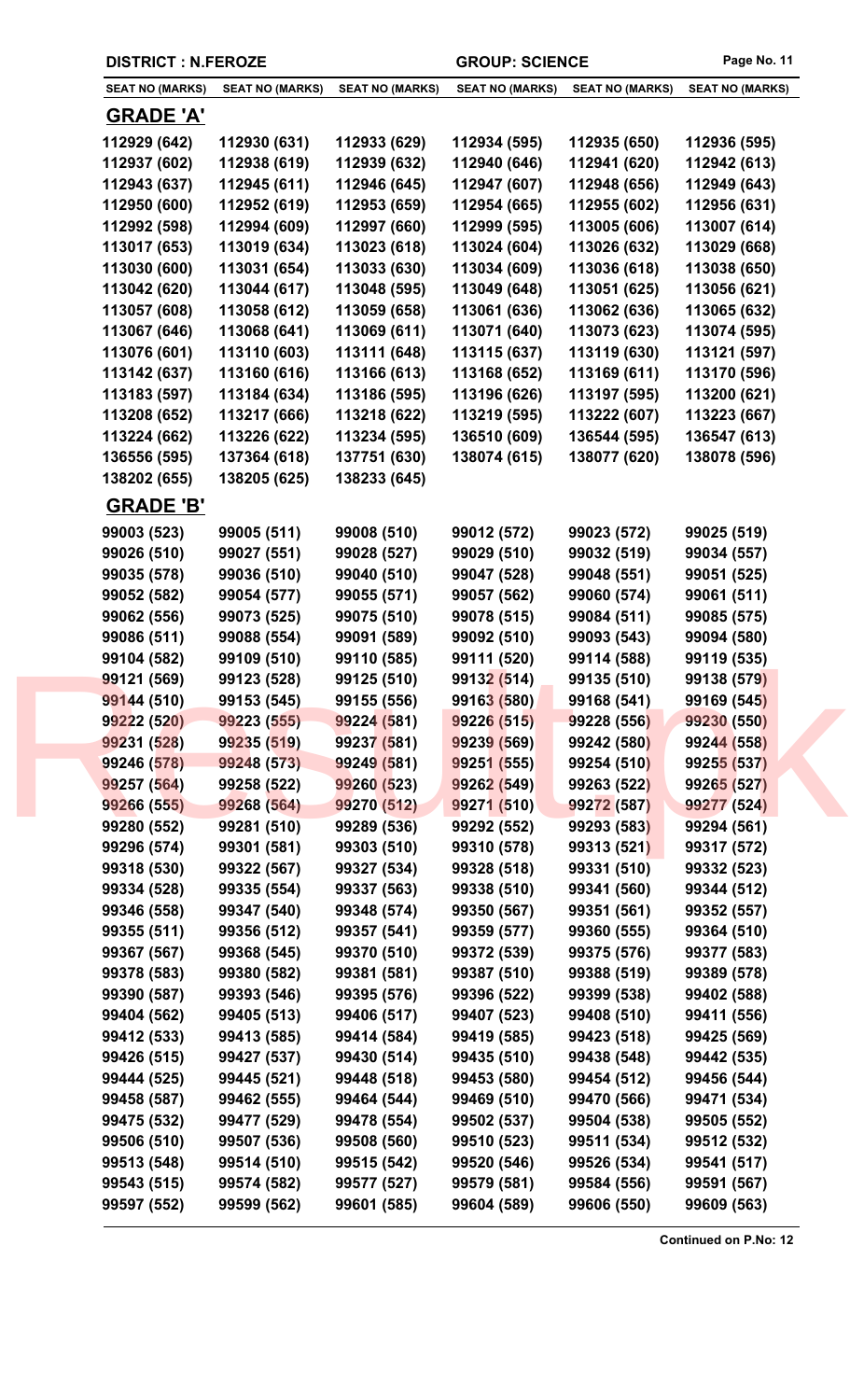|                              | <b>DISTRICT : N.FEROZE</b>   |                              | <b>GROUP: SCIENCE</b>        |                              | Page No. 12                  |
|------------------------------|------------------------------|------------------------------|------------------------------|------------------------------|------------------------------|
| <b>SEAT NO (MARKS)</b>       | <b>SEAT NO (MARKS)</b>       | <b>SEAT NO (MARKS)</b>       | <b>SEAT NO (MARKS)</b>       | <b>SEAT NO (MARKS)</b>       | <b>SEAT NO (MARKS)</b>       |
| <u>GRADE 'B'</u>             |                              |                              |                              |                              |                              |
| 99627 (563)                  | 99651 (515)                  | 99652 (579)                  | 99653 (581)                  | 99654 (545)                  | 99655 (583)                  |
| 99656 (558)                  | 99658 (554)                  | 99660 (542)                  | 99661 (559)                  | 99664 (580)                  | 99666 (545)                  |
| 99668 (543)                  | 99670 (540)                  | 99671 (535)                  | 99673 (575)                  | 99674 (562)                  | 99678 (574)                  |
| 99681 (575)                  | 99685 (548)                  | 99686 (522)                  | 99695 (536)                  | 99696 (525)                  | 99717 (582)                  |
| 99720 (562)                  | 99801 (532)                  | 99805 (552)                  | 99825 (575)                  | 99827 (570)                  | 99828 (574)                  |
| 99829 (550)                  | 99832 (570)                  | 99834 (550)                  | 99835 (555)                  | 99930 (577)                  | 99940 (527)                  |
| 99941 (582)                  | 99968 (564)                  | 99969 (573)                  | 99970 (578)                  | 99971 (549)                  | 99973 (519)                  |
| 99977 (516)                  | 99978 (514)                  | 99981 (510)                  | 99984 (567)                  | 99985 (586)                  | 99988 (551)                  |
| 99989 (532)                  | 99991 (546)                  | 99992 (510)                  | 99993 (530)                  | 99999 (510)                  | 100001 (584)                 |
| 100005 (588)                 | 100006 (541)                 | 100008 (529)                 | 100010 (547)                 | 100016 (568)                 | 100018 (510)                 |
| 100019 (562)                 | 100021 (578)                 | 100023 (583)                 | 100025 (544)                 | 100028 (533)                 | 100032 (552)                 |
| 100033 (569)                 | 100036 (583)                 | 100040 (588)                 | 100041 (543)                 | 100043 (557)                 | 100044 (553)                 |
| 100045 (525)                 | 100046 (551)                 | 100048 (567)                 | 100049 (571)                 | 100052 (518)                 | 100053 (573)                 |
| 100054 (520)                 | 100059 (584)                 | 100061 (589)                 | 100064 (546)                 | 100065 (539)                 | 100066 (532)                 |
| 100074 (582)                 | 100075 (587)                 | 100080 (544)                 | 100082 (576)                 | 100084 (565)                 | 100088 (570)                 |
| 100091 (559)                 | 100111 (517)                 | 100117 (542)                 | 100120 (543)                 | 100122 (563)                 | 100123 (514)                 |
| 100124 (547)                 | 100128 (531)                 | 100129 (516)                 | 100130 (510)                 | 100131 (519)                 | 100133 (516)                 |
| 100136 (575)                 | 100137 (585)                 | 100138 (584)                 | 100139 (543)                 | 100140 (573)                 | 100142 (587)                 |
| 100143 (571)                 | 100145 (519)                 | 100147 (538)                 | 100152 (537)                 | 100157 (529)                 | 100161 (569)                 |
| 100163 (557)                 | 100165 (582)                 | 100166 (558)                 | 100178 (576)                 | 100180 (579)                 | 100182 (582)                 |
| 100188 (545)                 | 100192 (581)                 | 100194 (536)                 | 100195 (518)                 | 100196 (567)                 | 100199 (570)                 |
| 100200 (585)                 | 100203 (574)                 | 100210 (564)                 | 100212 (516)                 | 100216 (578)                 | 100217 (525)                 |
| 100221 (573)                 | 100282 (567)                 | 100284 (560)                 | 100288 (538)                 | 100298 (529)                 | 100299 (557)                 |
| 100300 (573)                 | 100301 (567)                 | 100303 (570)                 | 100304 (573)                 | 100306 (576)                 | 100309 (584)                 |
| 100312 (576)                 | 100318 (585)                 | 100319 (564)                 | 100325 (550)                 | 100328 (510)                 | 100329 (557)                 |
| 100331 (524)                 | 100332 (558)                 | 100333 (575)                 | 100334 (537)                 | 100335 (563)                 | 100336 (538)                 |
| 100339 (568)                 | 100341 (523)                 | 100371 (559)                 | 100375(525)                  | 100376 (541)                 | 100380 (547)                 |
| 100384 (581)                 | 100389 (563)                 | 100395 (510)                 | 100396 (527)                 | 100402 (562)                 | 100404 (582)                 |
| 100405 (561)                 | 100407 (511)                 | 100408 (573)                 | 100409 (542)                 | 100410 (528)                 | 100412 (547)                 |
| 100413 (526)                 | 100415 (578)                 | 100417 (547)                 | 100420 (584)                 | 100423 (550)                 | 100425 (565)                 |
| 100426 (534)                 | 100428 (578)                 | 100429 (510)                 | 100431 (556)                 | 100432 (583)                 | 100433 (537)                 |
| 100434 (522)                 | 100435 (529)                 | 100436 (554)                 | 100439 (588)                 | 100440 (510)                 | 100442 (544)                 |
| 100443 (560)                 | 100444 (541)                 | 100446 (538)                 | 100447(571)                  | 100450 (523)                 | 100452 (582)                 |
| 100453 (524)                 | 100454 (560)                 | 100455 (571)                 | 100456 (550)                 | 100457 (514)                 | 100459 (541)                 |
| 100460 (530)                 | 100461 (571)                 | 100462 (540)                 | 100464 (528)                 | 100465 (523)                 | 100468 (526)                 |
| 100469 (511)                 | 100471 (516)                 | 100472 (587)                 | 100474 (517)                 | 100476 (512)                 | 100479 (564)                 |
| 100483 (560)                 | 100484 (514)                 | 100489 (539)                 | 100490 (539)                 | 100492 (569)                 | 100493 (519)                 |
| 100497 (570)                 | 100500 (573)                 | 100506 (578)                 | 100508 (586)                 | 100511 (571)                 | 100514 (544)                 |
| 100516 (565)                 | 100519 (554)                 | 100522 (564)                 | 100525 (570)                 | 100527 (543)                 | 100528 (539)                 |
| 100583 (521)<br>100605 (588) | 100588 (582)<br>100606 (569) | 100591 (546)<br>100607 (585) | 100594 (568)<br>100621 (548) | 100601 (569)<br>100622 (584) | 100604 (579)<br>100623 (524) |
| 100626 (556)                 | 100627 (554)                 | 100632 (584)                 | 100633 (577)                 | 100635 (588)                 | 100636 (585)                 |
| 100661 (510)                 | 100664 (572)                 | 100667 (580)                 | 100668 (525)                 | 100671 (581)                 | 100672 (572)                 |
| 100676 (551)                 | 100677 (580)                 | 100678 (573)                 | 100684 (541)                 | 100685 (575)                 | 100690 (527)                 |
| 100696 (545)                 | 100698 (571)                 | 100700 (541)                 | 100701 (512)                 | 100702 (571)                 | 100703 (547)                 |
| 100704 (576)                 | 100705 (537)                 | 100709 (546)                 | 100710 (551)                 | 100711 (510)                 | 100713 (525)                 |
| 100714 (530)                 | 100716 (568)                 | 100717 (513)                 | 100718 (530)                 | 100719 (512)                 | 100720 (517)                 |
| 100722 (527)                 | 100724 (529)                 | 100725 (550)                 | 100726 (588)                 | 100731 (566)                 | 100737 (541)                 |
| 100742 (510)                 | 100743 (541)                 | 100744 (554)                 | 100745 (567)                 | 100746 (569)                 | 100747 (529)                 |
| 100753 (535)                 | 100756 (556)                 | 100759 (523)                 | 100766 (541)                 | 100769 (529)                 | 100770 (516)                 |
| 100775 (566)                 | 100776 (515)                 | 100782 (521)                 | 100831 (532)                 | 100835 (543)                 | 100842 (583)                 |
|                              |                              |                              |                              |                              |                              |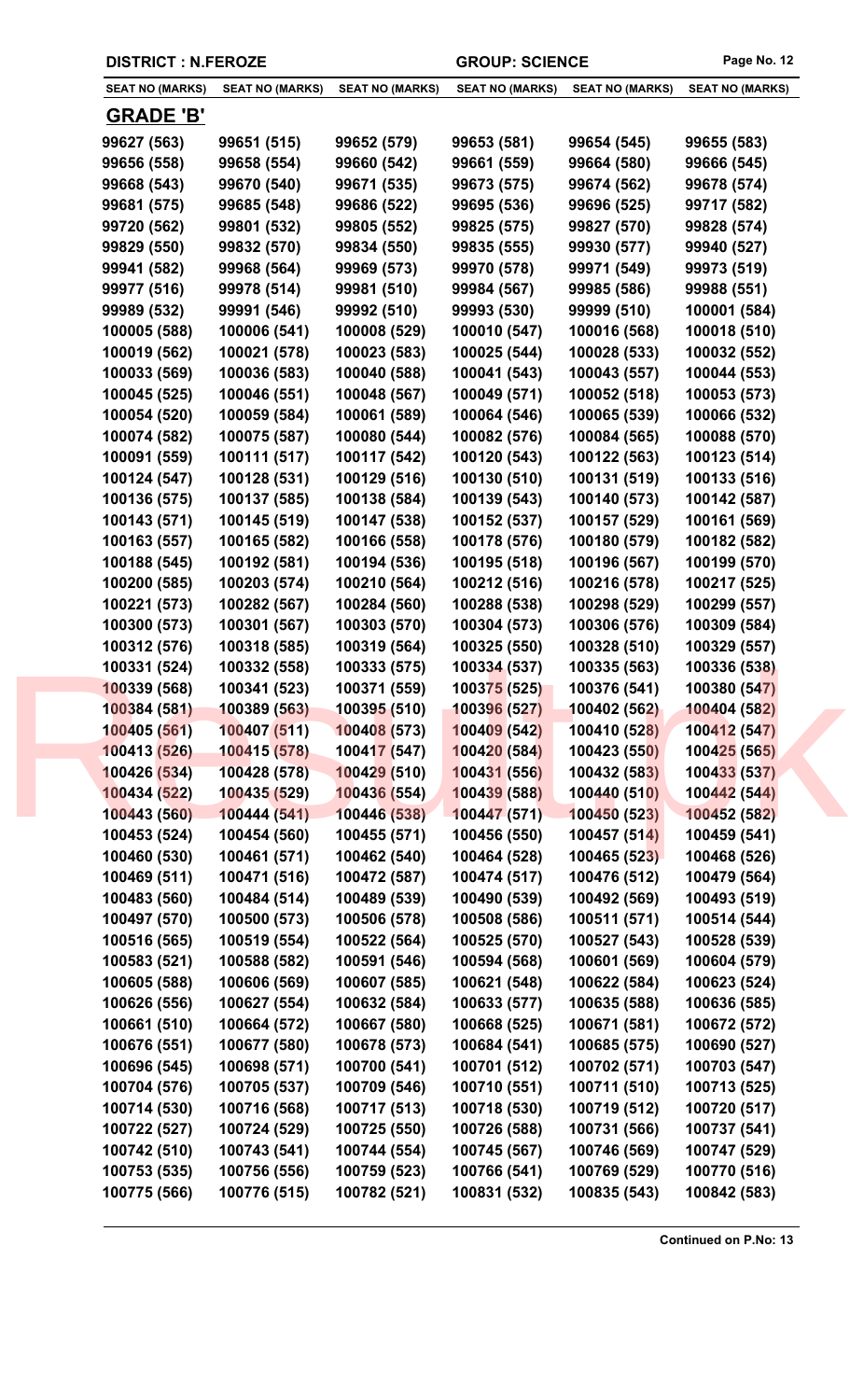| <b>DISTRICT : N.FEROZE</b>   |                              |                              | <b>GROUP: SCIENCE</b>        |                              | Page No. 13                  |
|------------------------------|------------------------------|------------------------------|------------------------------|------------------------------|------------------------------|
| <b>SEAT NO (MARKS)</b>       | <b>SEAT NO (MARKS)</b>       | <b>SEAT NO (MARKS)</b>       | <b>SEAT NO (MARKS)</b>       | <b>SEAT NO (MARKS)</b>       | <b>SEAT NO (MARKS)</b>       |
| <b>GRADE 'B'</b>             |                              |                              |                              |                              |                              |
| 100845 (517)                 | 100846 (526)                 | 100850 (554)                 | 100852 (510)                 | 100853 (525)                 | 100855 (538)                 |
| 100856 (571)                 | 100857 (513)                 | 100861 (510)                 | 100862 (550)                 | 100863 (510)                 | 100864 (545)                 |
| 100865 (524)                 | 100867 (526)                 | 100868 (545)                 | 100869 (583)                 | 100895 (571)                 | 100900 (510)                 |
| 100901 (514)                 | 100902 (545)                 | 100904 (521)                 | 100905 (558)                 | 100906 (519)                 | 100912 (528)                 |
| 100915 (566)                 | 100917 (552)                 | 100919 (577)                 | 100951 (531)                 | 100952 (559)                 | 100954 (568)                 |
| 100958 (510)                 | 100959 (563)                 | 100960 (578)                 | 100962 (510)                 | 100964 (544)                 | 100965 (548)                 |
| 100966 (585)                 | 100967 (550)                 | 100968 (564)                 | 100972 (550)                 | 100973 (587)                 | 100975 (557)                 |
| 100976 (541)                 | 100977 (516)                 | 100979 (531)                 | 100980 (544)                 | 100981 (510)                 | 100983 (571)                 |
| 100987 (576)                 | 100989 (533)                 | 100995 (574)                 | 100997 (547)                 | 101000 (524)                 | 101006 (537)                 |
| 101007 (567)                 | 101011 (522)                 | 101049 (551)                 | 101050 (580)                 | 101057 (553)                 | 101061 (576)                 |
| 101063 (521)                 | 101064 (560)                 | 101065 (565)                 | 101072 (582)                 | 101074 (533)                 | 101075 (560)                 |
| 101078 (551)                 | 101084 (561)                 | 101085 (511)                 | 101087 (539)                 | 101090 (513)                 | 101091 (534)                 |
| 101093 (572)                 | 101094 (588)                 | 101095 (560)                 | 101096 (577)                 | 101098 (531)                 | 101099 (528)                 |
| 101104 (523)                 | 101105 (518)                 | 101112 (559)                 | 101115 (541)                 | 101122 (543)                 | 101123 (537)                 |
| 101125 (571)                 | 101129 (525)                 | 101132 (555)                 | 101134 (529)                 | 101139 (541)                 | 101140 (564)                 |
| 101141 (571)                 | 101142 (530)                 | 101145 (579)                 | 101146 (570)                 | 101153 (567)                 | 101158 (568)                 |
| 101162 (569)                 | 101163 (581)                 | 101164 (589)                 | 101166 (569)                 | 101171 (549)                 | 101174 (556)                 |
| 101175 (586)                 | 101190 (567)                 | 101193 (577)                 | 101241 (541)                 | 101243 (563)                 | 101244 (554)                 |
| 101248 (511)                 | 101253 (526)                 | 101255 (536)                 | 101258 (560)                 | 101259 (538)                 | 101260 (514)                 |
| 101261 (511)                 | 101262 (515)                 | 101265 (518)                 | 101266 (559)                 | 101268 (538)                 | 101269 (512)                 |
| 101270 (548)                 | 101274 (524)                 | 101279 (568)                 | 101280 (550)                 | 101286 (510)                 | 101287 (573)                 |
| 101296 (512)                 | 101298 (510)                 | 101351 (518)                 | 101366 (510)                 | 101378 (518)                 | 101381 (561)                 |
| 101383 (510)                 | 101416 (589)                 | 101417 (547)                 | 101418 (576)                 | 101419 (555)                 | 101420 (558)                 |
| 101421 (563)                 | 101422 (517)                 | 101423 (517)                 | 101425 (555)                 | 101441 (567)                 | 101442 (562)                 |
| 101443 (560)                 | 101444 (530)                 | 101445 (575)                 | 101447 (545)                 | 101450 (558)                 | 101452 (570)                 |
| 101453 (555)                 | 101457 (522)                 | 101460 (574)                 | 101465 (564)                 | 101466 (544)                 | 101467 (564)                 |
| 101468 (547)                 | 101471 (568)                 | 101473 (581)                 | 101478 (554)                 | 101482 (517)                 | 101484 (589)                 |
| 101493 (532)                 | 101496 (515)                 | 101498 (570)                 | 101500(532)                  | 101502 (548)                 | 101509 (553)                 |
| 101510 (531)                 | 101511 (582)                 | 101515(578)                  | 101516 (581)                 | 101521 (575)                 | 101563 (522)                 |
| 101568 (555)                 | 101570 (524)                 | 101571 (513)                 | 101572 (541)                 | 101574 (563)                 | 101577 (578)                 |
| 101578 (516)                 | 101579 (534)                 | 101581 (564)                 | 101583 (551)                 | 101584 (527)                 | 101586 (562)                 |
| 101590 (589)                 | 101591 (549)                 | 101594 (588)                 | 101596 (525)                 | 101597 (514)                 | 101598 (519)                 |
| 101602 (581)                 | 101604 (527)                 | 101605 (576)                 | 101609 (573)                 | 101611 (570)                 | 101613 (515)                 |
| 101614 (536)                 | 101617 (512)                 | 101620 (538)                 | 101627 (511)                 | 101628 (527)                 | 101629 (538)                 |
| 101631 (568)                 | 101632 (578)                 | 101633 (561)                 | 101636 (537)                 | 101638 (526)                 | 101639 (527)                 |
| 101645 (588)                 | 101648 (512)                 | 101650 (568)                 | 101651 (562)                 | 101652 (510)                 | 101660 (589)                 |
| 101668 (538)                 | 101672 (542)                 | 101673 (573)                 | 101674 (569)                 | 101675 (552)                 | 101677 (555)                 |
| 101679 (525)                 | 101682 (542)<br>101713 (566) | 101685 (546)                 | 101688 (534)                 | 101692 (574)                 | 101694 (579)                 |
| 101699 (533)<br>101729 (519) | 101730 (522)                 | 101715 (562)<br>101734 (553) | 101720 (550)<br>101735 (549) | 101723 (526)<br>101739 (568) | 101724 (515)<br>101740 (562) |
| 101742 (587)                 | 101744 (584)                 | 101753 (556)                 | 101754 (510)                 | 101757 (554)                 | 101763 (523)                 |
| 101765 (536)                 | 101770 (547)                 | 101771 (570)                 | 101773 (579)                 | 101781 (586)                 | 101790 (532)                 |
| 101791 (579)                 | 101792 (522)                 | 101793 (558)                 | 101794 (529)                 | 101795 (510)                 | 101797 (511)                 |
| 101851 (572)                 | 101853 (569)                 | 101854 (574)                 | 101855 (514)                 | 101858 (569)                 | 101860 (556)                 |
| 101862 (510)                 | 101863 (574)                 | 101864 (562)                 | 101866 (543)                 | 101869 (518)                 | 101872 (584)                 |
| 101873 (589)                 | 101874 (585)                 | 101876 (560)                 | 101877 (562)                 | 101878 (525)                 | 101879 (571)                 |
| 101880 (582)                 | 101881 (560)                 | 101886 (561)                 | 101887 (514)                 | 101891 (544)                 | 101894 (510)                 |
| 101921 (585)                 | 101923 (523)                 | 101924 (524)                 | 101928 (568)                 | 101930 (558)                 | 101932 (537)                 |
| 101934 (530)                 | 101936 (539)                 | 101937 (510)                 | 101962 (558)                 | 101963 (561)                 | 101964 (522)                 |
| 101965 (558)                 | 101967 (541)                 | 101969 (510)                 | 101970 (570)                 | 101976 (538)                 | 101977 (557)                 |
| 101978 (530)                 | 101979 (570)                 | 101980 (556)                 | 101981 (589)                 | 101982 (555)                 | 101984 (537)                 |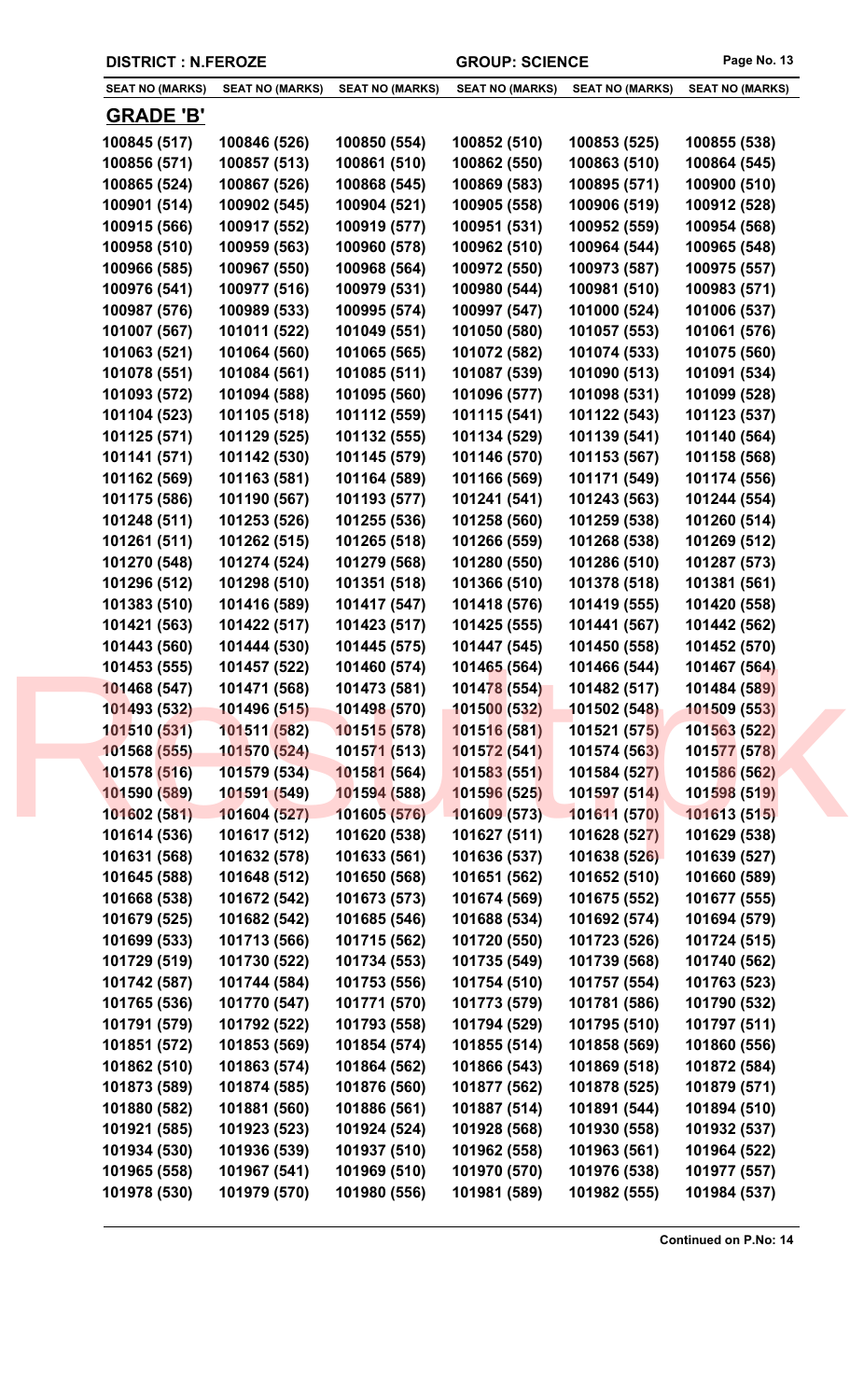| <b>DISTRICT : N.FEROZE</b>   |                              |                              | <b>GROUP: SCIENCE</b>        |                              | Page No. 14                  |
|------------------------------|------------------------------|------------------------------|------------------------------|------------------------------|------------------------------|
| <b>SEAT NO (MARKS)</b>       | <b>SEAT NO (MARKS)</b>       | <b>SEAT NO (MARKS)</b>       | <b>SEAT NO (MARKS)</b>       | <b>SEAT NO (MARKS)</b>       | <b>SEAT NO (MARKS)</b>       |
| <b>GRADE 'B'</b>             |                              |                              |                              |                              |                              |
| 101985 (521)                 | 101986 (510)                 | 101987 (579)                 | 101988 (567)                 | 101991 (587)                 | 101994 (565)                 |
| 101998 (564)                 | 101999 (570)                 | 102005 (539)                 | 102009 (518)                 | 102010 (553)                 | 102011 (525)                 |
| 102014 (518)                 | 102015 (517)                 | 102019 (588)                 | 102021 (514)                 | 102023 (578)                 | 102024 (577)                 |
| 102025 (540)                 | 102026 (575)                 | 102027 (547)                 | 102032 (550)                 | 102033 (573)                 | 102036 (510)                 |
| 102071 (518)                 | 102073 (535)                 | 102079 (524)                 | 102080 (562)                 | 102081 (517)                 | 102083 (559)                 |
| 102084 (565)                 | 102085 (539)                 | 102086 (555)                 | 102087 (580)                 | 102090 (577)                 | 102092 (555)                 |
| 102093 (556)                 | 102098 (586)                 | 102099 (521)                 | 102100 (579)                 | 102101 (578)                 | 102104 (529)                 |
| 102105 (515)                 | 102109 (550)                 | 102111 (580)                 | 102114 (510)                 | 102117 (554)                 | 102118 (576)                 |
| 102119 (585)                 | 102121 (543)                 | 102122 (572)                 | 102127 (584)                 | 102129 (546)                 | 102130 (550)                 |
| 102131 (584)                 | 102132 (549)                 | 102134 (558)                 | 102135 (533)                 | 102136 (520)                 | 102138 (554)                 |
| 102139 (551)                 | 102140 (533)                 | 102143 (547)                 | 102145 (576)                 | 102146 (588)                 | 102148 (585)                 |
| 102153 (583)                 | 102154 (520)                 | 102158 (535)                 | 102159 (562)                 | 102160 (529)                 | 102164 (560)                 |
| 102166 (557)                 | 102168 (521)                 | 102170 (530)                 | 102175 (543)                 | 102176 (532)                 | 102177 (521)                 |
| 102178 (578)                 | 102179 (582)                 | 102181 (540)                 | 102182 (580)                 | 102183 (535)                 | 102184 (551)                 |
| 102185 (571)                 | 102187 (521)                 | 102188 (547)                 | 102242 (560)                 | 102243 (529)                 | 102247 (533)                 |
| 102250 (536)                 | 102251 (510)                 | 102252 (579)                 | 102253 (513)                 | 102256 (571)                 | 102257 (541)                 |
| 102258 (577)                 | 102259 (558)                 | 102262 (512)                 | 102266 (540)                 | 102267 (542)                 | 102268 (547)                 |
| 102269 (520)                 | 102270 (571)                 | 102271 (569)                 | 102273 (519)                 | 102274 (588)                 | 102275 (532)                 |
| 102277 (583)                 | 102279 (589)                 | 102286 (512)                 | 102289 (579)                 | 102292 (511)                 | 102294 (558)                 |
| 102311 (564)                 | 102312 (576)                 | 102315 (510)                 | 102319 (544)                 | 102325 (542)                 | 102328 (570)                 |
| 102329 (521)                 | 102330 (579)                 | 102333 (550)                 | 102334 (575)                 | 102341 (511)                 | 102343 (585)                 |
| 102346 (586)                 | 102347 (585)                 | 102350 (559)                 | 102351 (544)                 | 102352 (538)                 | 102355 (550)                 |
| 102391 (556)                 | 102392 (543)                 | 102393 (550)                 | 102397 (552)                 | 102398 (589)                 | 102399 (571)                 |
| 102400 (530)                 | 102401 (527)                 | 102404 (538)                 | 102405 (573)                 | 102409 (566)                 | 102411 (588)                 |
| 102413 (529)                 | 102415 (531)                 | 102445 (523)                 | 102448 (516)                 | 102452 (528)                 | 102461 (513)                 |
| 102463 (553)                 | 102464 (567)                 | 102465 (578)                 | 102468 (585)                 | 102471 (518)                 | 102474 (562)                 |
| 102477 (570)                 | 102479 (528)                 | 102485 (510)                 | 102486 (514)                 | 102487 (583)                 | 102488 (526)                 |
| 102490 (514)                 | 102494 (575)                 | 102495 (510)                 | 102497 (513)                 | 102498 (559)                 | 102499 (541)                 |
| 102503 (545)                 | 102507 (542)                 | 102510(515)                  | 102511 (528)                 | 102519 (577)                 | 102524 (536)                 |
| 102525 (579)                 | 102529 (558)                 | 10253 <mark>1 (569)</mark>   | 102536 (510)                 | 102537 (582)                 | 102538 (525)                 |
| 102540 (588)                 | 102541 (527)                 | 102547 (573)                 | 102548 (520)                 | 102553 (560)                 | 102557 (537)                 |
| 102559 (539)                 | 102560 (556)                 | 102566 (562)                 | 102568 (528)                 | 102569 (522)                 | 102574 (518)                 |
| 102577 (524)                 | 102580 (576)                 | 102581 (589)                 | 102585 (542)                 | 102588 (510)                 | 102591 (531)                 |
| 102594 (573)                 | 102595 (549)                 | 102598 (511)                 | 102599 (582)                 | 102602 (537)                 | 102604 (529)                 |
| 102605 (530)                 | 102607 (535)                 | 102610 (559)                 | 102615 (548)                 | 102617 (510)                 | 102618 (542)                 |
| 102620 (571)<br>102696 (519) | 102623 (518)<br>102697 (555) | 102624 (564)<br>102702 (574) | 102626 (569)<br>102703 (576) | 102692 (577)<br>102705 (585) | 102693 (529)<br>102706 (530) |
| 102708 (523)                 | 102710 (553)                 | 102715 (584)                 | 102716 (510)                 | 102725 (586)                 | 102727 (557)                 |
| 102728 (518)                 | 102731 (582)                 | 102732 (580)                 | 102733 (545)                 | 102735 (531)                 | 102736 (520)                 |
| 102738 (556)                 | 102739 (523)                 | 102743 (537)                 | 102746 (556)                 | 102748 (576)                 | 102750 (536)                 |
| 102753 (580)                 | 102754 (548)                 | 102757 (589)                 | 102758 (510)                 | 102760 (552)                 | 102761 (580)                 |
| 102762 (524)                 | 102766 (520)                 | 102792 (579)                 | 102796 (580)                 | 102797 (549)                 | 102798 (557)                 |
| 102799 (527)                 | 102800 (561)                 | 102812 (522)                 | 102813 (523)                 | 102814 (568)                 | 102815 (537)                 |
| 102817 (542)                 | 102819 (511)                 | 102822 (526)                 | 102827 (525)                 | 102831 (549)                 | 102835 (524)                 |
| 102839 (510)                 | 102846 (551)                 | 102851 (544)                 | 102853 (540)                 | 102857 (567)                 | 102860 (568)                 |
| 102861 (584)                 | 102863 (531)                 | 102865 (570)                 | 102868 (540)                 | 102869 (510)                 | 102874 (542)                 |
| 102876 (510)                 | 102882 (524)                 | 102883 (550)                 | 102884 (560)                 | 102885 (575)                 | 102886 (556)                 |
| 102889 (514)                 | 102890 (518)                 | 102891 (554)                 | 102894 (565)                 | 102896 (538)                 | 102899 (514)                 |
| 102948 (567)                 | 102949 (589)                 | 102952 (554)                 | 102954 (565)                 | 102960 (589)                 | 102968 (575)                 |
| 102970 (556)                 | 102971 (551)                 | 102972 (557)                 | 102973 (566)                 | 102974 (539)                 | 102975 (556)                 |
| 102976 (555)                 | 102978 (512)                 | 102979 (514)                 | 102982 (530)                 | 102983 (513)                 | 102984 (547)                 |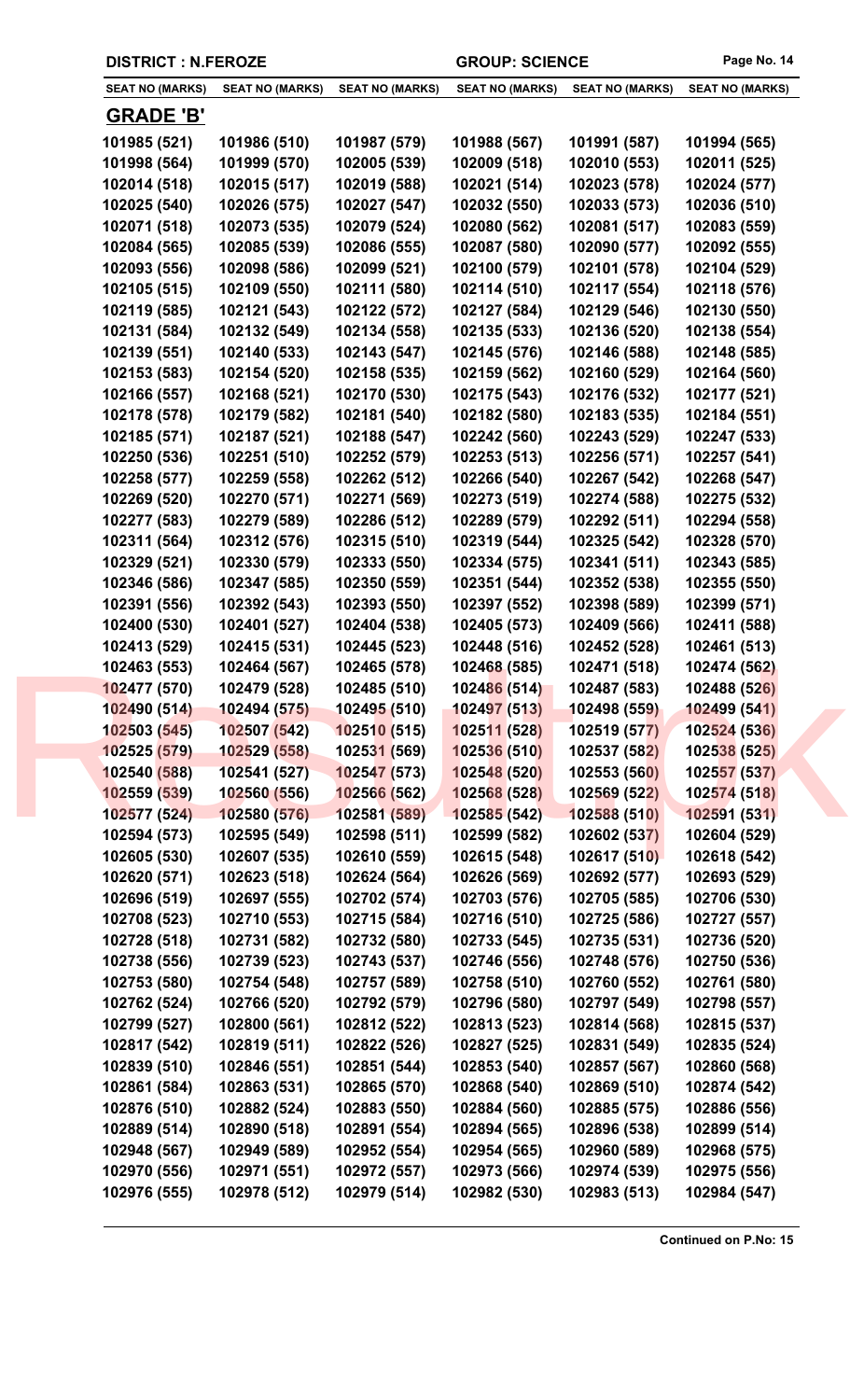| <b>SEAT NO (MARKS)</b>       | <b>SEAT NO (MARKS)</b>       | <b>SEAT NO (MARKS)</b>       | <b>SEAT NO (MARKS)</b>       | <b>SEAT NO (MARKS)</b>       | <b>SEAT NO (MARKS)</b>       |
|------------------------------|------------------------------|------------------------------|------------------------------|------------------------------|------------------------------|
| <u>GRADE 'B'</u>             |                              |                              |                              |                              |                              |
| 102988 (510)                 | 102994 (556)                 | 102995 (547)                 | 102996 (557)                 | 102998 (544)                 | 103000 (574)                 |
| 103001 (570)                 | 103002 (540)                 | 103003 (510)                 | 103004 (556)                 | 103005 (589)                 | 103011 (587)                 |
| 103012 (564)                 | 103013 (540)                 | 103018 (588)                 | 103019 (522)                 | 103025 (539)                 | 103026 (572)                 |
| 103027 (541)                 | 103029 (587)                 | 103031 (538)                 | 103032 (539)                 | 103033 (554)                 | 103034 (533)                 |
| 103039 (547)                 | 103040 (542)                 | 103041 (566)                 | 103042 (550)                 | 103043 (563)                 | 103045 (579)                 |
| 103046 (544)                 | 103047 (572)                 | 103048 (551)                 | 103049 (553)                 | 103050 (564)                 | 103051 (534)                 |
| 103052 (513)                 | 103053 (555)                 | 103054 (539)                 | 103056 (514)                 | 103057 (571)                 | 103058 (527)                 |
| 103059 (572)                 | 103061 (549)                 | 103063 (510)                 | 103064 (583)                 | 103066 (512)                 | 103067 (530)                 |
| 103068 (553)                 | 103070 (519)                 | 103072 (523)                 | 103075 (528)                 | 103079 (515)                 | 103080 (526)                 |
| 103081 (585)                 | 103083 (574)                 | 103084 (550)                 | 103086 (545)                 | 103087 (537)                 | 103088 (573)                 |
| 103091 (576)                 | 103092 (558)                 | 103095 (554)                 | 103096 (538)                 | 103098 (588)                 | 103099 (569)                 |
| 103103 (579)                 | 103106 (550)                 | 103108 (551)                 | 103109 (556)                 | 103117 (573)                 | 103119 (528)                 |
| 103122 (551)                 | 103126 (562)                 | 103279 (581)                 | 103295 (583)                 | 103305 (573)                 | 103317 (557)                 |
| 103331 (585)                 | 103404 (573)                 | 103408 (560)                 | 103412 (535)                 | 103495 (534)                 | 103496 (589)                 |
| 103505 (516)                 | 103507 (559)                 | 103510 (565)                 | 103541 (518)                 | 103543 (589)                 | 103544 (575)                 |
| 103545 (532)                 | 103550 (510)                 | 103551 (540)                 | 103552 (524)                 | 103553 (511)                 | 103554 (572)                 |
| 103556 (571)                 | 103561 (524)                 | 103568 (524)                 | 103661 (546)                 | 103662 (587)                 | 103666 (535)                 |
| 103667 (549)                 | 103670 (568)                 | 103671 (528)                 | 103672 (542)                 | 103673 (540)                 | 103674 (563)                 |
| 103676 (571)                 | 103680 (522)                 | 103683 (578)                 | 103685 (546)                 | 103687 (520)                 | 103688 (517)                 |
| 103689 (516)                 | 103690 (540)                 |                              | 103693 (510)                 | 103736 (561)                 | 103738 (510)                 |
|                              |                              | 103692 (541)                 |                              | 103751 (513)                 |                              |
| 103740 (559)<br>103791 (529) | 103744 (529)<br>103792 (511) | 103747 (547)<br>103793 (587) | 103750 (514)<br>103801 (557) | 103803 (510)                 | 103752 (550)<br>103804 (532) |
| 103805 (557)                 | 103810 (516)                 | 103813 (545)                 | 103814 (535)                 | 103816 (547)                 | 103817 (523)                 |
| 103820 (551)                 | 103824 (570)                 | 103826 (527)                 | 103827 (570)                 | 103833 (557)                 | 103836 (528)                 |
| 103837 (563)                 | 103840 (540)                 | 103842 (576)                 | 103843 (581)                 | 103846 (556)                 | 103847 (538)                 |
| 103848 (527)                 | 103851 (510)                 | 103854 (552)                 | 103856 (578)                 | 103857 (525)                 | 103858 (537)                 |
| 103862 (534)                 | 103868 (571)                 | 103869 (587)                 | 103870 (510)                 | 103873 (530)                 | 103875 (559)                 |
| 103876 (564)                 | 103877 (546)                 | 103878 (566)                 | 103879 (557)                 | 103880 (582)                 | 103881 (579)                 |
| 103882 (555)                 | 103886 (510)                 | 103887 (584)                 | 103894 (516)                 | 103895 (520)                 | 103897 (567)                 |
| 103945 (541)                 | 103946 (548)                 | 103947 (540)                 | 103948 (571)                 | 103950 (550)                 | 103951 (556)                 |
| 103953 (568)                 | 103954 (578)                 | 103957 (543)                 | 103958 (577)                 | 103959 (547)                 | 103960 (557)                 |
| 103962 (565)                 | 103963 (534)                 | 103964 (520)                 | 103967 (531)                 | 103968 (551)                 | 103969 (554)                 |
| 103970 (525)                 | 103973 (587)                 | 103974 (574)                 | 103976 (573)                 | 103977 (587)                 | 103978 (564)                 |
| 104011 (575)                 | 104012 (571)                 | 104014 (542)                 | 104016 (551)                 | 104018 (547)                 | 104019 (577)                 |
| 104021 (575)                 | 104022 (534)                 | 104026 (548)                 | 104034 (552)                 | 104040 (568)                 | 104041 (520)                 |
| 104042 (510)                 | 104047 (510)                 | 104048 (515)                 | 104049 (510)                 | 104051 (547)                 | 104052 (571)                 |
| 104055 (552)                 | 104061 (532)                 | 104064 (550)                 | 104069 (535)                 | 104071 (546)                 | 104073 (553)                 |
| 104076 (579)                 | 104077 (546)                 | 104078 (540)                 | 104081 (548)                 | 104082 (516)                 | 104083 (523)                 |
| 104085 (565)                 | 104086 (545)                 | 104089 (545)                 | 104151 (516)                 | 104153 (530)                 | 104155 (547)                 |
| 104156 (565)                 | 104158 (584)                 | 104160 (539)                 | 104161 (519)                 | 104165 (562)                 | 104167 (529)                 |
| 104168 (547)                 | 104169 (511)                 | 104173 (514)                 | 104178 (512)                 | 104179 (538)                 | 104182 (553)                 |
| 104187 (577)                 | 104231 (559)                 | 104242 (515)                 | 104243 (511)                 | 104246 (562)                 | 104247 (576)                 |
|                              |                              |                              |                              |                              |                              |
| 104252 (560)<br>104278 (562) | 104256 (565)<br>104280 (553) | 104258 (576)<br>104282 (541) | 104273 (536)<br>104285 (524) | 104274 (510)<br>104296 (551) | 104275 (524)<br>104297 (573) |
| 104299 (521)                 | 104300 (538)                 | 104301 (580)                 | 104305 (557)                 | 104308 (513)                 | 104309 (558)                 |
| 104312 (532)                 | 104314 (533)                 | 104315 (526)                 | 104316 (510)                 | 104318 (554)                 | 104323 (545)                 |
| 104324 (566)                 | 104327 (588)                 | 104328 (522)                 | 104334 (512)                 | 104337 (537)                 | 104338 (510)                 |
|                              | 104349 (547)                 | 104356 (540)                 | 104361 (559)                 | 104364 (510)                 | 104367 (525)                 |
| 104347 (539)                 |                              |                              |                              |                              |                              |
| 104372 (525)                 | 104376 (556)                 | 104379 (589)                 | 104382 (525)                 | 104385 (568)                 | 104386 (510)                 |
| 104388 (542)                 | 104389 (559)                 | 104390 (545)                 | 104391 (557)                 | 104393 (544)                 | 104394 (546)                 |
| 104395 (583)                 | 104398 (550)                 | 104399 (565)                 | 104400 (567)                 | 104403 (514)                 | 104407 (544)                 |

**DISTRICT : N.FEROZE GROUP: SCIENCE Page No. 15**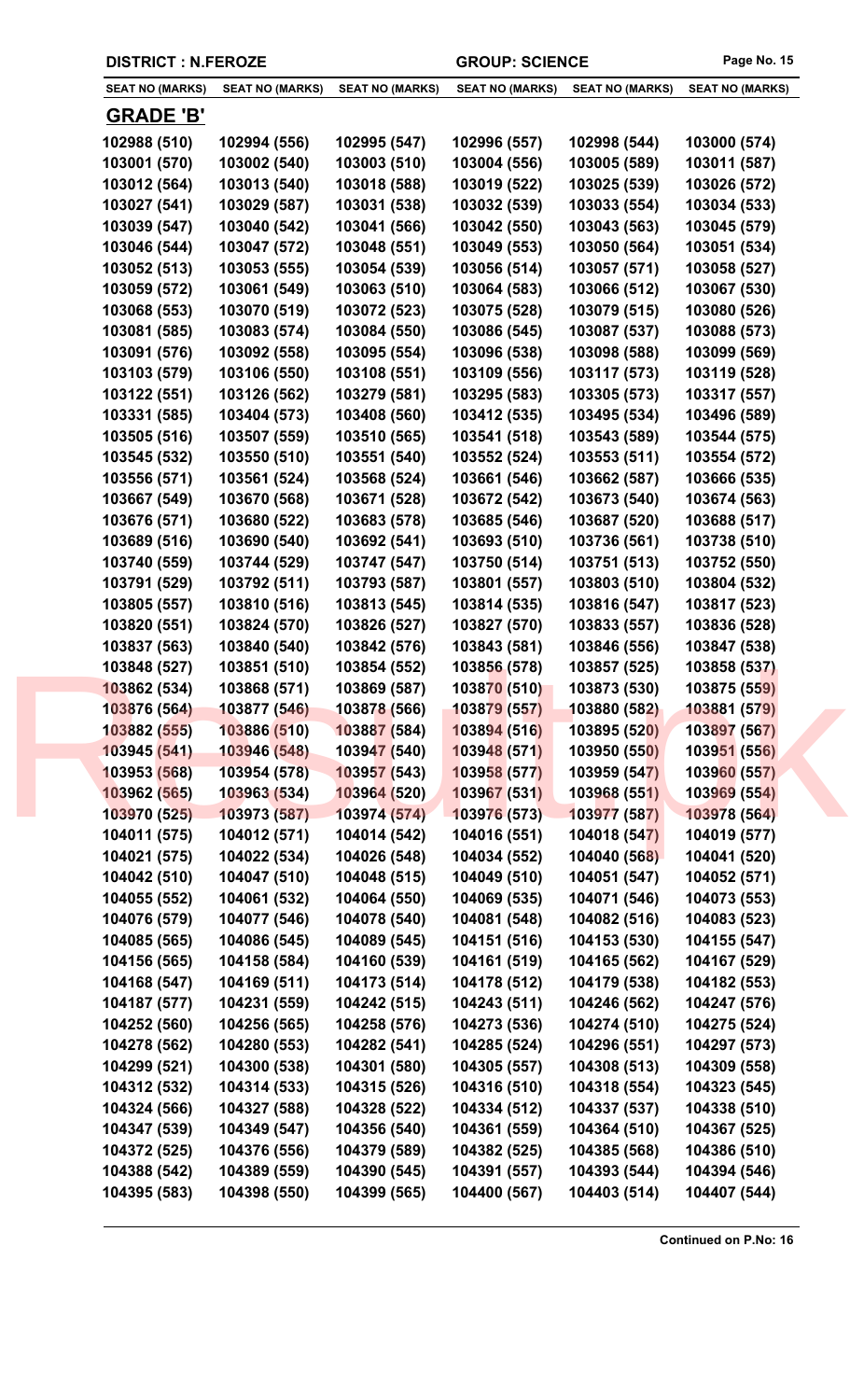|  | <b>DISTRICT : N.FEROZE</b>   |                              |                              | <b>GROUP: SCIENCE</b>        |                              | Page No. 16                  |
|--|------------------------------|------------------------------|------------------------------|------------------------------|------------------------------|------------------------------|
|  | <b>SEAT NO (MARKS)</b>       | <b>SEAT NO (MARKS)</b>       | <b>SEAT NO (MARKS)</b>       | <b>SEAT NO (MARKS)</b>       | <b>SEAT NO (MARKS)</b>       | <b>SEAT NO (MARKS)</b>       |
|  | <u>GRADE 'B'</u>             |                              |                              |                              |                              |                              |
|  | 104408 (563)                 | 104410 (560)                 | 104411 (551)                 | 104413 (521)                 | 104415 (563)                 | 104417 (555)                 |
|  | 104420 (512)                 | 104422 (584)                 | 104423 (553)                 | 104425 (556)                 | 104427 (514)                 | 104428 (531)                 |
|  | 104434 (553)                 | 104441 (520)                 | 104442 (525)                 | 104445 (543)                 | 104452 (513)                 | 104460 (560)                 |
|  | 104461 (540)                 | 104466 (512)                 | 104516 (562)                 | 104517 (510)                 | 104522 (554)                 | 104523 (510)                 |
|  | 104524 (539)                 | 104528 (510)                 | 104529 (510)                 | 104531 (559)                 | 104533 (515)                 | 104537 (560)                 |
|  | 104542 (518)                 | 104543 (527)                 | 104549 (510)                 | 104550 (585)                 | 104553 (551)                 | 104554 (519)                 |
|  | 104561 (562)                 | 104562 (510)                 | 104563 (557)                 | 104565 (560)                 | 104568 (543)                 | 104569 (569)                 |
|  | 104572 (582)                 | 104573 (542)                 | 104574 (511)                 | 104576 (572)                 | 104579 (515)                 | 104580 (545)                 |
|  | 104581 (584)                 | 104582 (583)                 | 104583 (585)                 | 104585 (563)                 | 104589 (510)                 | 104590 (521)                 |
|  | 104591 (548)                 | 104592 (586)                 | 104598 (587)                 | 104602 (524)                 | 104607 (548)                 | 104608 (530)                 |
|  | 104610 (584)                 | 104611 (513)                 | 104613 (565)                 | 104614 (581)                 | 104617 (571)                 | 104619 (577)                 |
|  | 104625 (589)                 | 104628 (529)                 | 104629 (514)                 | 104632 (587)                 | 104640 (586)                 | 104641 (570)                 |
|  | 104648 (589)                 | 104654 (567)                 | 104655 (522)                 | 104659 (517)                 | 104664 (542)                 | 104667 (541)                 |
|  | 104674 (558)                 | 104676 (536)                 | 104680 (584)                 | 104682 (510)                 | 104683 (516)                 | 104685 (560)                 |
|  | 104686 (557)                 | 104687 (571)                 | 104688 (531)                 | 104689 (535)                 | 104691 (510)                 | 104693 (533)                 |
|  | 104695 (562)                 | 104699 (510)                 | 104701 (567)                 | 104703 (541)                 | 104709 (553)                 | 104763 (532)                 |
|  | 104766 (576)                 | 104771 (539)                 | 104773 (519)                 | 104780 (573)                 | 104783 (552)                 | 104787 (576)                 |
|  | 104788 (531)                 | 104793 (571)                 | 104794 (555)                 | 104795 (531)                 | 104796 (587)                 | 104802 (532)                 |
|  | 104803 (559)                 | 104806 (534)                 | 104816 (564)                 | 104817 (564)                 | 104818 (526)                 | 104820 (584)                 |
|  | 104825 (559)                 | 104828 (547)                 | 104829 (514)                 | 104831 (524)                 | 104835 (558)                 | 104836 (564)                 |
|  | 104837 (580)                 | 104844 (554)                 | 104851 (529)                 | 104852 (567)                 | 104856 (564)                 | 104857 (558)                 |
|  | 104859 (549)                 | 104862 (527)                 | 104865 (540)                 | 104868 (581)                 | 104869 (552)                 | 104871 (573)                 |
|  | 104873 (587)                 | 104875 (568)                 | 104877 (540)                 | 104879 (564)                 | 104881 (534)                 | 104882 (510)                 |
|  | 104890 (565)                 | 104894 (583)                 | 104898 (559)                 | 104899 (556)                 | 104900 (583)                 | 104903 (522)                 |
|  | 104904 (510)<br>104921 (561) | 104910 (575)<br>104922 (565) | 104911 (568)<br>104924 (579) | 104913 (573)<br>104926 (510) | 104914 (579)                 | 104918 (560)<br>104929 (545) |
|  | 104933 (530)                 | 104935 (523)                 | 104941 (510)                 | 104942 (510)                 | 104928 (577)<br>104946 (580) | 104949 (532)                 |
|  | 104950 (542)                 | 104951 (555)                 | 104955 (561)                 | 104957 (538)                 | 104959 (514)                 | 104963 (516)                 |
|  | 104964 (539)                 | 104967 (585)                 | 104968 (510)                 | 104970 (528)                 | 104974 (521)                 | 104978 (514)                 |
|  | 104980 (531)                 | 104981 (571)                 | 104982 (514)                 | 104984 (513)                 | 104985 (567)                 | 104986 (536)                 |
|  | 104988 (578)                 | 104990 (524)                 | 104991 (518)                 | 104992 (525)                 | 104997 (534)                 | 104998 (536)                 |
|  | 104999 (531)                 | 105000 (526)                 | 105002 (581)                 | 105007(531)                  | 105008 (522)                 | 105057 (584)                 |
|  | 105058 (586)                 | 105064 (531)                 | 105092 (565)                 | 105095(512)                  | 105096 (551)                 | 105098 (551)                 |
|  | 105099 (582)                 | 105101 (519)                 | 105102 (580)                 | 105104 (577)                 | 105108 (589)                 | 105109 (510)                 |
|  | 105112 (537)                 | 105113 (581)                 | 105114 (533)                 | 105118 (534)                 | 105119 (563)                 | 105121 (530)                 |
|  | 105122 (565)                 | 105123 (540)                 | 105124 (537)                 | 105126 (555)                 | 105128 (547)                 | 105129 (527)                 |
|  | 105131 (586)                 | 105139 (566)                 | 105142 (562)                 | 105143 (546)                 | 105171 (583)                 | 105176 (536)                 |
|  | 105178 (510)                 | 105183 (534)                 | 105184 (563)                 | 105191 (584)                 | 105193 (578)                 | 105196 (528)                 |
|  | 105197 (521)                 | 105198 (580)                 | 105199 (579)                 | 105207 (545)                 | 105208 (539)                 | 105209 (539)                 |
|  | 105210 (548)                 | 105212 (517)                 | 105213 (560)                 | 105215 (575)                 | 105216 (538)                 | 105220 (513)                 |
|  | 105221 (553)                 | 105227 (572)                 | 105228 (572)                 | 105229 (526)                 | 105230 (560)                 | 105231 (542)                 |
|  | 105233 (561)                 | 105236 (585)                 | 105239 (554)                 | 105240 (560)                 | 105241 (552)                 | 105244 (515)                 |
|  | 105246 (589)                 | 105250 (523)                 | 105253 (554)                 | 105255 (589)                 | 105257 (557)                 | 105263 (538)                 |
|  | 105264 (510)                 | 105301 (588)                 | 105304 (516)                 | 105305 (585)                 | 105306 (577)                 | 105307 (521)                 |
|  | 105308 (539)                 | 105309 (520)                 | 105311 (546)                 | 105312 (524)                 | 105315 (552)                 | 105316 (575)                 |
|  | 105319 (510)                 | 105321 (518)                 | 105323 (510)                 | 105324 (574)                 | 105325 (589)                 | 105326 (571)                 |
|  | 105327 (560)<br>105342 (558) | 105329 (553)<br>105343 (536) | 105333 (587)<br>105346 (524) | 105334 (568)<br>105352 (531) | 105337 (510)<br>105353 (553) | 105341 (529)<br>105354 (530) |
|  | 105356 (510)                 | 105358 (512)                 | 105362 (555)                 | 105363 (550)                 | 105365 (512)                 | 105366 (572)                 |
|  | 105370 (569)                 | 105371 (576)                 | 105372 (547)                 | 105374 (510)                 | 105375 (542)                 | 105376 (510)                 |
|  | 105380 (584)                 | 105382 (584)                 | 105385 (539)                 | 105387 (543)                 | 105392 (510)                 | 105393 (562)                 |
|  |                              |                              |                              |                              |                              |                              |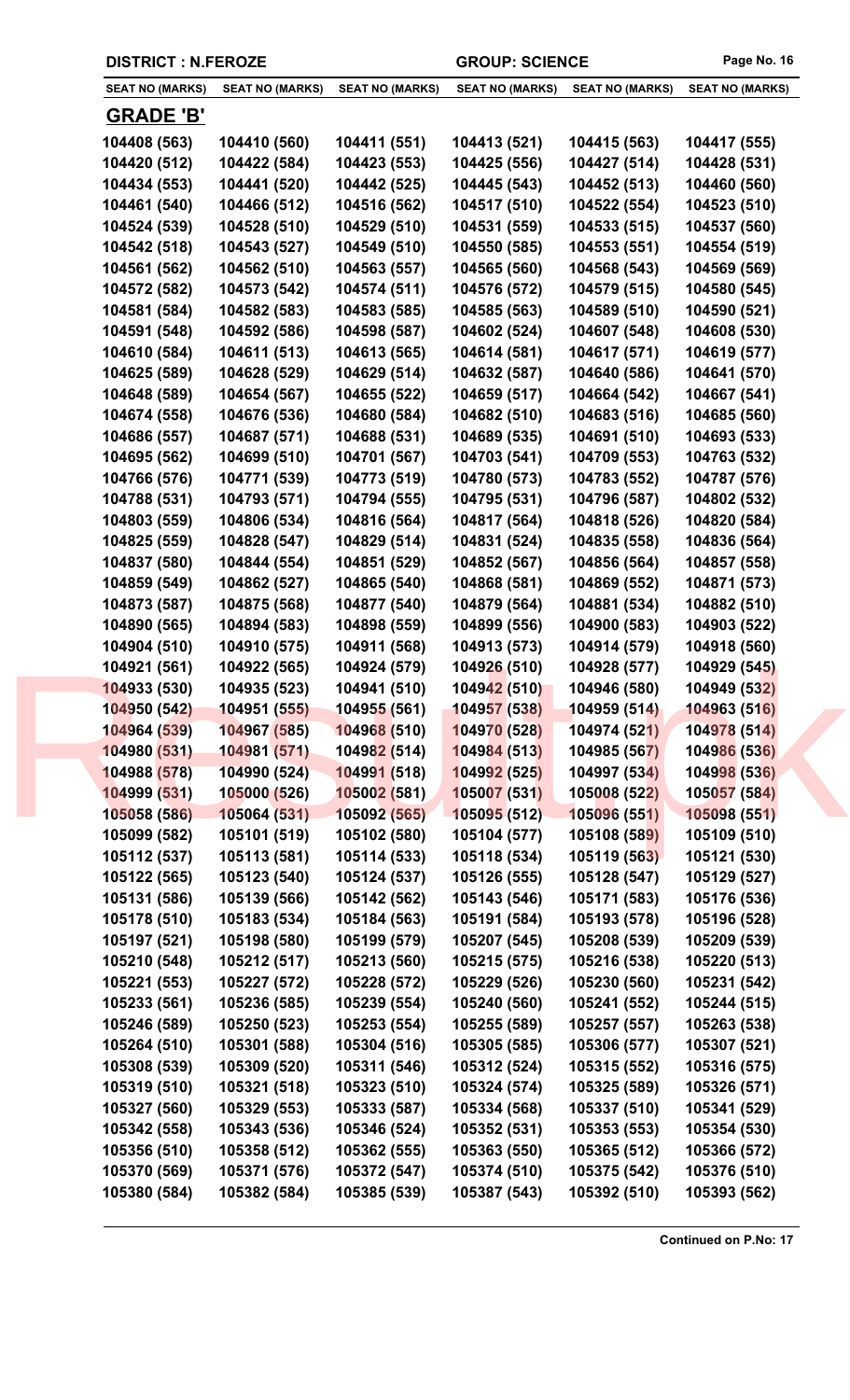| <b>SEAT NO (MARKS)</b> | <b>SEAT NO (MARKS)</b> | <b>SEAT NO (MARKS)</b> | <b>SEAT NO (MARKS)</b> | <b>SEAT NO (MARKS)</b> | <b>SEAT NO (MARKS)</b> |
|------------------------|------------------------|------------------------|------------------------|------------------------|------------------------|
| <u>GRADE 'B'</u>       |                        |                        |                        |                        |                        |
| 105399 (554)           | 105401 (562)           | 105404 (576)           | 105408 (579)           | 105451 (586)           | 105454 (566)           |
| 105456 (510)           | 105460 (510)           | 105462 (513)           | 105463 (514)           | 105465 (520)           | 105467 (538)           |
| 105472 (514)           | 105474 (563)           | 105475 (581)           | 105476 (577)           | 105484 (519)           | 105492 (554)           |
| 105493 (512)           | 105495 (510)           | 105496 (541)           | 105497 (511)           | 105498 (546)           | 105501 (558)           |
| 105506 (569)           | 105507 (589)           | 105508 (534)           | 105513 (572)           | 105514 (510)           | 105522 (568)           |
| 105523 (515)           | 105524 (531)           | 105525 (552)           | 105527 (518)           | 105530 (586)           | 105534 (514)           |
| 105539 (569)           | 105541 (538)           | 105542 (565)           | 105544 (554)           | 105546 (511)           | 105550 (533)           |
| 105551 (560)           | 105641 (512)           | 105642 (573)           | 105643 (574)           | 105644 (540)           | 105645 (510)           |
| 105652 (523)           | 105653 (551)           | 105655 (558)           | 105658 (568)           | 105659 (557)           | 105662 (517)           |
| 105664 (511)           | 105666 (526)           | 105667 (540)           | 105673 (553)           | 105691 (554)           | 105693 (549)           |
| 105704 (569)           | 105708 (587)           | 105710 (558)           | 105711 (545)           | 105714 (555)           | 105715 (587)           |
| 105716 (511)           | 105717 (559)           | 105718 (584)           | 105719 (564)           | 105723 (516)           | 105726 (540)           |
| 105729 (573)           | 105730 (569)           | 105731 (575)           | 105732 (526)           | 105733 (515)           | 105734 (588)           |
| 105736 (583)           | 105737 (574)           | 105738 (580)           | 105740 (549)           | 105741 (510)           | 105743 (585)           |
| 105744 (588)           | 105745 (586)           | 105748 (551)           | 105749 (515)           | 105752 (585)           | 105753 (557)           |
| 105756 (587)           | 105757 (517)           | 105759 (585)           | 105764 (520)           | 105766 (581)           | 105767 (558)           |
| 105769 (551)           | 105774 (524)           | 105782 (512)           | 105784 (524)           | 105785 (545)           | 105786 (557)           |
| 105787 (549)           | 105788 (589)           | 105790 (575)           | 105799 (524)           | 105807 (547)           | 105808 (523)           |
| 105813 (566)           | 105818 (580)           | 105823 (512)           | 105824 (528)           | 105826 (510)           | 105831 (563)           |
| 105832 (576)           | 105834 (527)           | 105835 (553)           | 105836 (580)           | 105840 (556)           | 105841 (531)           |
| 105843 (566)           | 105846 (532)           | 105848 (517)           | 105849 (510)           | 105856 (547)           | 105860 (518)           |
| 105878 (541)           | 105882 (571)           | 105884 (579)           | 105892 (580)           | 105895 (557)           | 105897 (565)           |
| 105898 (518)           | 105902 (577)           | 105907 (573)           | 105913 (536)           | 105921 (513)           | 105922 (543)           |
| 105925 (510)           | 105928 (580)           | 105931 (528)           | 105932 (525)           | 105933 (555)           | 105934 (529)           |
| 105937 (556)           | 105938 (566)           | 105940 (574)           | 105941 (515)           | 105943 (542)           | 105948 (536)           |
| 105951 (570)           | 105954 (587)           | 105955 (546)           | 105958 (555)           | 105960 (528)           | 105967 (535)           |
| 105969 (557)           | 105983 (540)           | 105986 (528)           | 105990 (551)           | 105993 (512)           | 105995 (525)           |
| 105999 (537)           | 106002(515)            | 106006 (513)           | 106011 (565)           | 106016 (540)           | 106017 (570)           |
| 106023 (533)           | 106026 (553)           | 106029 (589)           | 106031 (536)           | 106033 (529)           | 106034 (556)           |
| 106035 (531)           | 106036 (581)           | 106038 (533)           | 106040 (586)           | 106041 (582)           | 106042 (577)           |
| 106043 (579)           | 106047 (579)           | 106049 (528)           | 106052 (587)           | 106053 (542)           | 106055 (561)           |
| 106058 (515)           | 106065 (526)           | 106073 (570)           | 106077 (535)           | 106083 (525)           | 106132 (510)           |
| 106134 (534)           | 106140 (565)           | 106142 (578)           | 106143 (545)           | 106144 (543)           | 106145 (555)           |
| 106146 (526)           | 106147 (510)           | 106148 (578)           | 106150 (553)           | 106151 (586)           | 106152 (538)           |
| 106154 (536)           | 106155 (589)           | 106156 (575)           | 106157 (579)           | 106159 (538)           | 106160 (533)           |
| 106161 (581)           | 106162 (532)           | 106163 (533)           | 106164 (528)           | 106165 (575)           | 106166 (568)           |
| 106202 (522)           | 106205 (528)           | 106206 (547)           | 106209 (574)           | 106211 (557)           | 106212 (574)           |
| 106216 (514)           | 106217 (527)           | 106219 (543)           | 106221 (531)           | 106224 (520)           | 106230 (511)           |
| 106232 (567)           | 106235 (566)           | 106241 (519)           | 106246 (563)           | 106247 (585)           | 106249 (545)           |
| 106251 (525)           | 106252 (524)           | 106253 (560)           | 106257 (510)           | 106258 (554)           | 106259 (537)           |
| 106298 (585)           | 106313 (584)           | 106316 (580)           | 106319 (588)           | 106322 (549)           | 106326 (580)           |
| 106371 (565)           | 106372 (510)           | 106374 (521)           | 106385 (545)           | 106387 (554)           | 106389 (529)           |
| 106393 (539)           | 106394 (551)           | 106395 (519)           | 106442 (543)           | 106444 (553)           | 106450 (532)           |
| 106451 (575)           | 106453 (548)           | 106454 (543)           | 106460 (586)           | 106461 (534)           | 106462 (513)           |
| 106463 (575)           | 106468 (532)           | 106469 (571)           | 106471 (559)           | 106473 (521)           | 106479 (529)           |
| 106480 (510)           | 106485 (545)           | 106486 (565)           | 106487 (576)           | 106492 (518)           | 106493 (512)           |
| 106494 (550)           | 106498 (517)           | 106500 (530)           | 106502 (510)           | 106505 (578)           | 106506 (543)           |
| 106508 (510)           | 106509 (570)           | 106510 (528)           | 106513 (533)           | 106516 (521)           | 106518 (550)           |
| 106523 (554)           | 106524 (572)           | 106531 (536)           | 106534 (561)           | 106536 (584)           | 106538 (510)           |
| 106539 (537)           | 106541 (568)           | 106547 (513)           | 106548 (544)           | 106551 (529)           | 106553 (528)           |

**106554 (575) 106558 (543) 106563 (548) 106564 (574) 106568 (521) 106572 (534)**

**DISTRICT : N.FEROZE GROUP: SCIENCE Page No. 17**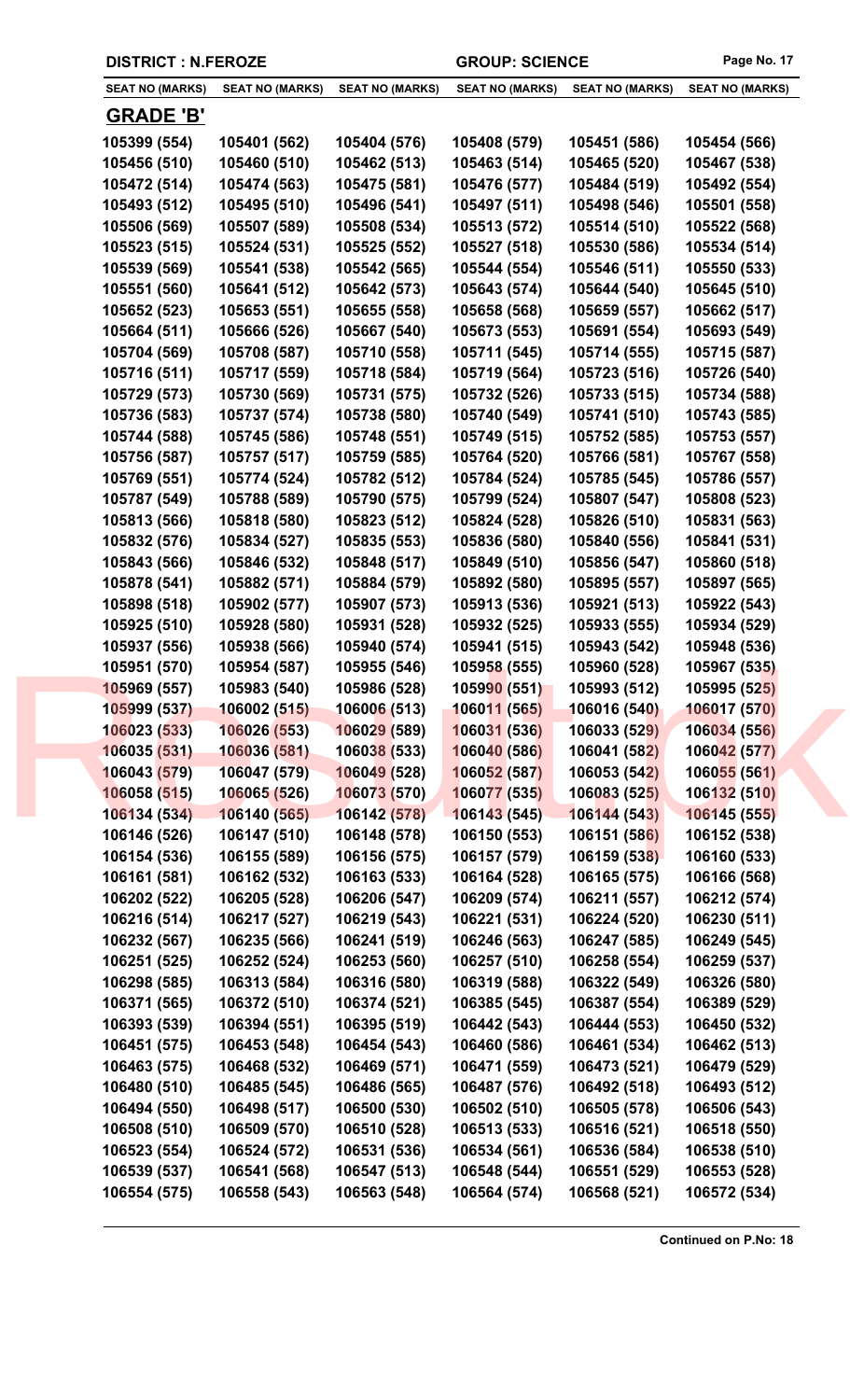|  | <b>DISTRICT : N.FEROZE</b> |                        |                        | <b>GROUP: SCIENCE</b>  |                        | Page No. 18            |
|--|----------------------------|------------------------|------------------------|------------------------|------------------------|------------------------|
|  | <b>SEAT NO (MARKS)</b>     | <b>SEAT NO (MARKS)</b> | <b>SEAT NO (MARKS)</b> | <b>SEAT NO (MARKS)</b> | <b>SEAT NO (MARKS)</b> | <b>SEAT NO (MARKS)</b> |
|  | <u>GRADE 'B'</u>           |                        |                        |                        |                        |                        |
|  | 106577 (541)               | 106578 (571)           | 106632 (517)           | 106638 (563)           | 106640 (555)           | 106643 (510)           |
|  | 106644 (567)               | 106650 (580)           | 106654 (510)           | 106655 (539)           | 106659 (517)           | 106664 (556)           |
|  | 106666 (514)               | 106667 (584)           | 106669 (536)           | 106671 (521)           | 106677 (532)           | 106679 (533)           |
|  | 106680 (538)               | 106681 (553)           | 106699 (564)           | 106700 (533)           | 106701 (510)           | 106702 (518)           |
|  | 106703 (522)               | 106704 (512)           | 106705 (553)           | 106712 (565)           | 106716 (562)           | 106717 (510)           |
|  | 106719 (530)               | 106721 (513)           | 106723 (567)           | 106726 (513)           | 106729 (540)           | 106731 (529)           |
|  | 106733 (560)               | 106739 (532)           | 106742 (536)           | 106745 (555)           | 106747 (510)           | 106750 (524)           |
|  | 106752 (583)               | 106755 (573)           | 106759 (523)           | 106762 (532)           | 106770 (520)           | 106771 (510)           |
|  | 106772 (530)               | 106777 (583)           | 106779 (556)           | 106780 (580)           | 106781 (539)           | 106782 (575)           |
|  | 106784 (541)               | 106786 (533)           | 106787 (533)           | 106791 (531)           | 106793 (535)           | 106797 (515)           |
|  | 106798 (510)               | 106804 (559)           | 106805 (510)           | 106806 (512)           | 106809 (510)           | 106810 (564)           |
|  | 106812 (569)               | 106814 (528)           | 106815 (547)           | 106817 (567)           | 106819 (545)           | 106829 (537)           |
|  | 106832 (533)               | 106840 (582)           | 106843 (569)           | 106881 (524)           | 106882 (514)           | 106883 (565)           |
|  | 106884 (553)               | 106887 (510)           | 106889 (510)           | 106892 (587)           | 106895 (546)           | 106898 (525)           |
|  | 106903 (551)               | 106904 (548)           | 106905 (516)           | 106906 (532)           | 106909 (544)           | 106912 (517)           |
|  | 106915 (519)               | 106916 (549)           | 106918 (559)           | 106920 (551)           | 106922 (564)           | 106924 (578)           |
|  | 106925 (576)               | 106934 (536)           | 106937 (534)           | 106940 (510)           | 106941 (532)           | 106942 (520)           |
|  | 106945 (535)               | 106947 (558)           | 106948 (540)           | 106949 (521)           | 106950 (529)           | 106951 (522)           |
|  | 106953 (510)               | 106955 (539)           | 106958 (582)           | 106959 (531)           | 106960 (542)           | 106961 (562)           |
|  | 106962 (589)               | 106964 (512)           | 106965 (579)           | 106966 (539)           | 106967 (524)           | 106969 (564)           |
|  | 106972 (530)               | 107022 (526)           | 107033 (562)           | 107035 (569)           | 107037 (527)           | 107096 (564)           |
|  | 107098 (516)               | 107099 (587)           | 107102 (573)           | 107109 (569)           | 107110 (570)           | 107111 (532)           |
|  | 107113 (535)               | 107117 (553)           | 107119 (565)           | 107120 (557)           | 107121 (575)           | 107125 (574)           |
|  | 107126 (555)               | 107127 (578)           | 107128 (557)           | 107129 (565)           | 107131 (524)           | 107135 (522)           |
|  | 107136 (552)               | 107139 (530)           | 107141 (582)           | 107144 (587)           | 107147 (586)           | 107148 (561)           |
|  | 107195 (541)               | 107196 (525)           | 107206 (586)           | 107243 (556)           | 107247 (539)           | 107252 (543)           |
|  | 107253 (584)               | 107254 (510)           | 107256 (537)           | 107262 (580)           | 107263 (551)           | 107268 (531)           |
|  | 107270 (572)               | 107274 (510)           | 107276 (558)           | 107278 (566)           | 107281 (520)           | 107282 (566)           |
|  | 107287 (515)               | 107288 (561)           | 107290 (515)           | 107292 (544)           | 107295 (519)           | 107296 (516)           |
|  | 107297 (511)               | 107298 (539)           | 107303 (582)           | 107308 (589)           | 107311 (531)           | 107313 (573)           |
|  | 107315 (533)               | 107322 (559)           | 107326 (531)           | 107331 (510)           | 107332 (513)           | 107334 (547)           |
|  | 107336 (556)               | 107337 (537)           | 107343 (584)           | 107344 (540)           | 107345 (513)           | 107346 (553)           |
|  | 107347 (570)               | 107349 (539)           | 107350 (543)           | 107353 (527)           | 107354 (548)           | 107355 (556)           |
|  | 107357 (561)               | 107358 (528)           | 107359 (555)           | 107361 (554)           | 107363 (510)           | 107364 (530)           |
|  | 107365 (520)               | 107367 (542)           | 107371 (517)           | 107372 (575)           | 107374 (534)           | 107380 (577)           |
|  | 107381 (574)               | 107382 (560)           | 107385 (570)           | 107391 (517)           | 107392 (510)           | 107398 (516)           |
|  | 107406 (543)               | 107410 (568)           | 107411 (523)           | 107413 (516)           | 107416 (514)           | 107419 (578)           |
|  | 107422 (583)               | 107423 (546)           | 107426 (517)           | 107430 (572)           | 107431 (584)           | 107432 (576)           |
|  | 107434 (563)               | 107436 (549)           | 107438 (551)           | 107439 (538)           | 107441 (543)           | 107445 (510)           |
|  | 107446 (515)               | 107448 (558)           | 107449 (565)           | 107453 (566)           | 107458 (533)           | 107464 (538)           |
|  | 107465 (549)               | 107467 (566)           | 107468 (520)           | 107470 (527)           | 107524 (585)           | 107528 (549)           |
|  | 107532 (564)               | 107533 (536)           | 107534 (550)           | 107537 (536)           | 107539 (548)           | 107540 (536)           |
|  | 107542 (518)               | 107544 (521)           | 107546 (570)           | 107551 (547)           | 107552 (558)           | 107559 (541)           |
|  | 107560 (563)               | 107562 (515)           | 107564 (514)           | 107565 (559)           | 107567 (529)           | 107570 (557)           |
|  | 107574 (546)               | 107576 (584)           | 107577 (522)           | 107579 (550)           | 107591 (527)           | 107592 (586)           |
|  | 107596 (584)               | 107600 (535)           | 107602 (583)           | 107604 (576)           | 107605 (556)           | 107606 (556)           |
|  | 107608 (528)               | 107610 (567)           | 107611 (575)           | 107614 (554)           | 107619 (566)           | 107620 (511)           |
|  | 107622 (579)               | 107625 (554)           | 107629 (586)           | 107630 (577)           | 107631 (571)           | 107634 (575)           |
|  | 107635 (542)               | 107636 (569)           | 107637 (561)           | 107644 (575)           | 107645 (555)           | 107646 (545)           |
|  | 107647 (517)               | 107650 (542)           | 107691 (587)           | 107692 (581)           | 107695 (529)           | 107698 (569)           |
|  | 107699 (589)               | 107702 (544)           | 107704 (571)           | 107705 (545)           | 107708 (515)           | 107709 (514)           |
|  |                            |                        |                        |                        |                        |                        |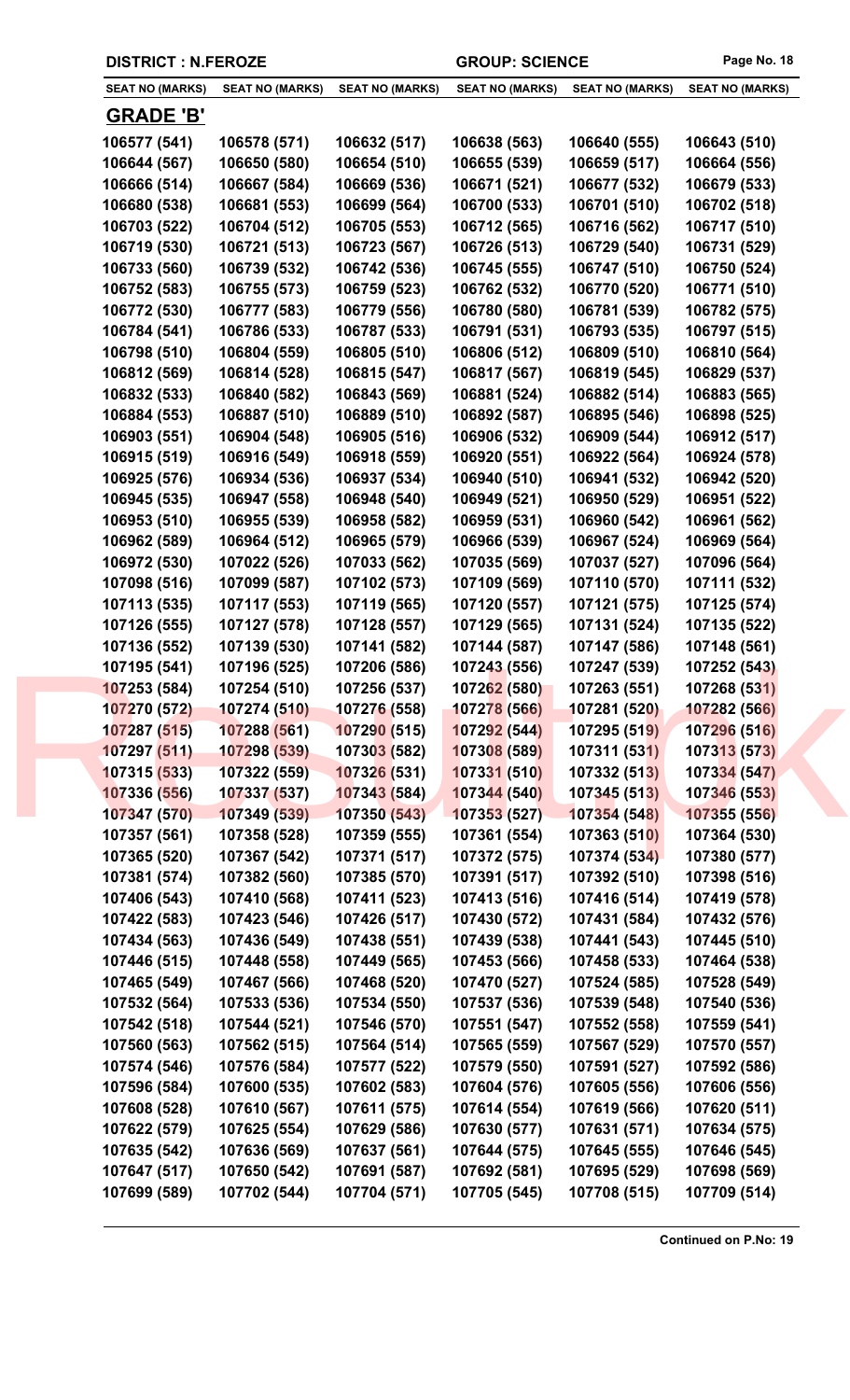|  | <b>DISTRICT : N.FEROZE</b>   |                              |                              | <b>GROUP: SCIENCE</b>        |                              | Page No. 19                  |
|--|------------------------------|------------------------------|------------------------------|------------------------------|------------------------------|------------------------------|
|  | <b>SEAT NO (MARKS)</b>       | <b>SEAT NO (MARKS)</b>       | <b>SEAT NO (MARKS)</b>       | <b>SEAT NO (MARKS)</b>       | <b>SEAT NO (MARKS)</b>       | <b>SEAT NO (MARKS)</b>       |
|  | <b>GRADE 'B'</b>             |                              |                              |                              |                              |                              |
|  | 107711 (525)                 | 107714 (510)                 | 107716 (517)                 | 107717 (570)                 | 107718 (523)                 | 107719 (553)                 |
|  | 107720 (579)                 | 107723 (519)                 | 107726 (584)                 | 107727 (519)                 | 107731 (562)                 | 107732 (558)                 |
|  | 107733 (527)                 | 107734 (510)                 | 107735 (549)                 | 107736 (558)                 | 107771 (583)                 | 107773 (570)                 |
|  | 107777 (586)                 | 107778 (585)                 | 107779 (573)                 | 107780 (564)                 | 107781 (588)                 | 107785 (575)                 |
|  | 107786 (580)                 | 107788 (576)                 | 107794 (579)                 | 107795 (588)                 | 107796 (536)                 | 107797 (516)                 |
|  | 107829 (518)                 | 107831 (585)                 | 107836 (561)                 | 107838 (569)                 | 107841 (553)                 | 107845 (573)                 |
|  | 107847 (587)                 | 107924 (553)                 | 107968 (525)                 | 107970 (570)                 | 107972 (569)                 | 107974 (542)                 |
|  | 107978 (535)                 | 107979 (575)                 | 107980 (538)                 | 107981 (510)                 | 107982 (521)                 | 107984 (527)                 |
|  | 107985 (527)                 | 107986 (587)                 | 107987 (510)                 | 107988 (510)                 | 107989 (546)                 | 107990 (569)                 |
|  | 107994 (513)                 | 107996 (568)                 | 107997 (533)                 | 107998 (510)                 | 107999 (577)                 | 108000 (535)                 |
|  | 108001 (516)                 | 108006 (567)                 | 108009 (518)                 | 108010 (558)                 | 108012 (553)                 | 108014 (518)                 |
|  | 108015 (527)                 | 108017 (586)                 | 108020 (536)                 | 108022 (584)                 | 108023 (541)                 | 108024 (516)                 |
|  | 108030 (572)                 | 108032 (538)                 | 108038 (548)                 | 108039 (513)                 | 108040 (513)                 | 108042 (539)                 |
|  | 108044 (565)                 | 108050 (567)                 | 108051 (510)                 | 108053 (560)                 | 108054 (537)                 | 108058 (510)                 |
|  | 108062 (535)                 | 108065 (534)                 | 108067 (539)                 | 108068 (545)                 | 108070 (571)                 | 108071 (520)                 |
|  | 108073 (510)                 | 108074 (561)                 | 108078 (510)                 | 108081 (515)                 | 108082 (569)                 | 108089 (523)                 |
|  | 108092 (583)                 | 108096 (529)                 | 108100 (583)                 | 108101 (589)                 | 108102 (562)                 | 108103 (510)                 |
|  | 108104 (523)                 | 108105 (518)                 | 108108 (536)                 | 108110 (561)                 | 108113 (520)                 | 108114 (558)                 |
|  | 108115 (520)                 | 108121 (579)                 | 108122 (560)                 | 108126 (564)                 | 108127 (588)                 | 108130 (579)                 |
|  | 108131 (580)                 | 108133 (558)                 | 108134 (537)                 | 108139 (529)                 | 108142 (542)                 | 108143 (561)                 |
|  | 108145 (583)                 | 108146 (558)                 | 108147 (565)                 | 108151 (510)                 | 108154 (530)                 | 108155 (537)                 |
|  | 108158 (586)                 | 108159 (564)                 | 108160 (548)                 | 108161 (589)                 | 108166 (576)                 | 108167 (552)                 |
|  | 108202 (557)                 | 108203 (553)                 | 108211 (552)                 | 108212 (537)                 | 108218 (585)                 | 108220 (517)                 |
|  | 108221 (577)                 | 108222 (529)                 | 108223 (550)                 | 108226 (545)                 | 108228 (531)                 | 108234 (565)                 |
|  | 108235 (554)                 | 108236 (554)                 | 108237 (515)                 | 108241 (580)                 | 108247 (542)                 | 108252 (552)                 |
|  | 108255 (576)                 | 108256 (518)                 | 108257 (525)                 | 108261 (584)                 | 108263 (580)                 | 108264 (522)                 |
|  | 108266 (576)<br>108288 (524) | 108268 (579)<br>108289 (570) | 108269 (559)<br>108290 (583) | 108270 (552)<br>108291 (552) | 108276 (577)<br>108293 (510) | 108284 (550)<br>108295 (515) |
|  | 108296 (576)                 | 108300 (515)                 | 108303 (556)                 | 108305 (544)                 | 108307 (523)                 | 108309 (526)                 |
|  | 108315 (515)                 | 108316 (551)                 | 108317 (530)                 | 108318 (546)                 | 108319 (533)                 | 108320 (576)                 |
|  | 108321 (558)                 | 108323 (547)                 | 108325 (519)                 | 108327(564)                  | 108328 (563)                 | 108332 (541)                 |
|  | 108336 (562)                 | 108343 (554)                 | 108346 (515)                 | 108347 (512)                 | 108349 (583)                 | 108412 (521)                 |
|  | 108413 (534)                 | 108414 (562)                 | 108416 (584)                 | 108419 (518)                 | 108420 (579)                 | 108421 (586)                 |
|  | 108422 (559)                 | 108426 (553)                 | 108427 (565)                 | 108428 (577)                 | 108429 (567)                 | 108431 (549)                 |
|  | 108432 (574)                 | 108435 (510)                 | 108436 (526)                 | 108437 (510)                 | 108443 (522)                 | 108444 (587)                 |
|  | 108447 (560)                 | 108449 (561)                 | 108450 (533)                 | 108452 (510)                 | 108453 (574)                 | 108454 (525)                 |
|  | 108456 (555)                 | 108457 (574)                 | 108458 (548)                 | 108459 (587)                 | 108462 (550)                 | 108463 (542)                 |
|  | 108464 (542)                 | 108465 (565)                 | 108466 (569)                 | 108469 (571)                 | 108470 (526)                 | 108471 (526)                 |
|  | 108472 (538)                 | 108524 (516)                 | 108527 (525)                 | 108531 (553)                 | 108532 (540)                 | 108534 (540)                 |
|  | 108535 (517)                 | 108536 (584)                 | 108537 (537)                 | 108541 (515)                 | 108545 (554)                 | 108546 (550)                 |
|  | 108547 (587)                 | 108549 (521)                 | 108551 (565)                 | 108552 (547)                 | 108554 (547)                 | 108557 (581)                 |
|  | 108559 (529)                 | 108560 (570)                 | 108561 (587)                 | 108562 (574)                 | 108564 (562)                 | 108565 (548)                 |
|  | 108570 (527)                 | 108571 (532)                 | 108575 (569)                 | 108577 (564)                 | 108578 (563)                 | 108579 (515)                 |
|  | 108580 (583)                 | 108582 (559)                 | 108583 (557)                 | 108585 (552)                 | 108591 (584)                 | 108592 (557)                 |
|  | 108593 (516)                 | 108594 (577)                 | 108596 (547)                 | 108597 (544)                 | 108598 (533)                 | 108599 (560)                 |
|  | 108600 (582)                 | 108603 (567)                 | 108604 (588)                 | 108606 (583)                 | 108608 (572)                 | 108609 (565)                 |
|  | 108611 (538)                 | 108612 (562)                 | 108613 (549)                 | 108614 (512)                 | 108615 (531)                 | 108616 (578)                 |
|  | 108617 (530)                 | 108619 (540)                 | 108620 (521)                 | 108621 (563)                 | 108622 (567)                 | 108623 (548)                 |
|  | 108625 (559)                 | 108626 (557)                 | 108630 (589)                 | 108633 (549)                 | 108636 (510)                 | 108637 (567)                 |
|  | 108641 (534)                 | 108644 (527)                 | 108645 (547)                 | 108646 (513)                 | 108647 (528)                 | 108651 (585)                 |
|  | 108652 (532)                 | 108654 (575)                 | 108657 (567)                 | 108666 (586)                 | 108668 (549)                 | 108673 (528)                 |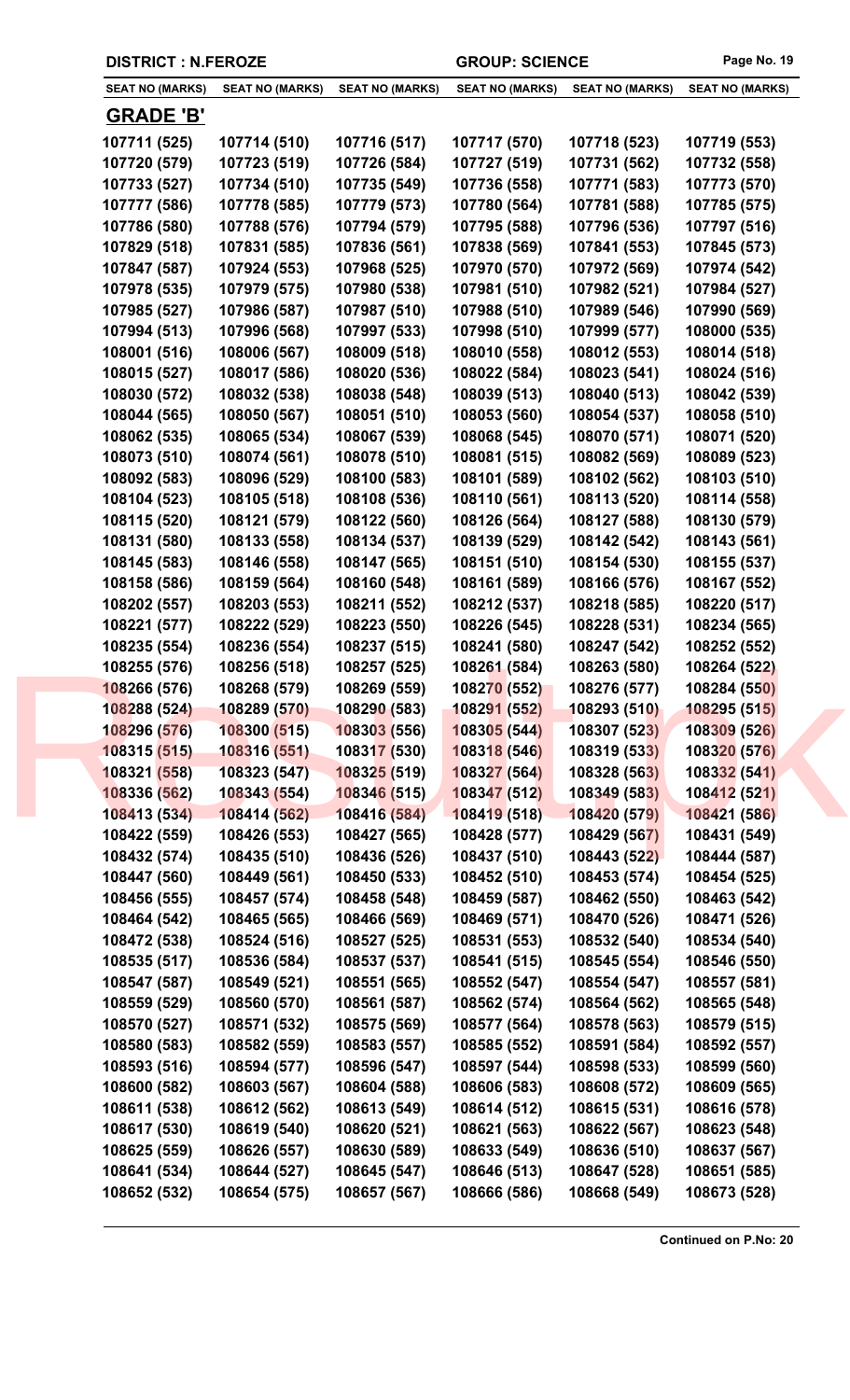| <b>DISTRICT : N.FEROZE</b> |                              |                        | <b>GROUP: SCIENCE</b>  |                        | Page No. 20            |
|----------------------------|------------------------------|------------------------|------------------------|------------------------|------------------------|
| <b>SEAT NO (MARKS)</b>     | <b>SEAT NO (MARKS)</b>       | <b>SEAT NO (MARKS)</b> | <b>SEAT NO (MARKS)</b> | <b>SEAT NO (MARKS)</b> | <b>SEAT NO (MARKS)</b> |
| <u>GRADE 'B'</u>           |                              |                        |                        |                        |                        |
| 108677 (556)               | 108679 (566)                 | 108683 (560)           | 108686 (554)           | 108687 (554)           | 108688 (564)           |
| 108689 (567)               | 108692 (563)                 | 108695 (563)           | 108698 (518)           | 108699 (582)           | 108705 (576)           |
| 108706 (534)               | 108707 (539)                 | 108709 (546)           | 108710 (572)           | 108715 (574)           | 108716 (586)           |
| 108717 (510)               | 108718 (580)                 | 108720 (564)           | 108721 (542)           | 108726 (577)           | 108728 (552)           |
| 108732 (546)               | 108733 (524)                 | 108736 (568)           | 108739 (579)           | 108741 (548)           | 108743 (563)           |
| 108744 (548)               | 108750 (537)                 | 108755 (527)           | 108757 (559)           | 108759 (569)           | 108760 (565)           |
| 108761 (522)               | 108765 (581)                 | 108767 (547)           | 108771 (533)           | 108772 (576)           | 108773 (549)           |
| 108776 (525)               | 108777 (577)                 | 108778 (543)           | 108779 (555)           | 108780 (525)           | 108781 (542)           |
| 108784 (569)               | 108785 (587)                 | 108786 (583)           | 108788 (543)           | 108789 (558)           | 108791 (546)           |
| 108792 (548)               | 108793 (528)                 | 108794 (568)           | 108795 (577)           | 108800 (525)           | 108805 (531)           |
| 108806 (564)               | 108807 (587)                 | 108808 (553)           | 108809 (510)           | 108810 (536)           | 108811 (572)           |
| 108812 (582)               | 108814 (582)                 | 108815 (577)           | 108816 (513)           | 108819 (567)           | 108821 (546)           |
| 108823 (526)               | 108824 (526)                 | 108826 (521)           | 108833 (547)           | 108834 (559)           | 108835 (572)           |
| 108839 (564)               | 108841 (572)                 | 108842 (561)           | 108846 (532)           | 108847 (569)           | 108851 (589)           |
| 108853 (586)               | 108857 (580)                 | 108858 (577)           | 108863 (543)           | 108864 (514)           | 108867 (539)           |
| 108871 (512)               | 108992 (527)                 | 109001 (535)           | 109232 (557)           | 109233 (563)           | 109240 (517)           |
| 109246 (535)               | 109247 (582)                 | 109249 (521)           | 109251 (570)           | 109254 (587)           | 109257 (559)           |
| 109259 (573)               | 109260 (569)                 | 109263 (562)           | 109264 (516)           | 109266 (541)           | 109267 (558)           |
| 109274 (518)               | 109275 (573)                 | 109278 (510)           | 109279 (572)           | 109280 (512)           | 109282 (582)           |
| 109284 (550)               | 109288 (565)                 | 109289 (577)           | 109290 (551)           | 109293 (570)           | 109295 (510)           |
| 109299 (539)               | 109307 (560)                 | 109308 (560)           | 109309 (571)           | 109310 (518)           | 109313 (559)           |
| 109314 (579)               | 109316 (536)                 | 109317 (567)           | 109318 (528)           | 109322 (565)           | 109326 (561)           |
| 109328 (534)               | 109330 (561)                 | 109332 (514)           | 109333 (516)           | 109334 (588)           | 109336 (574)           |
| 109338 (575)               | 109340 (538)                 | 109342 (570)           | 109346 (567)           | 109347 (526)           | 109348 (529)           |
| 109350 (586)               | 109353 (559)                 | 109355 (568)           | 109358 (510)           | 109362 (527)           | 109363 (574)           |
| 109364 (573)               | 109366 (570)                 | 109367 (581)           | 109369 (561)           | 109372 (550)           | 109373 (514)           |
| 109376 (510)               |                              | 109378 (586)           | 109379 (562)           | 109380 (510)           | 109381 (546)           |
| 109382 (513)               | 109377 (554)<br>109384 (545) | 109386 (588)           | 109452(571)            | 109453 (510)           | 109454 (566)           |
| 109458 (576)               | 109461 (543)                 | 109462 (516)           | 109464 (511)           | 109468 (547)           | 109479 (510)           |
| 109481 (529)               | 109483 (511)                 |                        | 109495 (567)           | 109500 (531)           | 109503 (578)           |
|                            |                              | 109494 (534)           | 109513 (516)           | 109516 (588)           | 109517 (513)           |
| 109506 (580)               | 109507 (579)                 | 109512 (587)           |                        |                        |                        |
| 109520 (561)               | 109526 (559)                 | 109527 (582)           | 109529 (555)           | 109534 (549)           | 109538 (574)           |
| 109540 (579)               | 109542 (548)                 | 109543 (577)           | 109544 (535)           | 109549 (564)           | 109550 (554)           |
| 109592 (548)               | 109593 (572)                 | 109594 (543)           | 109595 (573)           | 109601 (574)           | 109602 (546)           |
| 109603 (549)               | 109604 (529)                 | 109606 (542)           | 109607 (577)           | 109608 (547)           | 109609 (518)           |
| 109610 (520)               | 109612 (554)                 | 109614 (510)           | 109615 (529)           | 109617 (579)           | 109618 (513)           |
| 109619 (547)               | 109621 (564)                 | 109624 (551)           | 109630 (523)           | 109631 (550)           | 109638 (572)           |
| 109639 (573)               | 109647 (510)                 | 109649 (538)           | 109651 (561)           | 109654 (582)           | 109657 (510)           |
| 109666 (544)               | 109669 (543)                 | 109673 (510)           | 109675 (575)           | 109678 (578)           | 109684 (549)           |
| 109687 (544)               | 109693 (520)                 | 109695 (516)           | 109699 (543)           | 109705 (564)           | 109708 (565)           |
| 109714 (548)               | 109716 (533)                 | 109718 (565)           | 109719 (550)           | 109725 (564)           | 109726 (549)           |
| 109730 (527)               | 109731 (521)                 | 109732 (529)           | 109733 (534)           | 109734 (567)           | 109737 (510)           |
| 109738 (510)               | 109742 (526)                 | 109745 (572)           | 109746 (560)           | 109747 (553)           | 109750 (524)           |
| 109757 (589)               | 109759 (545)                 | 109760 (564)           | 109761 (540)           | 109763 (576)           | 109764 (515)           |
| 109767 (537)               | 109768 (535)                 | 109770 (587)           | 109776 (526)           | 109783 (553)           | 109832 (510)           |
| 109836 (520)               | 109837 (546)                 | 109838 (588)           | 109839 (529)           | 109845 (552)           | 109846 (559)           |
| 109848 (540)               | 109851 (562)                 | 109852 (579)           | 109853 (535)           | 109854 (529)           | 109855 (554)           |
| 109856 (539)               | 109858 (521)                 | 109859 (562)           | 109864 (533)           | 109866 (518)           | 109869 (566)           |
| 109872 (580)               | 109875 (510)                 | 109877 (556)           | 109878 (587)           | 109880 (586)           | 109881 (563)           |
| 109882 (561)               | 109883 (552)                 | 109885 (560)           | 109886 (510)           | 109888 (510)           | 109889 (552)           |
| 109891 (538)               | 109892 (511)                 | 109893 (570)           | 109900 (581)           | 109901 (549)           | 109902 (540)           |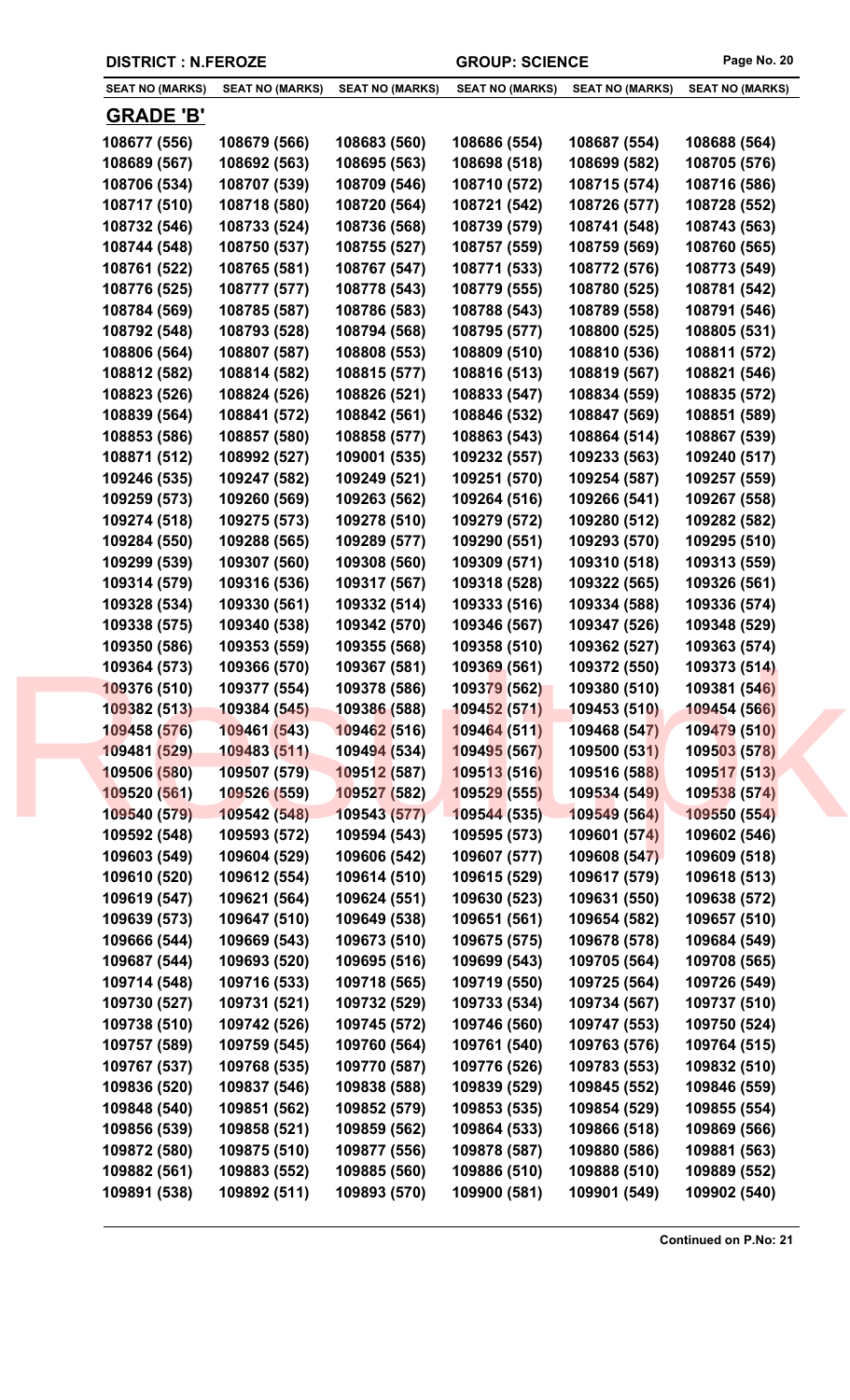| <b>DISTRICT : N.FEROZE</b> |                        |                        | <b>GROUP: SCIENCE</b>  |                        | Page No. 21            |
|----------------------------|------------------------|------------------------|------------------------|------------------------|------------------------|
| <b>SEAT NO (MARKS)</b>     | <b>SEAT NO (MARKS)</b> | <b>SEAT NO (MARKS)</b> | <b>SEAT NO (MARKS)</b> | <b>SEAT NO (MARKS)</b> | <b>SEAT NO (MARKS)</b> |
| <u>GRADE 'B'</u>           |                        |                        |                        |                        |                        |
| 109906 (522)               | 109908 (552)           | 109909 (586)           | 109910 (530)           | 109912 (534)           | 109913 (564)           |
| 109918 (510)               | 109919 (532)           | 109921 (536)           | 109929 (525)           | 109931 (560)           | 109932 (515)           |
| 109933 (519)               | 109936 (539)           | 109938 (529)           | 109939 (535)           | 109943 (572)           | 109944 (581)           |
| 109945 (547)               | 109947 (555)           | 109948 (516)           | 110010 (525)           | 110011 (575)           | 110015 (564)           |
| 110017 (516)               | 110025 (573)           | 110027 (569)           | 110028 (580)           | 110031 (568)           | 110042 (577)           |
| 110045 (519)               | 110046 (515)           | 110047 (541)           | 110048 (585)           | 110089 (541)           | 110091 (545)           |
| 110093 (531)               | 110096 (523)           | 110099 (551)           | 110102 (587)           | 110103 (546)           | 110108 (521)           |
| 110113 (568)               | 110114 (563)           | 110115 (566)           | 110117 (521)           | 110119 (526)           | 110125 (513)           |
| 110127 (561)               | 110129 (542)           | 110130 (541)           | 110131 (564)           | 110134 (532)           | 110135 (520)           |
| 110136 (552)               | 110137 (579)           | 110139 (548)           | 110182 (536)           | 110186 (522)           | 110192 (584)           |
| 110193 (562)               | 110234 (584)           | 110236 (532)           | 110247 (542)           | 110248 (551)           | 110250 (581)           |
| 110252 (533)               | 110255 (571)           | 110257 (562)           | 110259 (527)           | 110260 (550)           | 110261 (570)           |
| 110262 (575)               | 110263 (583)           | 110264 (573)           | 110265 (551)           | 110266 (522)           | 110268 (576)           |
| 110269 (543)               | 110270 (538)           | 110271 (512)           | 110272 (520)           | 110277 (536)           | 110282 (562)           |
| 110289 (564)               | 110298 (539)           | 110304 (542)           | 110305 (584)           | 110306 (510)           | 110352 (576)           |
| 110353 (552)               | 110355 (511)           | 110356 (583)           | 110359 (579)           | 110360 (558)           | 110361 (520)           |
| 110362 (546)               | 110363 (589)           | 110365 (547)           | 110366 (529)           | 110368 (580)           | 110370 (585)           |
| 110373 (579)               | 110379 (576)           | 110381 (575)           | 110383 (523)           | 110390 (587)           | 110396 (523)           |
| 110400 (579)               | 110401 (586)           | 110405 (520)           | 110406 (569)           | 110408 (583)           | 110409 (559)           |
| 110412 (560)               | 110414 (586)           | 110415 (586)           | 110417 (566)           | 110420 (573)           | 110421 (567)           |
| 110424 (522)               | 110425 (561)           | 110427 (577)           | 110428 (527)           | 110431 (528)           | 110432 (574)           |
| 110440 (513)               | 110443 (561)           | 110448 (577)           | 110453 (552)           | 110456 (579)           | 110457 (532)           |
| 110458 (558)               | 110459 (556)           | 110460 (547)           | 110465 (564)           | 110466 (535)           | 110470 (555)           |
| 110471 (518)               | 110472 (558)           | 110475 (554)           | 110477 (534)           | 110525 (525)           | 110527 (568)           |
| 110528 (586)               | 110532 (544)           | 110535 (553)           | 110538 (554)           | 110541 (587)           | 110542 (587)           |
| 110543 (579)               | 110544 (552)           | 110546 (562)           | 110547 (587)           | 110548 (584)           | 110553 (573)           |
| 110554 (570)               | 110557 (524)           | 110558 (582)           | 110564 (511)           | 110565 (556)           | 110566 (516)           |
| 110567 (526)               | 110570 (558)           | 110571 (568)           | 110572 (563)           | 110573 (515)           | 110574 (540)           |
| 110575 (510)               | 110576 (550)           | 110580 (565)           | 110582 (543)           | 110583 (529)           | 110586 (556)           |
| 110596 (587)               | 110599 (577)           | 110600 (535)           | 110642 (532)           | 110643 (510)           | 110671 (575)           |
| 110674 (579)               | 110678 (565)           | 110679 (531)           | 110680 (549)           | 110683 (531)           | 110684 (552)           |
| 110686 (515)               | 110688 (524)           | 110695 (551)           | 110699 (580)           | 110705 (530)           | 110706 (561)           |
| 110707 (551)               | 110711 (543)           | 110713 (558)           | 110717 (565)           | 110718 (510)           | 110722 (517)           |
| 110723 (587)               | 110724 (556)           | 110725 (544)           | 110732 (514)           | 110738 (568)           | 110739 (546)           |
| 110740 (585)               | 110741 (544)           | 110742 (582)           | 110744 (538)           | 110747 (555)           | 110749 (536)           |
| 110753 (510)               | 110754 (514)           | 110758 (586)           | 110761 (587)           | 110764 (584)           | 110777 (550)           |
| 110780 (558)               | 110782 (548)           | 110791 (562)           | 110853 (519)           | 110856 (586)           | 110858 (533)           |
| 110864 (578)               | 110865 (579)           | 110869 (573)           | 110870 (570)           | 110871 (589)           | 110874 (551)           |
| 110876 (527)               | 110881 (548)           | 110883 (514)           | 110886 (560)           | 110887 (528)           | 110889 (571)           |
| 110891 (527)               | 110892 (559)           | 110895 (522)           | 110896 (535)           | 110897 (540)           | 110898 (562)           |
| 110902 (589)               | 110903 (549)           | 110904 (575)           | 110905 (543)           | 110906 (530)           | 110909 (562)           |
| 110911 (542)               | 110912 (548)           | 110913 (564)           | 110915 (547)           | 110923 (563)           | 110961 (522)           |
| 110965 (548)               | 110967 (555)           | 110971 (559)           | 110974 (556)           | 110976 (529)           | 110978 (585)           |
| 110981 (556)               | 110985 (577)           | 110993 (589)           | 110994 (555)           | 110995 (572)           | 110997 (556)           |
| 110999 (522)               | 111004 (564)           | 111006 (531)           | 111007 (523)           | 111010 (584)           | 111011 (573)           |
| 111013 (585)               | 111014 (562)           | 111015 (530)           | 111016 (589)           | 111018 (555)           | 111025 (547)           |
| 111027 (581)               | 111028 (551)           | 111029 (542)           | 111030 (576)           | 111031 (570)           | 111032 (570)           |
| 111035 (573)               | 111036 (572)           | 111039 (581)           | 111042 (539)           | 111043 (580)           | 111044 (549)           |
| 111045 (518)               | 111082 (510)           | 111083 (565)           | 111084 (510)           | 111086 (562)           | 111088 (581)           |
| 111089 (578)               | 111090 (552)           | 111091 (517)           | 111097 (581)           | 111098 (563)           | 111099 (530)           |
| 111102 (553)               | 111109 (549)           | 111111 (557)           | 111115 (573)           | 111116 (569)           | 111119 (588)           |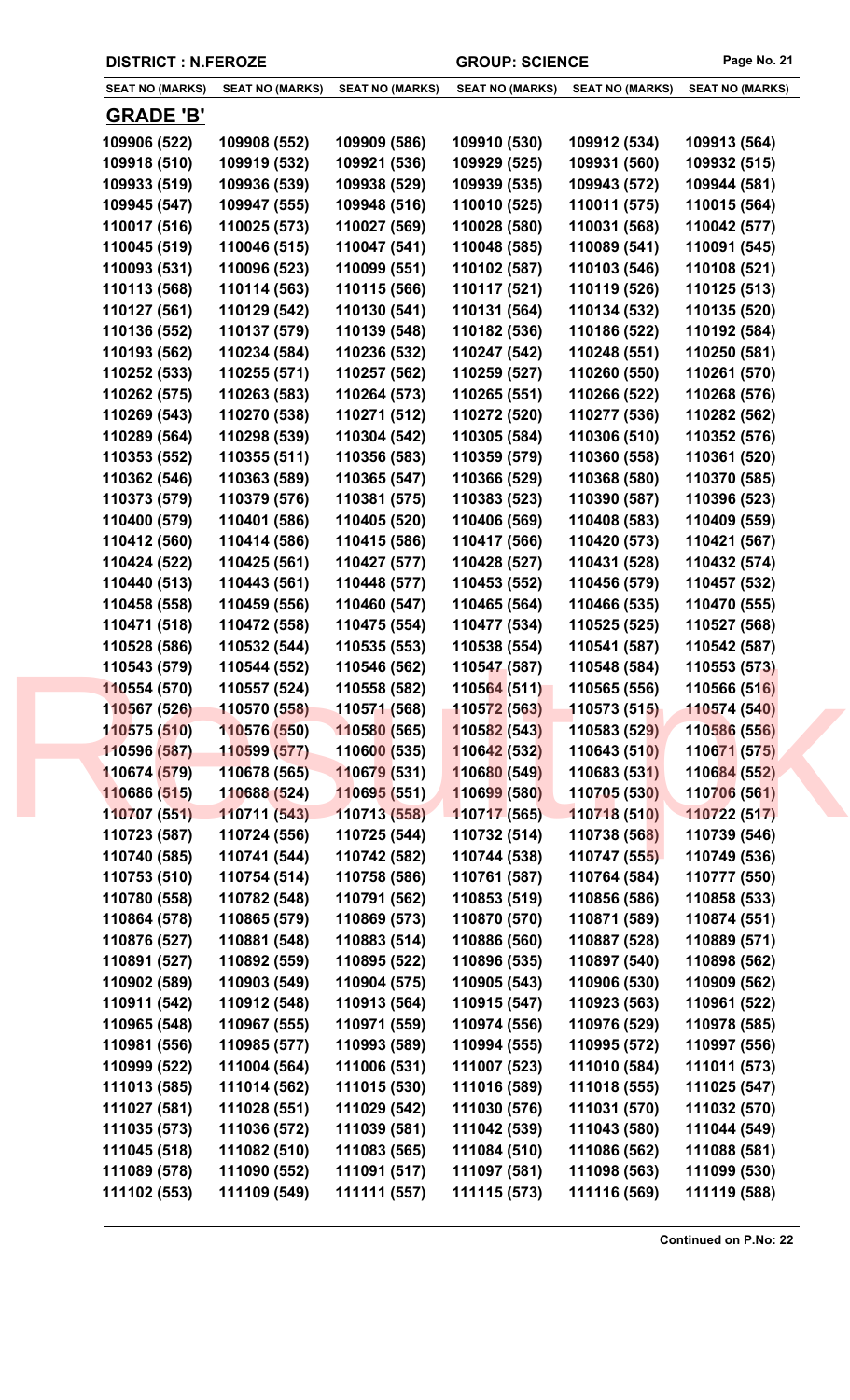|  | <b>DISTRICT : N.FEROZE</b>   |                              |                              | <b>GROUP: SCIENCE</b>        |                              | Page No. 22                  |
|--|------------------------------|------------------------------|------------------------------|------------------------------|------------------------------|------------------------------|
|  | <b>SEAT NO (MARKS)</b>       | <b>SEAT NO (MARKS)</b>       | <b>SEAT NO (MARKS)</b>       | <b>SEAT NO (MARKS)</b>       | <b>SEAT NO (MARKS)</b>       | <b>SEAT NO (MARKS)</b>       |
|  | <b>GRADE 'B'</b>             |                              |                              |                              |                              |                              |
|  | 111120 (570)                 | 111122 (568)                 | 111125 (510)                 | 111130 (536)                 | 111135 (543)                 | 111136 (535)                 |
|  | 111140 (556)                 | 111143 (554)                 | 111145 (547)                 | 111148 (544)                 | 111150 (584)                 | 111151 (559)                 |
|  | 111152 (557)                 | 111154 (589)                 | 111155 (558)                 | 111157 (529)                 | 111158 (546)                 | 111160 (578)                 |
|  | 111161 (534)                 | 111162 (533)                 | 111166 (530)                 | 111169 (555)                 | 111171 (515)                 | 111172 (526)                 |
|  | 111173 (542)                 | 111174 (529)                 | 111178 (576)                 | 111180 (570)                 | 111181 (569)                 | 111183 (574)                 |
|  | 111185 (527)                 | 111186 (524)                 | 111187 (587)                 | 111199 (510)                 | 111200 (573)                 | 111201 (585)                 |
|  | 111203 (514)                 | 111204 (535)                 | 111208 (579)                 | 111212 (556)                 | 111213 (521)                 | 111215 (588)                 |
|  | 111219 (589)                 | 111224 (563)                 | 111225 (555)                 | 111226 (569)                 | 111229 (553)                 | 111232 (552)                 |
|  | 111234 (581)                 | 111235 (534)                 | 111236 (523)                 | 111239 (532)                 | 111240 (563)                 | 111242 (524)                 |
|  | 111245 (587)                 | 111247 (588)                 | 111256 (510)                 | 111257 (541)                 | 111259 (563)                 | 111260 (533)                 |
|  | 111261 (541)                 | 111262 (554)                 | 111263 (510)                 | 111267 (542)                 | 111270 (566)                 | 111274 (537)                 |
|  | 111275 (579)                 | 111276 (534)                 | 111277 (543)                 | 111279 (518)                 | 111280 (513)                 | 111281 (512)                 |
|  | 111286 (531)                 | 111287 (510)                 | 111288 (511)                 | 111289 (558)                 | 111292 (535)                 | 111293 (589)                 |
|  | 111295 (576)                 | 111299 (548)                 | 111301 (548)                 | 111307 (579)                 | 111308 (563)                 | 111310 (589)                 |
|  | 111313 (513)                 | 111315 (554)                 | 111318 (548)                 | 111319 (527)                 | 111326 (583)                 | 111331 (530)                 |
|  | 111334 (575)                 | 111338 (539)                 | 111356 (558)                 | 111366 (555)                 | 111442 (563)                 | 111443 (565)                 |
|  | 111444 (582)                 | 111446 (588)                 | 111449 (580)                 | 111452 (518)                 | 111489 (550)                 | 111522 (560)                 |
|  | 111523 (580)                 | 111524 (537)                 | 111526 (564)                 | 111527 (546)                 | 111531 (579)                 | 111534 (569)                 |
|  | 111537 (512)                 | 111541 (523)                 | 111545 (573)                 | 111550 (533)                 | 111552 (587)                 | 111555 (546)                 |
|  | 111562 (510)                 | 111563 (545)                 | 111564 (565)                 | 111565 (512)                 | 111566 (566)                 | 111569 (512)                 |
|  | 111570 (510)                 | 111572 (560)                 | 111573 (561)                 | 111576 (586)                 | 111580 (559)                 | 111584 (568)                 |
|  | 111592 (572)                 | 111593 (531)                 | 111594 (525)                 | 111600 (587)                 | 111601 (575)                 | 111602 (566)                 |
|  | 111604 (556)                 | 111606 (545)                 | 111611 (519)                 | 111612 (545)                 | 111614 (525)                 | 111617 (558)                 |
|  | 111620 (578)                 | 111621 (555)                 | 111623 (528)                 | 111625 (554)                 | 111627 (559)                 | 111628 (563)                 |
|  | 111630 (577)                 | 111633 (515)                 | 111638 (537)                 | 111639 (510)                 | 111640 (571)                 | 111645 (582)                 |
|  | 111647 (525)                 | 111650 (530)                 | 111651 (560)                 | 111655 (510)                 | 111656 (512)                 | 111657 (510)                 |
|  | 111661 (548)                 | 111694 (525)                 | 111700 (560)                 | 111706 (516)                 | 111708 (561)                 | 111709 (530)                 |
|  | 111712 (510)                 | 111713 (513)                 | 111714 (559)                 | 111716 (576)                 | 111718 (540)                 | 111720 (530)                 |
|  | 111722 (554)                 | 111724 (544)                 | 111726 (510)                 | 111727 (530)                 | 111728 (521)                 | 111729 (549)                 |
|  | 111730 (535)                 | 111733 (552)                 | 11174 <mark>2 (522)</mark>   | 111744 (547)                 | 111746 (517)                 | 111749 (561)                 |
|  | 111750 (510)                 | 111751 (554)                 | 111753 (517)                 | 111757 (555)                 | 111758 (516)                 | 111761 (552)                 |
|  | 111764 (553)                 | 111766 (577)                 | 111770 (572)                 | 111772 (561)                 | 111773 (565)                 | 111774 (518)                 |
|  | 111778 (549)                 | 111779 (541)                 | 111781 (510)                 | 111783 (532)                 | 111786 (526)                 | 111787 (517)                 |
|  | 111792 (530)                 | 111800 (514)                 | 111806 (511)                 | 111809 (526)                 | 111810 (570)                 | 111817 (522)                 |
|  | 111822 (510)                 | 111823 (541)                 | 111826 (557)                 | 111827 (565)                 | 111829 (510)                 | 111830 (519)                 |
|  | 111832 (510)                 | 111833 (516)                 | 111834 (585)                 | 111873 (557)                 | 111879 (545)                 | 111882 (533)                 |
|  | 111883 (520)                 | 111885 (588)                 | 111891 (517)                 | 111892 (555)                 | 111894 (555)                 | 111897 (527)                 |
|  | 111898 (555)                 | 111899 (578)                 | 111900 (557)                 | 111902 (586)                 | 111903 (535)                 | 111905 (574)                 |
|  | 111907 (525)                 | 111909 (533)                 | 111910 (568)                 | 111911 (565)                 | 111913 (553)                 | 111915 (543)                 |
|  | 111916 (519)                 | 111917 (566)                 | 111918 (572)                 | 111919 (567)                 | 111921 (541)                 | 111922 (576)                 |
|  | 111923 (524)                 | 111924 (534)                 | 111926 (571)                 | 111928 (563)                 | 111930 (510)                 | 111931 (580)                 |
|  | 111933 (556)                 | 111936 (510)                 | 111938 (579)                 | 111939 (564)                 | 111943 (551)                 | 111945 (517)                 |
|  | 111947 (515)                 | 111957 (522)                 | 111958 (520)                 | 111959 (524)                 | 111961 (510)                 | 111962 (569)                 |
|  | 111967 (562)                 | 111969 (510)<br>111991 (536) | 111970 (510)                 | 111971 (580)                 | 111981 (562)                 | 111985 (514)                 |
|  | 111986 (518)                 | 112006 (534)                 | 111992 (550)<br>112007 (510) | 111993 (540)<br>112010 (580) | 111998 (522)<br>112013 (563) | 111999 (515)<br>112015 (510) |
|  | 112000 (525)<br>112016 (581) |                              | 112018 (584)                 | 112021 (529)                 | 112024 (525)                 |                              |
|  | 112026 (526)                 | 112017 (568)<br>112028 (574) | 112029 (556)                 | 112031 (553)                 | 112033 (536)                 | 112025 (525)<br>112035 (541) |
|  | 112036 (580)                 | 112037 (567)                 | 112039 (526)                 | 112040 (573)                 | 112047 (519)                 | 112108 (521)                 |
|  | 112109 (565)                 | 112110 (540)                 | 112113 (512)                 | 112114 (555)                 | 112118 (535)                 | 112120 (524)                 |
|  | 112121 (517)                 | 112123 (575)                 | 112124 (561)                 | 112125 (560)                 | 112127 (532)                 | 112128 (535)                 |
|  |                              |                              |                              |                              |                              |                              |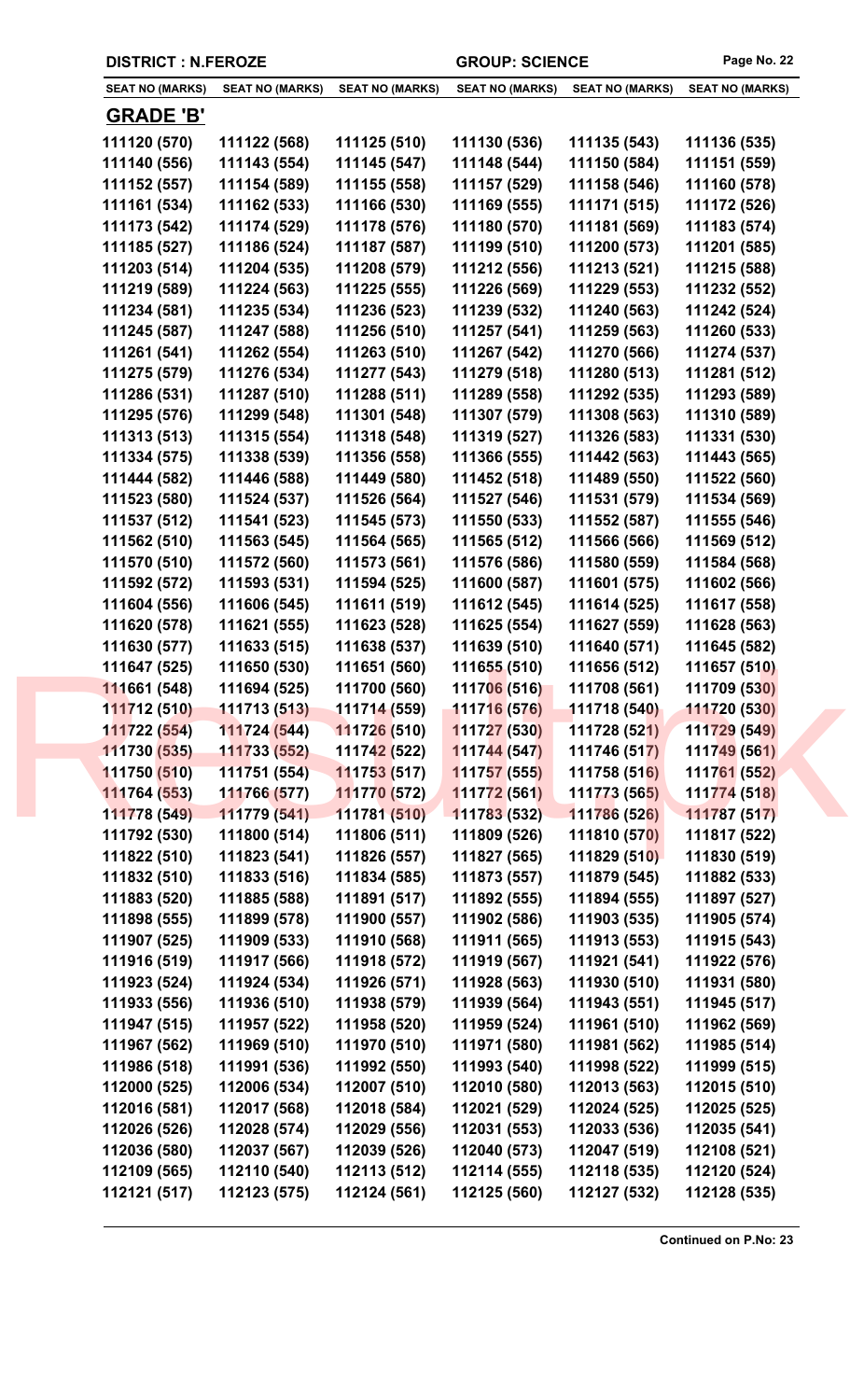|  | <b>DISTRICT : N.FEROZE</b>   |                              |                              | <b>GROUP: SCIENCE</b>        |                              | Page No. 23                  |
|--|------------------------------|------------------------------|------------------------------|------------------------------|------------------------------|------------------------------|
|  | <b>SEAT NO (MARKS)</b>       | <b>SEAT NO (MARKS)</b>       | <b>SEAT NO (MARKS)</b>       | <b>SEAT NO (MARKS)</b>       | <b>SEAT NO (MARKS)</b>       | <b>SEAT NO (MARKS)</b>       |
|  | <b>GRADE 'B'</b>             |                              |                              |                              |                              |                              |
|  | 112129 (570)                 | 112131 (580)                 | 112132 (510)                 | 112133 (530)                 | 112135 (510)                 | 112136 (531)                 |
|  | 112137 (563)                 | 112139 (561)                 | 112142 (510)                 | 112144 (583)                 | 112145 (510)                 | 112146 (558)                 |
|  | 112147 (542)                 | 112153 (523)                 | 112154 (538)                 | 112156 (514)                 | 112157 (542)                 | 112168 (578)                 |
|  | 112171 (562)                 | 112172 (561)                 | 112175 (537)                 | 112184 (545)                 | 112185 (569)                 | 112186 (513)                 |
|  | 112192 (522)                 | 112194 (521)                 | 112195 (544)                 | 112204 (526)                 | 112205 (571)                 | 112214 (517)                 |
|  | 112215 (554)                 | 112252 (588)                 | 112262 (527)                 | 112362 (564)                 | 112363 (563)                 | 112372 (569)                 |
|  | 112377 (555)                 | 112401 (555)                 | 112406 (553)                 | 112421 (542)                 | 112425 (548)                 | 112432 (586)                 |
|  | 112435 (586)                 | 112504 (563)                 | 112507 (549)                 | 112512 (527)                 | 112513 (542)                 | 112516 (583)                 |
|  | 112526 (549)                 | 112562 (550)                 | 112563 (510)                 | 112565 (533)                 | 112567 (539)                 | 112568 (572)                 |
|  | 112569 (538)                 | 112574 (533)                 | 112576 (534)                 | 112577 (512)                 | 112578 (531)                 | 112579 (563)                 |
|  | 112580 (510)                 | 112583 (555)                 | 112585 (525)                 | 112586 (534)                 | 112587 (513)                 | 112589 (514)                 |
|  | 112590 (549)                 | 112591 (541)                 | 112592 (526)                 | 112594 (525)                 | 112595 (545)                 | 112597 (544)                 |
|  | 112598 (520)                 | 112599 (544)                 | 112604 (581)                 | 112605 (556)                 | 112611 (532)                 | 112614 (547)                 |
|  | 112615 (520)                 | 112617 (517)                 | 112618 (546)                 | 112619 (534)                 | 112622 (530)                 | 112624 (563)                 |
|  | 112625 (545)                 | 112626 (542)                 | 112630 (511)                 | 112632 (532)                 | 112633 (542)                 | 112634 (561)                 |
|  | 112636 (566)                 | 112638 (578)                 | 112640 (550)                 | 112641 (515)                 | 112643 (522)                 | 112644 (561)                 |
|  | 112645 (525)                 | 112651 (550)                 | 112653 (527)                 | 112654 (584)                 | 112655 (579)                 | 112656 (531)                 |
|  | 112658 (535)                 | 112664 (563)                 | 112665 (547)                 | 112666 (515)                 | 112678 (524)                 | 112679 (564)                 |
|  | 112681 (565)                 | 112682 (543)                 | 112683 (522)                 | 112684 (544)                 | 112690 (550)                 | 112691 (541)                 |
|  | 112693 (518)                 | 112694 (521)                 | 112697 (523)                 | 112698 (530)                 | 112700 (567)                 | 112711 (535)                 |
|  | 112712 (549)                 | 112713 (542)                 | 112714 (519)                 | 112716 (560)                 | 112719 (534)                 | 112722 (534)                 |
|  | 112723 (567)                 | 112725 (579)                 | 112726 (554)                 | 112729 (586)                 | 112730 (560)                 | 112731 (551)                 |
|  | 112733 (541)                 | 112735 (574)                 | 112736 (530)                 | 112739 (527)                 | 112743 (526)                 | 112745 (531)                 |
|  | 112746 (552)                 | 112747 (545)                 | 112750 (526)                 | 112753 (520)                 | 112755 (554)                 | 112756 (510)                 |
|  | 112757 (518)                 | 112758 (510)                 | 112761 (543)                 | 112764 (569)                 | 112766 (531)                 | 112769 (533)                 |
|  | 112771 (512)                 | 112773 (556)                 | 112774 (551)                 | 112775 (565)                 | 112779 (545)                 | 112787 (510)                 |
|  | 112789 (527)                 | 112790 (522)                 | 112792 (550)                 | 112794 (528)                 | 112795 (575)                 | 112797 (510)                 |
|  | 112798 (581)                 | 112800 (550)                 | 112901 (550)                 | 112907 (567)                 | 112910 (514)                 | 112918 (510)                 |
|  | 112919 (510)                 | 112921 (548)                 | 112925(571)                  | 112931 (524)                 | 112951 (589)                 | 112991 (529)                 |
|  | 112995 (577)                 | 112996 (548)                 | 113003 (523)                 | 113004 (584)                 | 113006 (545)                 | 113008 (587)                 |
|  | 113011 (523)                 | 113016 (556)                 | 113018 (533)                 | 113022 (554)                 | 113025 (556)                 | 113027 (574)                 |
|  | 113028 (579)                 | 113035 (575)                 | 113041 (535)                 | 113043 (582)                 | 113045 (564)                 | 113046 (550)                 |
|  | 113050 (568)                 | 113052 (541)                 | 113053 (565)                 | 113054 (565)                 | 113055 (575)                 | 113063 (571)                 |
|  | 113064 (563)                 | 113066 (553)                 | 113072 (528)                 | 113077 (562)                 | 113112 (555)                 | 113113 (578)                 |
|  | 113117 (547)                 | 113118 (544)                 | 113120 (589)                 | 113122 (540)                 | 113123 (553)                 | 113125 (510)                 |
|  | 113129 (568)                 | 113131 (528)                 | 113134 (554)                 | 113139 (528)                 | 113140 (579)                 | 113143 (524)                 |
|  | 113145 (582)                 | 113149 (531)                 | 113151 (579)                 | 113152 (554)                 | 113153 (582)                 | 113154 (535)                 |
|  | 113156 (516)                 | 113158 (559)                 | 113159 (563)                 | 113161 (531)                 | 113162 (525)                 | 113163 (580)                 |
|  | 113164 (579)                 | 113165 (510)                 | 113167 (564)                 | 113171 (555)                 | 113172 (528)                 | 113175 (552)                 |
|  | 113179 (567)                 | 113180 (520)                 | 113181 (562)                 | 113187 (547)                 | 113188 (575)                 | 113189 (546)                 |
|  | 113190 (510)                 | 113191 (511)                 | 113193 (530)                 | 113194 (565)                 | 113195 (562)                 | 113198 (530)                 |
|  | 113199 (510)                 | 113201 (510)                 | 113202 (529)                 | 113203 (517)                 | 113204 (569)                 | 113206 (510)                 |
|  | 113207 (513)                 | 113210 (574)                 | 113211 (552)                 | 113212 (569)                 | 113214 (512)                 | 113216 (513)                 |
|  | 113221 (510)                 | 113225 (541)                 | 113227 (510)                 | 113228 (510)                 | 113229 (588)                 | 113233 (572)                 |
|  | 113235 (525)                 | 113301 (520)                 | 113302 (520)                 | 113303 (540)                 | 136502 (511)                 | 136503 (565)                 |
|  | 136506 (510)                 | 136548 (541)                 | 136552 (510)                 | 136553 (514)                 | 136557 (574)                 | 136563 (587)                 |
|  | 136593 (516)                 | 136597 (582)                 | 136650 (510)<br>136682 (527) | 136653 (547)                 | 136654 (582)                 | 136655 (520)                 |
|  | 136656 (589)<br>136767 (529) | 136681 (565)<br>136768 (528) | 136769 (563)                 | 136703 (567)<br>136770 (570) | 136726 (547)<br>136771 (568) | 136731 (555)<br>136772 (518) |
|  | 136845 (519)                 | 136871 (569)                 | 136878 (510)                 | 137011 (569)                 | 137027 (522)                 | 137111 (551)                 |
|  | 137204 (586)                 | 137317 (585)                 | 137318 (549)                 | 137320 (543)                 | 137325 (521)                 | 137362 (548)                 |
|  |                              |                              |                              |                              |                              |                              |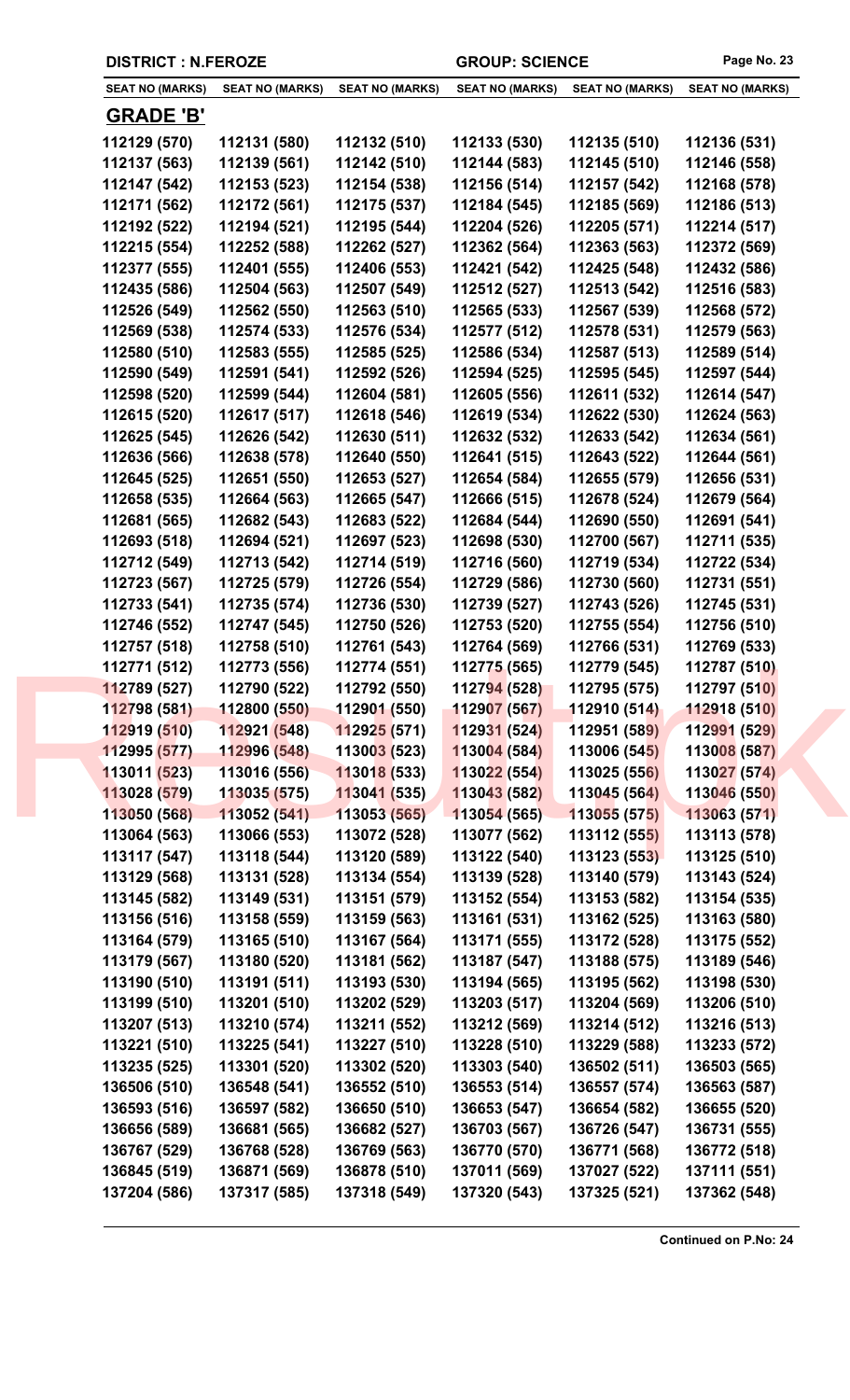| <b>DISTRICT : N.FEROZE</b> |                        |                        | <b>GROUP: SCIENCE</b>  |                        | Page No. 24            |
|----------------------------|------------------------|------------------------|------------------------|------------------------|------------------------|
| <b>SEAT NO (MARKS)</b>     | <b>SEAT NO (MARKS)</b> | <b>SEAT NO (MARKS)</b> | <b>SEAT NO (MARKS)</b> | <b>SEAT NO (MARKS)</b> | <b>SEAT NO (MARKS)</b> |
| <u>GRADE 'B'</u>           |                        |                        |                        |                        |                        |
| 137363 (543)               | 137366 (510)           | 137382 (549)           | 137388 (568)           | 137392 (543)           | 137405 (514)           |
| 137453 (510)               | 137454 (538)           | 137506 (510)           | 137531 (535)           | 137671 (538)           | 137673 (512)           |
| 137706 (541)               | 137746 (582)           | 137748 (585)           | 137750 (551)           | 137752 (510)           | 137802 (512)           |
| 137813 (536)               | 137829 (525)           | 137834 (510)           | 137853 (568)           | 137911 (546)           | 137912 (542)           |
| 137913 (541)               | 137943 (535)           | 137946 (525)           | 137950 (543)           | 137957 (529)           | 138034 (575)           |
| 138073 (522)               | 138079 (510)           | 138112 (525)           | 138116 (542)           | 138171 (588)           | 138186 (516)           |
| 138201 (559)               | 138204 (567)           | 138231 (522)           | 138234 (572)           |                        |                        |
| <b>GRADE 'C'</b>           |                        |                        |                        |                        |                        |
| 99001 (477)                | 99002 (465)            | 99013 (500)            | 99014 (477)            | 99018 (494)            | 99020 (454)            |
| 99021 (487)                | 99022 (491)            | 99030 (495)            | 99041 (480)            | 99043 (465)            | 99046 (469)            |
| 99056 (467)                | 99063 (495)            | 99071 (493)            | 99072 (476)            | 99074 (458)            | 99076 (441)            |
| 99077 (504)                | 99079 (463)            | 99080 (504)            | 99081 (487)            | 99082 (495)            | 99083 (468)            |
| 99087 (472)                | 99089 (496)            | 99100 (496)            | 99101 (467)            | 99102 (502)            | 99103 (497)            |
| 99105 (484)                | 99106 (446)            | 99113 (473)            | 99115 (470)            | 99122 (486)            | 99130 (462)            |
| 99133 (489)                | 99134 (480)            | 99136 (478)            | 99139 (484)            | 99140 (437)            | 99143 (465)            |
| 99148 (430)                | 99149 (495)            | 99151 (438)            | 99152 (431)            | 99158 (435)            | 99159 (487)            |
| 99161 (476)                | 99164 (492)            | 99165 (456)            | 99166 (462)            | 99229 (481)            | 99240 (463)            |
| 99241 (487)                | 99245 (456)            | 99259 (473)            | 99261 (486)            | 99267 (450)            | 99269 (476)            |
| 99274 (427)                | 99275 (467)            | 99276 (481)            | 99283 (458)            | 99285 (452)            | 99286 (488)            |
| 99290 (498)                | 99299 (492)            | 99304 (479)            | 99309 (448)            | 99316 (456)            | 99321 (481)            |
|                            |                        |                        |                        |                        |                        |
| 99323 (483)                | 99324 (491)            | 99325 (447)            | 99326 (425)            | 99329 (499)            | 99333 (454)            |
| 99339 (499)                | 99342 (455)            | 99343 (480)            | 99358 (479)            | 99361 (494)            | 99363 (501)            |
| 99366 (445)                | 99374 (463)            | 99379 (506)            | 99386 (490)            | 99391 (462)            | 99392 (503)            |
| 99394 (453)                | 99409 (503)            | 99415 (444)            | 99416 (439)            | 99417 (479)            | 99422 (452)            |
| 99424 (503)                | 99428 (483)            | 99429 (491)            | 99433 (459)            | 99436 (467)            | 99437 (478)            |
| 99439 (436)                | 99440 (498)            | 99441 (433)            | 99443 (477)            | 99446 (478)            | 99451 (472)            |
| 99452 (491)                | 99461 (495)            | 99465 (503)            | 99474 (467)            | 99476 (493)            | 99479 (473)            |
| 99481 (479)                | 99501 (466)            | 99509 (485)            | 99517 (499)            | 99518 (489)            | 99519 (504)            |
| 99523 (430)                | 99524 (451)            | 99525 (482)            | 99528 (495)            | 99682 (491)            | 99694 (474)            |
| 99716 (476)                | 99939 (501)            | 99961 (435)            | 99962 (459)            | 99963 (453)            | 99964 (499)            |
| 99966 (433)                | 99967 (473)            | 99979 (453)            | 99980 (499)            | 99982 (483)            | 99983 (492)            |
| 99986 (469)                | 99987 (455)            | 99990 (456)            | 100000(486)            | 100004(484)            | 100011 (473)           |
| 100022 (491)               | 100024 (440)           | 100030 (459)           | 100042 (429)           | 100057 (442)           | 100062 (459)           |
| 100063 (456)               | 100079 (449)           | 100085 (499)           | 100096 (498)           | 100097 (478)           | 100099 (451)           |
| 100102 (497)               | 100103 (460)           | 100105 (492)           | 100115 (426)           | 100116 (486)           | 100118 (433)           |
| 100125 (467)               | 100127 (476)           | 100146 (491)           | 100153 (483)           | 100155 (475)           | 100158 (474)           |
| 100172 (464)               | 100187 (492)           | 100193 (499)           | 100285 (476)           | 100286 (487)           | 100289 (448)           |
| 100290 (471)               | 100292 (463)           | 100294 (462)           | 100295 (483)           | 100296 (494)           | 100297 (504)           |
| 100302 (492)               | 100313 (444)           | 100320 (491)           | 100321 (485)           | 100323 (467)           | 100324 (461)           |
| 100330 (469)               | 100338 (481)           | 100340 (494)           | 100373 (494)           | 100391 (495)           | 100394 (499)           |
| 100398 (428)               | 100399 (485)           | 100400 (440)           | 100403 (480)           | 100406 (464)           | 100421 (444)           |
| 100430 (484)               | 100438 (471)           | 100441 (494)           | 100445 (499)           | 100448 (498)           | 100449 (495)           |
| 100451 (496)               | 100458 (447)           | 100466 (461)           | 100467 (472)           | 100470 (440)           | 100477 (459)           |
| 100478 (431)               | 100480 (493)           | 100481 (465)           | 100485 (481)           | 100486 (468)           | 100491 (502)           |
| 100495 (456)               | 100521 (504)           | 100523 (459)           | 100529 (491)           | 100586 (493)           | 100590 (504)           |
| 100592 (453)               | 100593 (430)           | 100595 (450)           | 100598 (483)           | 100662 (479)           | 100666 (488)           |
| 100669 (447)               | 100673 (491)           | 100680 (508)           | 100683 (482)           | 100687 (426)           | 100689 (471)           |
| 100692 (448)               | 100693 (466)           | 100694 (435)           | 100695 (485)           | 100707 (501)           | 100721 (431)           |
| 100723 (469)               | 100727 (478)           | 100729 (459)           | 100730 (448)           | 100733 (486)           | 100736 (481)           |
| 100738 (492)               | 100740 (455)           | 100741 (440)           | 100748 (495)           | 100749 (461)           | 100750 (453)           |
| 100755 (454)               | 100758 (498)           | 100761 (443)           | 100767 (484)           | 100772 (471)           | 100773 (490)           |
|                            |                        |                        |                        |                        |                        |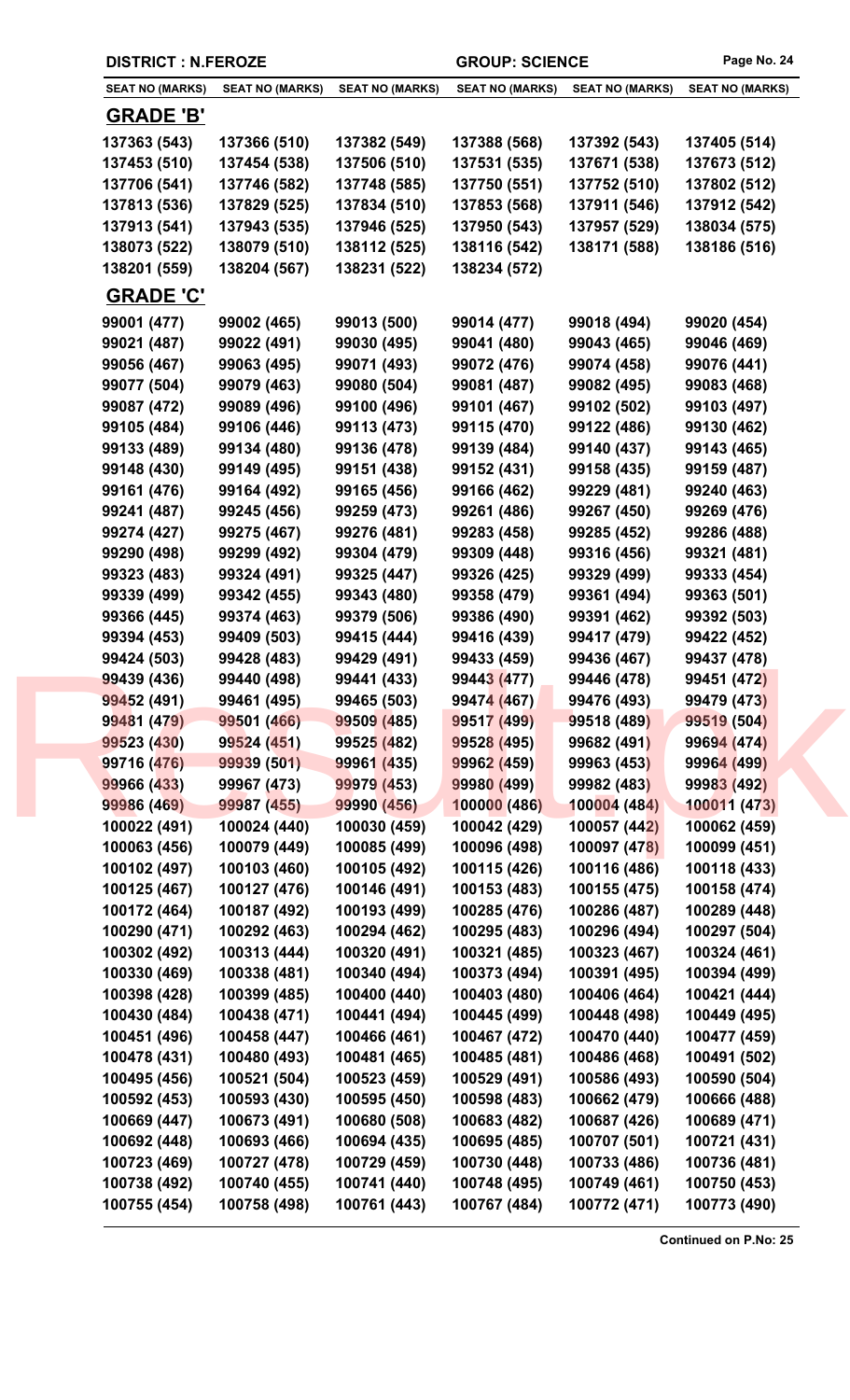| <b>DISTRICT : N.FEROZE</b> |  |
|----------------------------|--|
|----------------------------|--|

| <u>GRADE 'C'</u><br>100777 (464)<br>100779 (462)<br>100838 (462)<br>100839 (453)<br>100841 (471)<br>100778 (455)<br>100847 (496)<br>100849 (493)<br>100851 (450)<br>100854 (463)<br>100858 (436)<br>100844 (476)<br>100859 (451)<br>100860 (500)<br>100891 (442)<br>100893 (469)<br>100894 (459)<br>100896 (438)<br>100898 (476)<br>100907 (487)<br>100909 (444)<br>100910 (480)<br>100911 (494)<br>100913 (483)<br>100914 (455)<br>100920 (453)<br>100953 (447)<br>100955 (483)<br>100956 (479)<br>100961 (491)<br>100969 (451)<br>100971 (493)<br>100974 (467)<br>100982 (497)<br>100963 (434)<br>100970 (479)<br>100988 (500)<br>100993 (448)<br>100996 (484)<br>100998 (475)<br>101002 (494)<br>100999 (447)<br>101012 (498)<br>101080 (499)<br>101081 (476)<br>101089 (500)<br>101092 (440)<br>101097 (440)<br>101103 (488)<br>101121 (491)<br>101130 (452)<br>101131 (494)<br>101136 (489)<br>101147 (464)<br>101242 (478)<br>101247 (460)<br>101249 (490)<br>101256 (489)<br>101257 (430)<br>101264 (491)<br>101271 (488)<br>101275 (488)<br>101278 (430)<br>101281 (466)<br>101273 (456)<br>101282 (488)<br>101290 (459)<br>101292 (487)<br>101354 (445)<br>101355 (425)<br>101358 (450)<br>101360 (502)<br>101370 (491)<br>101371 (425)<br>101362 (481)<br>101365 (497)<br>101369 (478)<br>101374 (474)<br>101407 (454)<br>101375 (487)<br>101376 (487)<br>101379 (438)<br>101382 (491)<br>101446 (453)<br>101449 (503)<br>101456 (476)<br>101461 (497)<br>101462 (478)<br>101464 (488)<br>101489 (502)<br>101499 (482)<br>101501 (472)<br>101504 (497)<br>101522 (466)<br>101523 (503)<br>101524 (494)<br>101525 (504)<br>101565 (452)<br>101569 (487)<br>101573 (480)<br>101585 (439)<br>101589 (453)<br>101603 (440)<br>101606 (464)<br>101608 (466)<br>101612 (471)<br>101616 (496)<br>101622 (501)<br>101643 (483)<br>101637 (500)<br>101664 (492)<br>101693 (502)<br>101721 (447)<br>101727 (487)<br>101728 (495)<br>101733 (465)<br>101748 (425)<br>101752 (479)<br>101755 (485)<br>101789 (462)<br>101852 (504)<br>101861 (500)<br>101796 (504)<br>101856 (500)<br>101857 (495)<br>101859 (449) |
|------------------------------------------------------------------------------------------------------------------------------------------------------------------------------------------------------------------------------------------------------------------------------------------------------------------------------------------------------------------------------------------------------------------------------------------------------------------------------------------------------------------------------------------------------------------------------------------------------------------------------------------------------------------------------------------------------------------------------------------------------------------------------------------------------------------------------------------------------------------------------------------------------------------------------------------------------------------------------------------------------------------------------------------------------------------------------------------------------------------------------------------------------------------------------------------------------------------------------------------------------------------------------------------------------------------------------------------------------------------------------------------------------------------------------------------------------------------------------------------------------------------------------------------------------------------------------------------------------------------------------------------------------------------------------------------------------------------------------------------------------------------------------------------------------------------------------------------------------------------------------------------------------------------------------------------------------------------------------------------------------------------------------------------------------------------------------------------------------------------|
|                                                                                                                                                                                                                                                                                                                                                                                                                                                                                                                                                                                                                                                                                                                                                                                                                                                                                                                                                                                                                                                                                                                                                                                                                                                                                                                                                                                                                                                                                                                                                                                                                                                                                                                                                                                                                                                                                                                                                                                                                                                                                                                  |
|                                                                                                                                                                                                                                                                                                                                                                                                                                                                                                                                                                                                                                                                                                                                                                                                                                                                                                                                                                                                                                                                                                                                                                                                                                                                                                                                                                                                                                                                                                                                                                                                                                                                                                                                                                                                                                                                                                                                                                                                                                                                                                                  |
|                                                                                                                                                                                                                                                                                                                                                                                                                                                                                                                                                                                                                                                                                                                                                                                                                                                                                                                                                                                                                                                                                                                                                                                                                                                                                                                                                                                                                                                                                                                                                                                                                                                                                                                                                                                                                                                                                                                                                                                                                                                                                                                  |
|                                                                                                                                                                                                                                                                                                                                                                                                                                                                                                                                                                                                                                                                                                                                                                                                                                                                                                                                                                                                                                                                                                                                                                                                                                                                                                                                                                                                                                                                                                                                                                                                                                                                                                                                                                                                                                                                                                                                                                                                                                                                                                                  |
|                                                                                                                                                                                                                                                                                                                                                                                                                                                                                                                                                                                                                                                                                                                                                                                                                                                                                                                                                                                                                                                                                                                                                                                                                                                                                                                                                                                                                                                                                                                                                                                                                                                                                                                                                                                                                                                                                                                                                                                                                                                                                                                  |
|                                                                                                                                                                                                                                                                                                                                                                                                                                                                                                                                                                                                                                                                                                                                                                                                                                                                                                                                                                                                                                                                                                                                                                                                                                                                                                                                                                                                                                                                                                                                                                                                                                                                                                                                                                                                                                                                                                                                                                                                                                                                                                                  |
|                                                                                                                                                                                                                                                                                                                                                                                                                                                                                                                                                                                                                                                                                                                                                                                                                                                                                                                                                                                                                                                                                                                                                                                                                                                                                                                                                                                                                                                                                                                                                                                                                                                                                                                                                                                                                                                                                                                                                                                                                                                                                                                  |
|                                                                                                                                                                                                                                                                                                                                                                                                                                                                                                                                                                                                                                                                                                                                                                                                                                                                                                                                                                                                                                                                                                                                                                                                                                                                                                                                                                                                                                                                                                                                                                                                                                                                                                                                                                                                                                                                                                                                                                                                                                                                                                                  |
|                                                                                                                                                                                                                                                                                                                                                                                                                                                                                                                                                                                                                                                                                                                                                                                                                                                                                                                                                                                                                                                                                                                                                                                                                                                                                                                                                                                                                                                                                                                                                                                                                                                                                                                                                                                                                                                                                                                                                                                                                                                                                                                  |
|                                                                                                                                                                                                                                                                                                                                                                                                                                                                                                                                                                                                                                                                                                                                                                                                                                                                                                                                                                                                                                                                                                                                                                                                                                                                                                                                                                                                                                                                                                                                                                                                                                                                                                                                                                                                                                                                                                                                                                                                                                                                                                                  |
|                                                                                                                                                                                                                                                                                                                                                                                                                                                                                                                                                                                                                                                                                                                                                                                                                                                                                                                                                                                                                                                                                                                                                                                                                                                                                                                                                                                                                                                                                                                                                                                                                                                                                                                                                                                                                                                                                                                                                                                                                                                                                                                  |
|                                                                                                                                                                                                                                                                                                                                                                                                                                                                                                                                                                                                                                                                                                                                                                                                                                                                                                                                                                                                                                                                                                                                                                                                                                                                                                                                                                                                                                                                                                                                                                                                                                                                                                                                                                                                                                                                                                                                                                                                                                                                                                                  |
|                                                                                                                                                                                                                                                                                                                                                                                                                                                                                                                                                                                                                                                                                                                                                                                                                                                                                                                                                                                                                                                                                                                                                                                                                                                                                                                                                                                                                                                                                                                                                                                                                                                                                                                                                                                                                                                                                                                                                                                                                                                                                                                  |
|                                                                                                                                                                                                                                                                                                                                                                                                                                                                                                                                                                                                                                                                                                                                                                                                                                                                                                                                                                                                                                                                                                                                                                                                                                                                                                                                                                                                                                                                                                                                                                                                                                                                                                                                                                                                                                                                                                                                                                                                                                                                                                                  |
|                                                                                                                                                                                                                                                                                                                                                                                                                                                                                                                                                                                                                                                                                                                                                                                                                                                                                                                                                                                                                                                                                                                                                                                                                                                                                                                                                                                                                                                                                                                                                                                                                                                                                                                                                                                                                                                                                                                                                                                                                                                                                                                  |
|                                                                                                                                                                                                                                                                                                                                                                                                                                                                                                                                                                                                                                                                                                                                                                                                                                                                                                                                                                                                                                                                                                                                                                                                                                                                                                                                                                                                                                                                                                                                                                                                                                                                                                                                                                                                                                                                                                                                                                                                                                                                                                                  |
|                                                                                                                                                                                                                                                                                                                                                                                                                                                                                                                                                                                                                                                                                                                                                                                                                                                                                                                                                                                                                                                                                                                                                                                                                                                                                                                                                                                                                                                                                                                                                                                                                                                                                                                                                                                                                                                                                                                                                                                                                                                                                                                  |
|                                                                                                                                                                                                                                                                                                                                                                                                                                                                                                                                                                                                                                                                                                                                                                                                                                                                                                                                                                                                                                                                                                                                                                                                                                                                                                                                                                                                                                                                                                                                                                                                                                                                                                                                                                                                                                                                                                                                                                                                                                                                                                                  |
|                                                                                                                                                                                                                                                                                                                                                                                                                                                                                                                                                                                                                                                                                                                                                                                                                                                                                                                                                                                                                                                                                                                                                                                                                                                                                                                                                                                                                                                                                                                                                                                                                                                                                                                                                                                                                                                                                                                                                                                                                                                                                                                  |
|                                                                                                                                                                                                                                                                                                                                                                                                                                                                                                                                                                                                                                                                                                                                                                                                                                                                                                                                                                                                                                                                                                                                                                                                                                                                                                                                                                                                                                                                                                                                                                                                                                                                                                                                                                                                                                                                                                                                                                                                                                                                                                                  |
|                                                                                                                                                                                                                                                                                                                                                                                                                                                                                                                                                                                                                                                                                                                                                                                                                                                                                                                                                                                                                                                                                                                                                                                                                                                                                                                                                                                                                                                                                                                                                                                                                                                                                                                                                                                                                                                                                                                                                                                                                                                                                                                  |
|                                                                                                                                                                                                                                                                                                                                                                                                                                                                                                                                                                                                                                                                                                                                                                                                                                                                                                                                                                                                                                                                                                                                                                                                                                                                                                                                                                                                                                                                                                                                                                                                                                                                                                                                                                                                                                                                                                                                                                                                                                                                                                                  |
| 101865 (499)<br>101868 (501)<br>101875 (448)<br>101882 (474)<br>101885 (436)<br>101889 (496)                                                                                                                                                                                                                                                                                                                                                                                                                                                                                                                                                                                                                                                                                                                                                                                                                                                                                                                                                                                                                                                                                                                                                                                                                                                                                                                                                                                                                                                                                                                                                                                                                                                                                                                                                                                                                                                                                                                                                                                                                     |
| 101890 (504)<br>101892 (466)<br>101893 (499)<br>101895 (459)<br>101922 (498)<br>101925 (456)                                                                                                                                                                                                                                                                                                                                                                                                                                                                                                                                                                                                                                                                                                                                                                                                                                                                                                                                                                                                                                                                                                                                                                                                                                                                                                                                                                                                                                                                                                                                                                                                                                                                                                                                                                                                                                                                                                                                                                                                                     |
| 101926 (488)<br>101927 (450)<br>101929 (425)<br>101931 (458)<br>101933 (463)<br>101968 (503)                                                                                                                                                                                                                                                                                                                                                                                                                                                                                                                                                                                                                                                                                                                                                                                                                                                                                                                                                                                                                                                                                                                                                                                                                                                                                                                                                                                                                                                                                                                                                                                                                                                                                                                                                                                                                                                                                                                                                                                                                     |
| 101972 (482)<br>101974 (439)<br>101975 (437)<br>101989 (503)<br>101992 (455)<br>101993 (501)                                                                                                                                                                                                                                                                                                                                                                                                                                                                                                                                                                                                                                                                                                                                                                                                                                                                                                                                                                                                                                                                                                                                                                                                                                                                                                                                                                                                                                                                                                                                                                                                                                                                                                                                                                                                                                                                                                                                                                                                                     |
| 101995 (482)<br>102012 (484)<br>102013 (473)<br>102020 (464)<br>102028 (478)<br>102031 (453)                                                                                                                                                                                                                                                                                                                                                                                                                                                                                                                                                                                                                                                                                                                                                                                                                                                                                                                                                                                                                                                                                                                                                                                                                                                                                                                                                                                                                                                                                                                                                                                                                                                                                                                                                                                                                                                                                                                                                                                                                     |
| 102034 (469)<br>102037 (442)<br>102072 (507)<br>102078 (453)<br>102091 (494)<br>102096 (462)                                                                                                                                                                                                                                                                                                                                                                                                                                                                                                                                                                                                                                                                                                                                                                                                                                                                                                                                                                                                                                                                                                                                                                                                                                                                                                                                                                                                                                                                                                                                                                                                                                                                                                                                                                                                                                                                                                                                                                                                                     |
| 102102 (462)<br>102103 (499)<br>102106 (501)<br>102108 (493)<br>102115 (470)<br>102097 (481)                                                                                                                                                                                                                                                                                                                                                                                                                                                                                                                                                                                                                                                                                                                                                                                                                                                                                                                                                                                                                                                                                                                                                                                                                                                                                                                                                                                                                                                                                                                                                                                                                                                                                                                                                                                                                                                                                                                                                                                                                     |
| 102123 (492)<br>102125 (490)<br>102137 (499)<br>102142(453)<br>102156 (492)<br>102161 (431)                                                                                                                                                                                                                                                                                                                                                                                                                                                                                                                                                                                                                                                                                                                                                                                                                                                                                                                                                                                                                                                                                                                                                                                                                                                                                                                                                                                                                                                                                                                                                                                                                                                                                                                                                                                                                                                                                                                                                                                                                      |
| 102163 (483)<br>102165 (501)<br>10216 <mark>9 (489)</mark><br>102173 (471)<br>102174 (466)<br>102186 (433)                                                                                                                                                                                                                                                                                                                                                                                                                                                                                                                                                                                                                                                                                                                                                                                                                                                                                                                                                                                                                                                                                                                                                                                                                                                                                                                                                                                                                                                                                                                                                                                                                                                                                                                                                                                                                                                                                                                                                                                                       |
| 102241 (472)<br>102244 (444)<br>102245 (495)<br>102246(425)<br>102249 (501)<br>102261(443)                                                                                                                                                                                                                                                                                                                                                                                                                                                                                                                                                                                                                                                                                                                                                                                                                                                                                                                                                                                                                                                                                                                                                                                                                                                                                                                                                                                                                                                                                                                                                                                                                                                                                                                                                                                                                                                                                                                                                                                                                       |
| 102283 (491)<br>102284 (469)<br>102285 (475)<br>102263 (472)<br>102264 (451)<br>102280 (484)                                                                                                                                                                                                                                                                                                                                                                                                                                                                                                                                                                                                                                                                                                                                                                                                                                                                                                                                                                                                                                                                                                                                                                                                                                                                                                                                                                                                                                                                                                                                                                                                                                                                                                                                                                                                                                                                                                                                                                                                                     |
| 102287 (465)<br>102288 (448)<br>102290 (450)<br>102293(438)<br>102318 (459)<br>102322 (485)                                                                                                                                                                                                                                                                                                                                                                                                                                                                                                                                                                                                                                                                                                                                                                                                                                                                                                                                                                                                                                                                                                                                                                                                                                                                                                                                                                                                                                                                                                                                                                                                                                                                                                                                                                                                                                                                                                                                                                                                                      |
| 102332 (444)<br>102335 (486)<br>102336 (464)<br>102340 (452)<br>102353 (474)<br>102323 (504)                                                                                                                                                                                                                                                                                                                                                                                                                                                                                                                                                                                                                                                                                                                                                                                                                                                                                                                                                                                                                                                                                                                                                                                                                                                                                                                                                                                                                                                                                                                                                                                                                                                                                                                                                                                                                                                                                                                                                                                                                     |
| 102395 (471)<br>102396 (489)<br>102402 (441)<br>102446 (502)<br>102451 (440)<br>102453 (493)                                                                                                                                                                                                                                                                                                                                                                                                                                                                                                                                                                                                                                                                                                                                                                                                                                                                                                                                                                                                                                                                                                                                                                                                                                                                                                                                                                                                                                                                                                                                                                                                                                                                                                                                                                                                                                                                                                                                                                                                                     |
| 102454 (448)<br>102455 (456)<br>102459 (453)<br>102460 (450)<br>102462 (499)<br>102466 (469)                                                                                                                                                                                                                                                                                                                                                                                                                                                                                                                                                                                                                                                                                                                                                                                                                                                                                                                                                                                                                                                                                                                                                                                                                                                                                                                                                                                                                                                                                                                                                                                                                                                                                                                                                                                                                                                                                                                                                                                                                     |
| 102480 (443)<br>102481 (470)<br>102470 (493)<br>102478 (499)<br>102482 (463)<br>102483 (480)                                                                                                                                                                                                                                                                                                                                                                                                                                                                                                                                                                                                                                                                                                                                                                                                                                                                                                                                                                                                                                                                                                                                                                                                                                                                                                                                                                                                                                                                                                                                                                                                                                                                                                                                                                                                                                                                                                                                                                                                                     |
| 102484 (472)<br>102489 (446)<br>102491 (497)<br>102493 (502)<br>102496 (442)<br>102500 (490)                                                                                                                                                                                                                                                                                                                                                                                                                                                                                                                                                                                                                                                                                                                                                                                                                                                                                                                                                                                                                                                                                                                                                                                                                                                                                                                                                                                                                                                                                                                                                                                                                                                                                                                                                                                                                                                                                                                                                                                                                     |
| 102501 (463)<br>102502 (480)<br>102505 (435)<br>102509 (479)<br>102516 (437)<br>102520 (459)                                                                                                                                                                                                                                                                                                                                                                                                                                                                                                                                                                                                                                                                                                                                                                                                                                                                                                                                                                                                                                                                                                                                                                                                                                                                                                                                                                                                                                                                                                                                                                                                                                                                                                                                                                                                                                                                                                                                                                                                                     |
| 102523 (458)<br>102530 (490)<br>102533 (472)<br>102542 (473)<br>102522 (468)<br>102535 (469)                                                                                                                                                                                                                                                                                                                                                                                                                                                                                                                                                                                                                                                                                                                                                                                                                                                                                                                                                                                                                                                                                                                                                                                                                                                                                                                                                                                                                                                                                                                                                                                                                                                                                                                                                                                                                                                                                                                                                                                                                     |
| 102546 (440)<br>102556 (502)<br>102562 (492)<br>102563 (427)<br>102571 (497)<br>102572 (450)                                                                                                                                                                                                                                                                                                                                                                                                                                                                                                                                                                                                                                                                                                                                                                                                                                                                                                                                                                                                                                                                                                                                                                                                                                                                                                                                                                                                                                                                                                                                                                                                                                                                                                                                                                                                                                                                                                                                                                                                                     |
| 102576 (456)<br>102579 (482)<br>102583 (426)<br>102575 (492)<br>102584 (456)<br>102592 (468)                                                                                                                                                                                                                                                                                                                                                                                                                                                                                                                                                                                                                                                                                                                                                                                                                                                                                                                                                                                                                                                                                                                                                                                                                                                                                                                                                                                                                                                                                                                                                                                                                                                                                                                                                                                                                                                                                                                                                                                                                     |
| 102616 (471)<br>102596 (440)<br>102597 (498)<br>102601 (503)<br>102603 (474)<br>102612 (460)                                                                                                                                                                                                                                                                                                                                                                                                                                                                                                                                                                                                                                                                                                                                                                                                                                                                                                                                                                                                                                                                                                                                                                                                                                                                                                                                                                                                                                                                                                                                                                                                                                                                                                                                                                                                                                                                                                                                                                                                                     |
| 102619 (490)<br>102621 (493)<br>102625 (493)<br>102711 (483)<br>102717 (463)<br>102718 (468)                                                                                                                                                                                                                                                                                                                                                                                                                                                                                                                                                                                                                                                                                                                                                                                                                                                                                                                                                                                                                                                                                                                                                                                                                                                                                                                                                                                                                                                                                                                                                                                                                                                                                                                                                                                                                                                                                                                                                                                                                     |
| 102719 (444)<br>102720 (477)<br>102721 (496)<br>102722 (495)<br>102737 (491)<br>102741 (450)                                                                                                                                                                                                                                                                                                                                                                                                                                                                                                                                                                                                                                                                                                                                                                                                                                                                                                                                                                                                                                                                                                                                                                                                                                                                                                                                                                                                                                                                                                                                                                                                                                                                                                                                                                                                                                                                                                                                                                                                                     |
| 102747 (505)<br>102755 (449)<br>102759 (490)<br>102764 (451)<br>102767 (440)<br>102791 (434)                                                                                                                                                                                                                                                                                                                                                                                                                                                                                                                                                                                                                                                                                                                                                                                                                                                                                                                                                                                                                                                                                                                                                                                                                                                                                                                                                                                                                                                                                                                                                                                                                                                                                                                                                                                                                                                                                                                                                                                                                     |
| 102793 (473)<br>102794 (488)<br>102795 (464)<br>102804 (462)<br>102805 (500)<br>102806 (496)                                                                                                                                                                                                                                                                                                                                                                                                                                                                                                                                                                                                                                                                                                                                                                                                                                                                                                                                                                                                                                                                                                                                                                                                                                                                                                                                                                                                                                                                                                                                                                                                                                                                                                                                                                                                                                                                                                                                                                                                                     |
| 102808 (495)<br>102809 (473)<br>102818 (488)<br>102825 (463)<br>102807 (457)<br>102824 (478)                                                                                                                                                                                                                                                                                                                                                                                                                                                                                                                                                                                                                                                                                                                                                                                                                                                                                                                                                                                                                                                                                                                                                                                                                                                                                                                                                                                                                                                                                                                                                                                                                                                                                                                                                                                                                                                                                                                                                                                                                     |
| 102829 (489)<br>102830 (467)<br>102833 (472)<br>102834 (425)<br>102836 (462)<br>102838 (482)                                                                                                                                                                                                                                                                                                                                                                                                                                                                                                                                                                                                                                                                                                                                                                                                                                                                                                                                                                                                                                                                                                                                                                                                                                                                                                                                                                                                                                                                                                                                                                                                                                                                                                                                                                                                                                                                                                                                                                                                                     |
| 102840 (457)<br>102841 (461)<br>102843 (429)<br>102844 (451)<br>102852 (431)<br>102855 (503)                                                                                                                                                                                                                                                                                                                                                                                                                                                                                                                                                                                                                                                                                                                                                                                                                                                                                                                                                                                                                                                                                                                                                                                                                                                                                                                                                                                                                                                                                                                                                                                                                                                                                                                                                                                                                                                                                                                                                                                                                     |
| 102858 (473)<br>102859 (474)<br>102864 (485)<br>102866 (453)<br>102872 (448)<br>102873 (427)                                                                                                                                                                                                                                                                                                                                                                                                                                                                                                                                                                                                                                                                                                                                                                                                                                                                                                                                                                                                                                                                                                                                                                                                                                                                                                                                                                                                                                                                                                                                                                                                                                                                                                                                                                                                                                                                                                                                                                                                                     |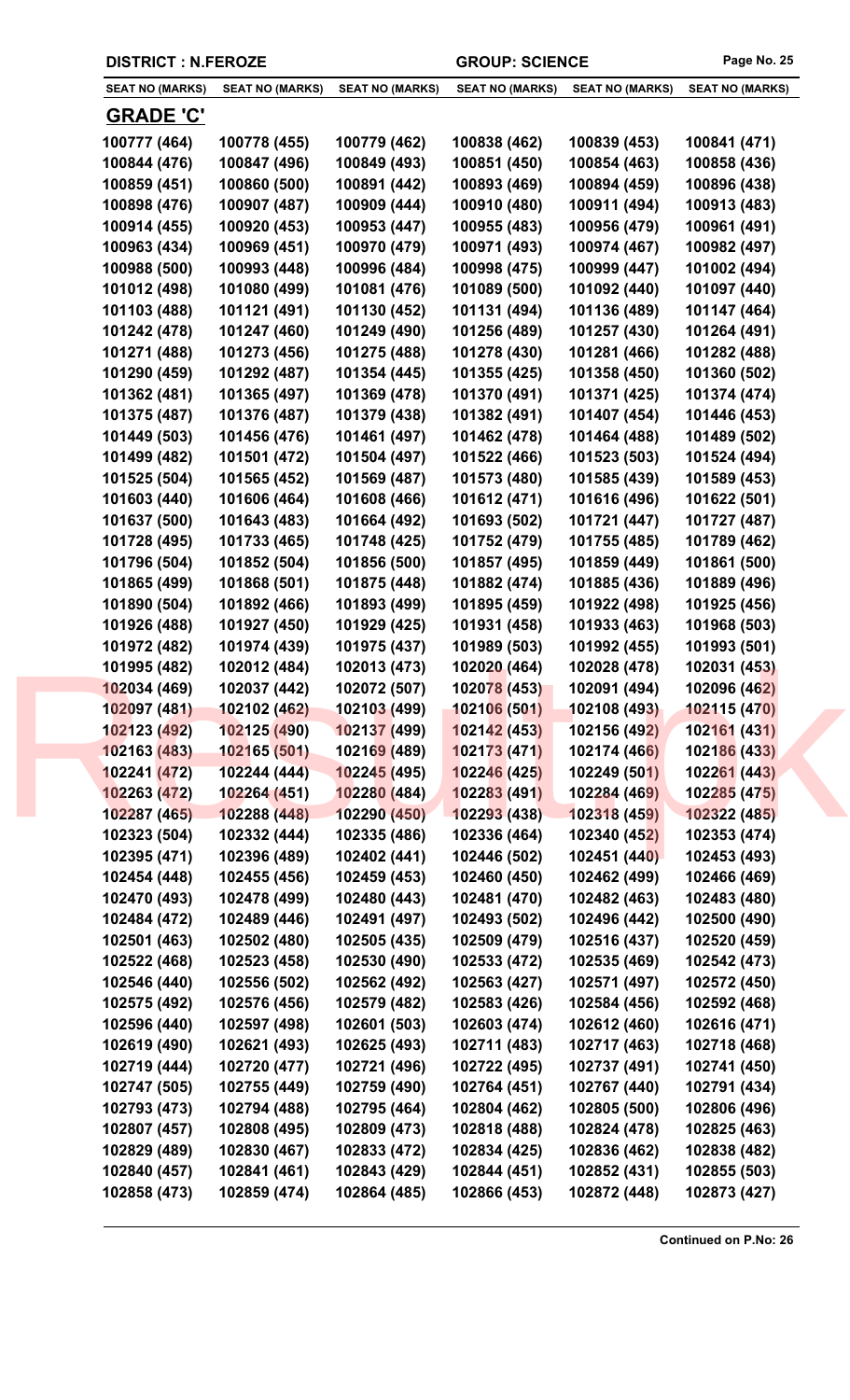| <b>SEAT NO (MARKS)</b> | <b>SEAT NO (MARKS)</b> | <b>SEAT NO (MARKS)</b> | <b>SEAT NO (MARKS)</b> | <b>SEAT NO (MARKS)</b> | <b>SEAT NO (MARKS)</b> |
|------------------------|------------------------|------------------------|------------------------|------------------------|------------------------|
| <b>GRADE 'C'</b>       |                        |                        |                        |                        |                        |
| 102878 (482)           | 102879 (501)           | 102880 (502)           | 102887 (500)           | 102892 (452)           | 102897 (484)           |
| 102900 (494)           | 102941 (472)           | 102942 (474)           | 102943 (477)           | 102945 (498)           | 102947 (489)           |
| 102951 (444)           | 102953 (492)           | 102955 (497)           | 102956 (471)           | 102957 (483)           | 102958 (483)           |
| 102962 (436)           | 102987 (435)           | 102993 (478)           | 103038 (436)           | 103055 (483)           | 103060 (491)           |
| 103073 (466)           | 103074 (443)           | 103078 (457)           | 103089 (426)           | 103090 (466)           | 103094 (471)           |
| 103101 (439)           | 103110 (482)           | 103118 (440)           | 103120 (427)           | 103406 (460)           | 103409 (447)           |
| 103506 (474)           | 103546 (471)           | 103548 (468)           | 103555 (466)           | 103558 (480)           | 103559 (447)           |
| 103560 (434)           | 103564 (428)           | 103566 (435)           | 103664 (501)           | 103668 (455)           | 103669 (501)           |
| 103675 (468)           | 103681 (498)           | 103684 (494)           | 103686 (495)           | 103691 (470)           | 103694 (496)           |
| 103733 (436)           | 103739 (489)           | 103742 (497)           | 103743 (431)           | 103745 (458)           | 103823 (458)           |
| 103828 (468)           | 103830 (497)           | 103859 (498)           | 103872 (494)           | 103892 (493)           | 103952 (463)           |
| 103955 (496)           | 103956 (467)           | 103965 (462)           | 103979 (449)           | 104013 (425)           | 104015 (442)           |
| 104024 (442)           | 104030 (455)           | 104032 (489)           | 104036 (481)           | 104039 (472)           | 104044 (503)           |
| 104045 (489)           | 104046 (465)           | 104050 (486)           | 104053 (494)           | 104056 (467)           | 104057 (493)           |
| 104058 (437)           | 104059 (497)           | 104060 (425)           | 104062 (488)           | 104063 (444)           | 104067 (485)           |
| 104070 (463)           | 104074 (483)           | 104075 (499)           | 104079 (480)           | 104084 (472)           | 104091 (433)           |
| 104093 (489)           | 104094 (463)           | 104096 (494)           | 104097 (492)           | 104098 (480)           | 104099 (503)           |
| 104100 (441)           | 104101 (468)           | 104157 (435)           | 104162 (480)           | 104163 (457)           | 104164 (433)           |
| 104166 (481)           | 104170 (477)           | 104172 (443)           | 104174 (449)           | 104176 (452)           | 104180 (435)           |
| 104181 (425)           | 104183 (441)           | 104184 (489)           | 104186 (471)           | 104188 (444)           | 104191 (453)           |
| 104192 (498)           | 104193 (504)           | 104194 (485)           | 104232 (466)           | 104235 (500)           | 104236 (454)           |
| 104237 (493)           | 104238 (477)           | 104240 (467)           | 104241 (493)           | 104244 (437)           | 104248 (469)           |
| 104250 (460)           | 104253 (445)           | 104255 (488)           | 104257 (433)           | 104263 (502)           | 104264 (462)           |
| 104265 (455)           | 104266 (460)           | 104268 (457)           | 104277 (493)           | 104284 (454)           | 104287 (487)           |
| 104288 (478)           | 104289 (485)           | 104290 (455)           | 104304 (483)           | 104306 (490)           | 104310 (477)           |
| 104311 (436)           | 104317 (496)           | 104319 (504)           | 104320 (481)           | 104321 (477)           | 104322 (484)           |
| 104325 (470)           | 104329 (470)           | 104330 (463)           | 104331 (437)           | 104335 (440)           | 104336 (452)           |
| 104339 (491)           | 104341 (492)           | 104342 (464)           | 104343 (461)           | 104344 (504)           | 104348 (452)           |
| 104353 (444)           | 104357 (425)           | 104359 (454)           | 104362(471)            | 104363 (458)           | 104369 (467)           |
| 104370 (434)           | 104371 (477)           | 104373 (443)           | 104375 (477)           | 104377 (459)           | 104378 (467)           |
| 104381 (477)           | 104383 (447)           | 104384 (501)           | 104387 (463)           | 104392 (466)           | 104402 (490)           |
| 104404 (488)           | 104406 (483)           | 104418 (425)           | 104419 (483)           | 104424 (495)           | 104426 (428)           |
| 104429 (431)           | 104430 (493)           | 104432 (501)           | 104435 (487)           | 104436 (437)           | 104439 (465)           |
| 104443 (445)           | 104447 (489)           | 104448 (479)           | 104449 (467)           | 104450 (486)           | 104451 (452)           |
| 104453 (464)           | 104454 (427)           | 104455 (462)           | 104456 (425)           | 104457 (426)           | 104462 (428)           |
| 104464 (425)           | 104465 (452)           | 104512 (455)           | 104514 (425)           | 104518 (443)           | 104520 (503)           |
| 104525 (488)           | 104532 (425)           | 104535 (483)           | 104536 (480)           | 104544 (487)           | 104545 (496)           |
| 104548 (482)           | 104551 (440)           | 104552 (427)           | 104558 (453)           | 104559 (446)           | 104560 (494)           |
| 104566 (449)           | 104567 (491)           | 104571 (496)           | 104578 (495)           | 104586 (458)           | 104587 (462)           |
| 104593 (478)           | 104595 (482)           | 104599 (496)           | 104600 (487)           | 104601 (437)           | 104603 (467)           |
| 104605 (459)           | 104606 (468)           | 104620 (494)           | 104622 (425)           | 104624 (497)           | 104626 (466)           |
| 104627 (446)           | 104634 (441)           | 104638 (479)           | 104639 (429)           | 104642 (487)           | 104646 (434)           |
| 104650 (491)           | 104652 (456)           | 104656 (465)           | 104657 (498)           | 104661 (502)           | 104666 (493)           |
| 104668 (446)           | 104670 (473)           | 104672 (471)           | 104675 (493)           | 104677 (502)           | 104692 (450)           |
| 104696 (494)           | 104698 (496)           | 104705 (488)           | 104752 (498)           | 104753 (458)           | 104754 (468)           |
| 104755 (467)           | 104757 (427)           | 104758 (484)           | 104759 (444)           | 104760 (468)           | 104761 (490)           |
| 104762 (502)           | 104768 (450)           | 104772 (479)           | 104774 (461)           | 104777 (462)           | 104781 (425)           |
| 104784 (467)           | 104785 (497)           | 104790 (446)           | 104791 (476)           | 104792 (485)           | 104800 (450)           |
| 104804 (460)           | 104805 (486)           | 104811 (492)           | 104822 (465)           | 104826 (454)           | 104830 (489)           |
|                        |                        |                        |                        |                        |                        |
| 104839 (451)           | 104845 (476)           | 104847 (495)           | 104848 (470)           | 104849 (441)           | 104850 (474)           |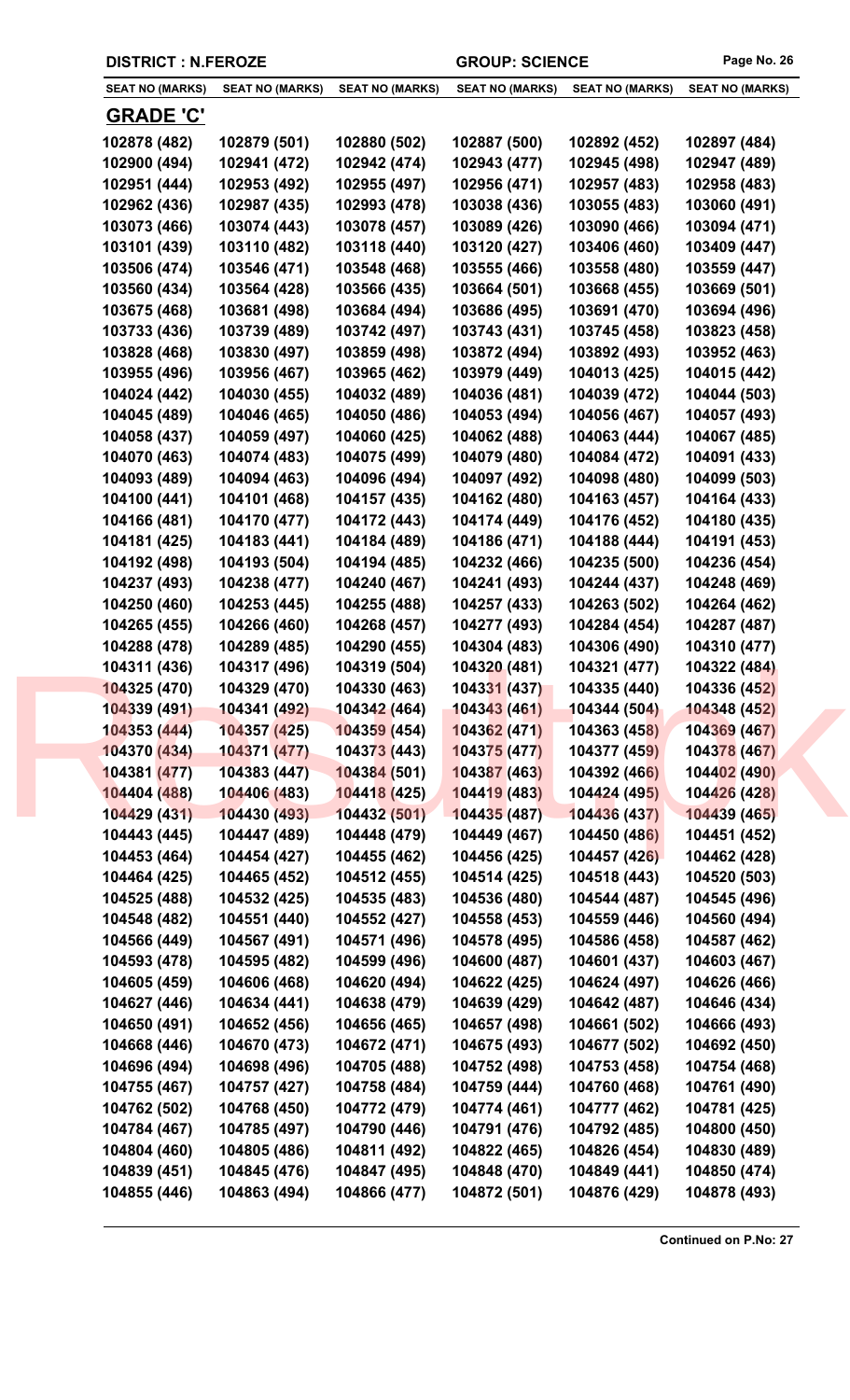|  | <b>DISTRICT : N.FEROZE</b> |
|--|----------------------------|
|--|----------------------------|

| <b>SEAT NO (MARKS)</b> | <b>SEAT NO (MARKS)</b> | <b>SEAT NO (MARKS)</b> | <b>SEAT NO (MARKS)</b> | <b>SEAT NO (MARKS)</b> | <b>SEAT NO (MARKS)</b> |
|------------------------|------------------------|------------------------|------------------------|------------------------|------------------------|
| <u>GRADE 'C'</u>       |                        |                        |                        |                        |                        |
| 104880 (491)           | 104883 (480)           | 104884 (482)           | 104891 (489)           | 104892 (477)           | 104902 (493)           |
| 104905 (504)           | 104907 (496)           | 104915 (479)           | 104919 (471)           | 104923 (470)           | 104925 (428)           |
| 104930 (459)           | 104932 (474)           | 104934 (500)           | 104936 (490)           | 104937 (500)           | 104939 (483)           |
| 104945 (481)           | 104947 (451)           | 104948 (452)           | 104953 (462)           | 104956 (446)           | 104958 (472)           |
| 104960 (504)           | 104961 (495)           | 104965 (458)           | 104966 (444)           | 104969 (501)           | 104971 (500)           |
| 104972 (500)           | 104987 (462)           | 104989 (440)           | 104993 (504)           | 104994 (460)           | 104995 (442)           |
| 104996 (464)           | 105001 (482)           | 105004 (473)           | 105005 (490)           | 105009 (450)           | 105091 (499)           |
| 105100 (496)           | 105105 (460)           | 105107 (459)           | 105115 (435)           | 105116 (479)           | 105117 (490)           |
| 105130 (452)           | 105140 (483)           | 105185 (448)           | 105186 (503)           | 105188 (503)           | 105189 (462)           |
| 105190 (492)           | 105194 (450)           | 105202 (494)           | 105205 (482)           | 105217 (437)           | 105218 (459)           |
| 105222 (499)           | 105225 (503)           | 105235 (492)           | 105238 (487)           | 105245 (476)           | 105248 (473)           |
| 105252 (441)           | 105256 (503)           | 105265 (442)           | 105303 (463)           | 105310 (493)           | 105313 (456)           |
| 105314 (433)           | 105331 (436)           | 105332 (449)           | 105339 (448)           | 105340 (502)           | 105344 (492)           |
| 105345 (436)           | 105347 (441)           | 105348 (488)           | 105349 (461)           | 105350 (488)           | 105351 (470)           |
| 105355 (483)           | 105357 (473)           | 105359 (493)           | 105360 (476)           | 105367 (454)           | 105379 (455)           |
| 105383 (477)           | 105384 (501)           | 105386 (469)           | 105388 (470)           | 105389 (496)           | 105394 (467)           |
| 105395 (468)           | 105398 (463)           | 105400 (486)           | 105403 (429)           | 105405 (439)           | 105407 (463)           |
| 105441 (427)           | 105442 (504)           | 105445 (455)           | 105452 (499)           | 105453 (482)           | 105455 (489)           |
| 105458 (493)           | 105461 (472)           | 105464 (476)           | 105468 (485)           | 105469 (471)           | 105470 (477)           |
| 105473 (452)           | 105478 (462)           | 105480 (449)           | 105481 (492)           | 105482 (492)           | 105483 (497)           |
| 105485 (479)           | 105486 (468)           | 105487 (486)           | 105488 (462)           | 105489 (462)           | 105490 (504)           |
| 105499 (468)           | 105500 (502)           | 105503 (493)           | 105504 (484)           | 105505 (502)           | 105509 (427)           |
| 105512 (459)           | 105515 (469)           | 105516 (437)           | 105533 (493)           | 105535 (483)           | 105536 (493)           |
| 105538 (444)           | 105540 (484)           | 105545 (446)           | 105547 (462)           | 105548 (456)           | 105552 (473)           |
| 105553 (487)           | 105647 (485)           | 105648 (480)           | 105649 (464)           | 105650 (446)           | 105654 (426)           |
| 105656 (462)           | 105660 (472)           | 105661 (428)           | 105663 (483)           | 105665 (469)           | 105670 (454)           |
| 105671 (473)           | 105672 (484)           | 105692 (465)           | 105694 (498)           | 105695 (476)           | 105697 (491)           |
| 105698 (475)           | 105700 (497)           | 105703 (450)           | 105707 (497)           | 105712 (485)           | 105713 (499)           |
| 105727 (458)           | 105728 (497)           | 105754 (444)           | 105755(445)            | 105761 (485)           | 105763 (503)           |
| 105771 (493)           | 105772 (470)           | 105773 (462)           | 105776 (501)           | 105779 (425)           | 105780 (450)           |
| 105793 (492)           | 105794 (425)           | 105795 (491)           | 105796 (425)           | 105797 (442)           | 105800 (477)           |
| 105803 (469)           | 105804 (484)           | 105805 (436)           | 105806 (475)           | 105810 (427)           | 105811 (493)           |
| 105812 (436)           | 105815 (474)           | 105819 (451)           | 105820 (437)           | 105825 (485)           | 105827 (469)           |
| 105828 (454)           | 105829 (447)           | 105839 (501)           | 105842 (460)           | 105845 (434)           | 105847 (434)           |
| 105850 (477)           | 105853 (444)           | 105854 (487)           | 105859 (437)           | 105861 (425)           | 105862 (425)           |
| 105865 (446)           | 105866 (453)           | 105868 (461)           | 105872 (454)           | 105873 (469)           | 105875 (480)           |
| 105877 (495)           | 105883 (476)           | 105885 (486)           | 105887 (447)           | 105889 (504)           | 105890 (472)           |
| 105894 (444)           | 105896 (435)           | 105904 (436)           | 105905 (449)           | 105906 (462)           | 105909 (426)           |
| 105911 (463)           | 105914 (498)           | 105916 (464)           | 105920 (496)           | 105923 (462)           | 105924 (483)           |
| 105926 (438)           | 105930 (444)           | 105935 (482)           | 105939 (498)           | 105945 (481)           | 105946 (444)           |
| 105947 (432)           | 105956 (497)           | 105957 (425)           | 105961 (436)           | 105962 (432)           | 105965 (457)           |
| 105974 (434)           | 105976 (473)           | 105977 (493)           | 105979 (452)           | 105980 (428)           | 105985 (442)           |
| 105987 (445)           | 105989 (437)           | 105992 (468)           | 105994 (427)           | 105996 (455)           | 105997 (425)           |
| 105998 (491)           | 106000 (488)           | 106001 (488)           | 106004 (493)           | 106005 (463)           | 106007 (504)           |
| 106010 (471)           | 106012 (498)           | 106013 (437)           | 106014 (475)           | 106018 (482)           | 106019 (446)           |
| 106020 (433)           | 106021 (454)           | 106022 (438)           | 106024 (469)           | 106025 (495)           | 106032 (496)           |
| 106037 (440)           | 106048 (485)           | 106050 (454)           | 106051 (443)           | 106054 (448)           | 106059 (453)           |
| 106060 (449)           | 106061 (491)           | 106062 (425)           | 106063 (430)           | 106064 (499)           | 106067 (459)           |
| 106069 (502)           | 106071 (465)           | 106072 (469)           | 106075 (467)           | 106078 (448)           | 106079 (434)           |
| 106080 (462)           | 106081 (493)           | 106082 (478)           | 106084 (435)           | 106085 (436)           | 106086 (457)           |
| 106131 (425)           | 106138 (461)           | 106168 (426)           | 106201 (492)           | 106204 (451)           | 106208 (473)           |
|                        |                        |                        |                        |                        |                        |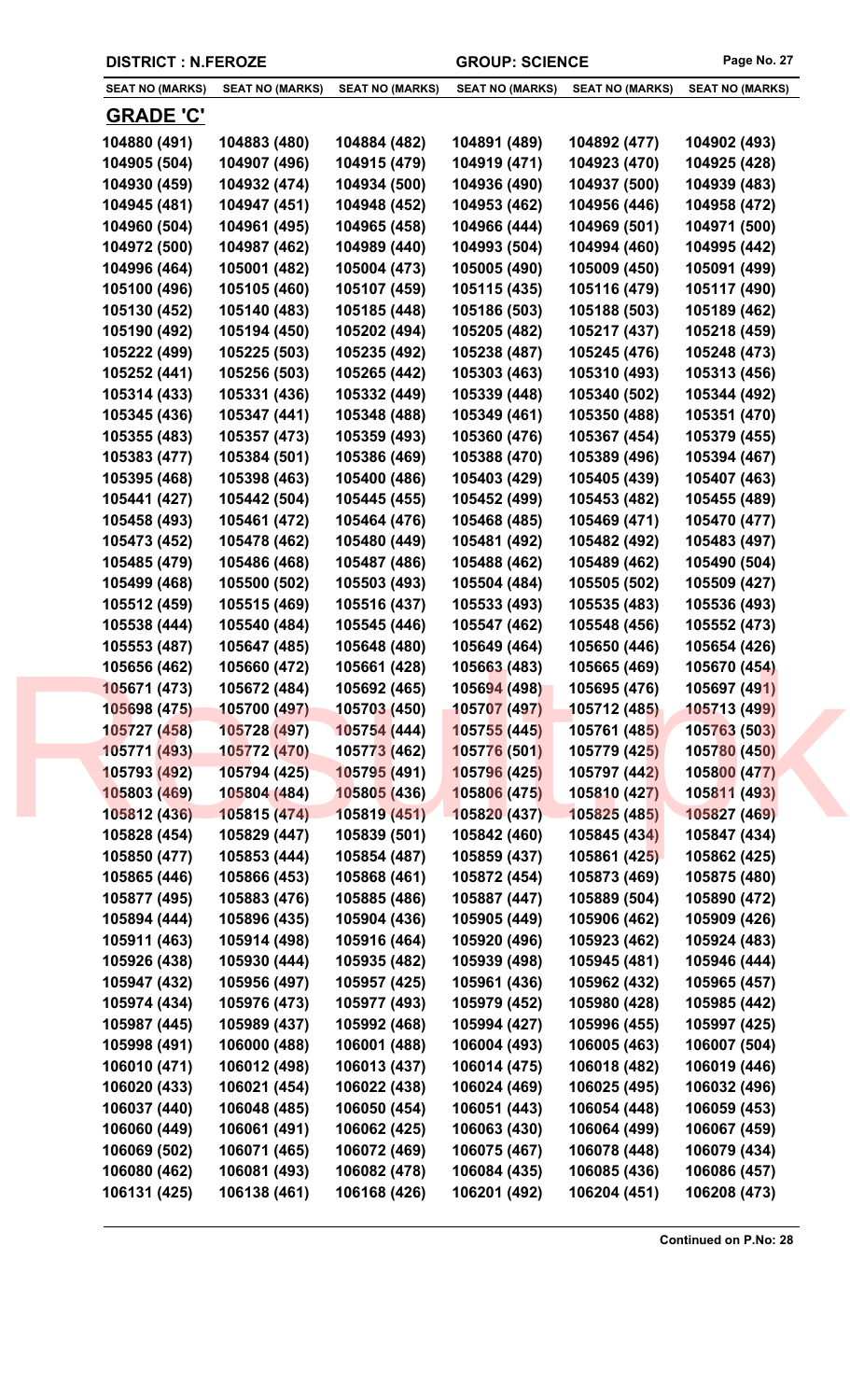|                        | <b>DISTRICT : N.FEROZE</b> |                        |                        | <b>GROUP: SCIENCE</b>  |                        |  |
|------------------------|----------------------------|------------------------|------------------------|------------------------|------------------------|--|
| <b>SEAT NO (MARKS)</b> | <b>SEAT NO (MARKS)</b>     | <b>SEAT NO (MARKS)</b> | <b>SEAT NO (MARKS)</b> | <b>SEAT NO (MARKS)</b> | <b>SEAT NO (MARKS)</b> |  |
| <b>GRADE 'C'</b>       |                            |                        |                        |                        |                        |  |
| 106210 (431)           | 106225 (431)               | 106226 (449)           | 106228 (428)           | 106231 (495)           | 106233 (492)           |  |
| 106234 (476)           | 106236 (425)               | 106238 (426)           | 106239 (458)           | 106243 (454)           | 106244 (477)           |  |
| 106245 (436)           | 106250 (496)               | 106254 (459)           | 106256 (479)           | 106308 (496)           | 106327 (474)           |  |
| 106375 (466)           | 106379 (487)               | 106384 (449)           | 106441 (502)           | 106445 (445)           | 106446 (453)           |  |
| 106447 (455)           | 106448 (459)               | 106449 (454)           | 106455 (466)           | 106456 (431)           | 106457 (444)           |  |
| 106458 (446)           | 106459 (444)               | 106465 (452)           | 106467 (436)           | 106470 (432)           | 106474 (477)           |  |
| 106475 (454)           | 106476 (456)               | 106477 (486)           | 106478 (453)           | 106484 (434)           | 106488 (492)           |  |
| 106489 (495)           | 106495 (428)               | 106496 (477)           | 106497 (469)           | 106503 (480)           | 106504 (490)           |  |
| 106511 (425)           | 106512 (443)               | 106514 (499)           | 106517 (486)           | 106519 (482)           | 106521 (453)           |  |
| 106522 (463)           | 106525 (488)               | 106526 (452)           | 106527 (425)           | 106532 (499)           | 106544 (467)           |  |
| 106545 (438)           | 106546 (434)               | 106549 (474)           | 106550 (453)           | 106555 (474)           | 106560 (465)           |  |
| 106566 (457)           | 106579 (452)               | 106636 (476)           | 106639 (469)           | 106641 (487)           | 106642 (467)           |  |
| 106648 (494)           | 106656 (440)               | 106658 (479)           | 106660 (477)           | 106662 (492)           | 106663 (495)           |  |
| 106668 (425)           | 106673 (499)               | 106674 (478)           | 106676 (452)           | 106682 (479)           | 106683 (469)           |  |
| 106684 (485)           | 106690 (426)               | 106691 (485)           | 106692 (489)           | 106693 (490)           | 106697 (425)           |  |
|                        |                            |                        |                        |                        |                        |  |
| 106698 (451)           | 106706 (468)               | 106709 (425)           | 106710 (425)           | 106711 (465)           | 106714 (493)           |  |
| 106715 (475)           | 106720 (489)               | 106722 (445)           | 106728 (479)           | 106730 (490)           | 106732 (440)           |  |
| 106734 (500)           | 106736 (495)               | 106737 (447)           | 106740 (494)           | 106741 (501)           | 106743 (452)           |  |
| 106749 (471)           | 106754 (473)               | 106756 (454)           | 106757 (504)           | 106758 (477)           | 106760 (465)           |  |
| 106761 (482)           | 106763 (469)               | 106765 (502)           | 106766 (437)           | 106768 (498)           | 106774 (439)           |  |
| 106775 (448)           | 106776 (447)               | 106778 (500)           | 106789 (496)           | 106790 (425)           | 106794 (464)           |  |
| 106799 (440)           | 106801 (483)               | 106802 (474)           | 106818 (500)           | 106821 (433)           | 106822 (475)           |  |
| 106824 (499)           | 106825 (475)               | 106827 (490)           | 106831 (475)           | 106834 (500)           | 106835 (479)           |  |
| 106836 (502)           | 106838 (458)               | 106839 (453)           | 106886 (502)           | 106894 (493)           | 106896 (488)           |  |
| 106900 (473)           | 106910 (489)               | 106911 (478)           | 106913 (491)           | 106919 (473)           | 106927 (480)           |  |
| 106928 (482)           | 106929 (479)               | 106930 (497)           | 106932 (445)           | 106933 (451)           | 106935 (447)           |  |
| 106936 (434)           | 106938 (480)               | 106939 (462)           | 106944 (481)           | 106946 (499)           | 106954 (442)           |  |
| 106963 (502)           | 106971 (486)               | 106974 (473)           | 107092 (466)           | 107095 (468)           | 107097 (476)           |  |
| 107100 (491)           | 107107 (448)               | 107108 (450)           | 107123 (500)           | 107124 (493)           | 107143 (482)           |  |
| 107149 (445)           | 107151 (475)               | 107192 (500)           | 107193 (496)           | 107194 (450)           | 107197 (490)           |  |
| 107199 (466)           | 107200 (439)               | 107201 (445)           | 107203 (485)           | 107204 (426)           | 107205 (443)           |  |
| 107207 (483)           | 107209 (441)               | 107241 (455)           | 107242 (438)           | 107244 (445)           | 107245 (492)           |  |
| 107246 (497)           | 107249 (502)               | 107257 (448)           | 107259 (482)           | 107264 (441)           | 107265 (468)           |  |
| 107266 (475)           | 107271 (502)               | 107273 (494)           | 107277 (484)           | 107280 (496)           | 107285 (466)           |  |
| 107286 (470)           | 107294 (503)               | 107300 (503)           | 107301 (466)           | 107302 (474)           | 107304 (486)           |  |
| 107309 (500)           | 107310 (499)               | 107312 (482)           | 107317 (478)           | 107319 (466)           | 107329 (434)           |  |
| 107333 (450)           | 107338 (432)               | 107341 (471)           | 107342 (491)           | 107352 (432)           | 107356 (499)           |  |
| 107362 (492)           | 107366 (500)               | 107368 (496)           | 107369 (500)           | 107370 (492)           | 107373 (473)           |  |
| 107375 (467)           | 107377 (462)               | 107378 (442)           | 107379 (468)           | 107383 (480)           | 107386 (436)           |  |
| 107387 (467)           | 107388 (489)               | 107390 (455)           | 107393 (443)           | 107395 (468)           | 107399 (483)           |  |
| 107400 (460)           | 107401 (467)               | 107402 (455)           | 107407 (475)           | 107408 (439)           | 107420 (453)           |  |
| 107424 (487)           | 107427 (453)               | 107428 (425)           | 107435 (488)           | 107440 (492)           | 107443 (441)           |  |
| 107444 (425)           | 107451 (456)               | 107452 (474)           | 107454 (427)           | 107455 (490)           | 107456 (486)           |  |
| 107460 (452)           | 107461 (468)               | 107469 (437)           | 107471 (499)           | 107522 (437)           | 107523 (490)           |  |
| 107529 (502)           | 107535 (501)               | 107536 (501)           | 107538 (438)           | 107548 (462)           | 107553 (425)           |  |
| 107555 (452)           | 107556 (453)               | 107557 (444)           | 107568 (469)           | 107575 (457)           | 107578 (490)           |  |
| 107585 (495)           | 107598 (500)               | 107601 (485)           | 107607 (465)           | 107615 (483)           | 107617 (460)           |  |
| 107618 (450)           | 107640 (473)               | 107693 (504)           | 107696 (504)           | 107697 (425)           | 107700 (487)           |  |
| 107701 (483)           | 107703 (475)               | 107729 (493)           | 107774 (464)           | 107793 (434)           | 107798 (468)           |  |
| 107826 (502)           | 107848 (425)               | 107849 (468)           | 107921 (490)           | 107961 (463)           | 107962 (457)           |  |

**107963 (508) 107964 (493) 107967 (474) 107971 (483) 107975 (488) 107977 (474)**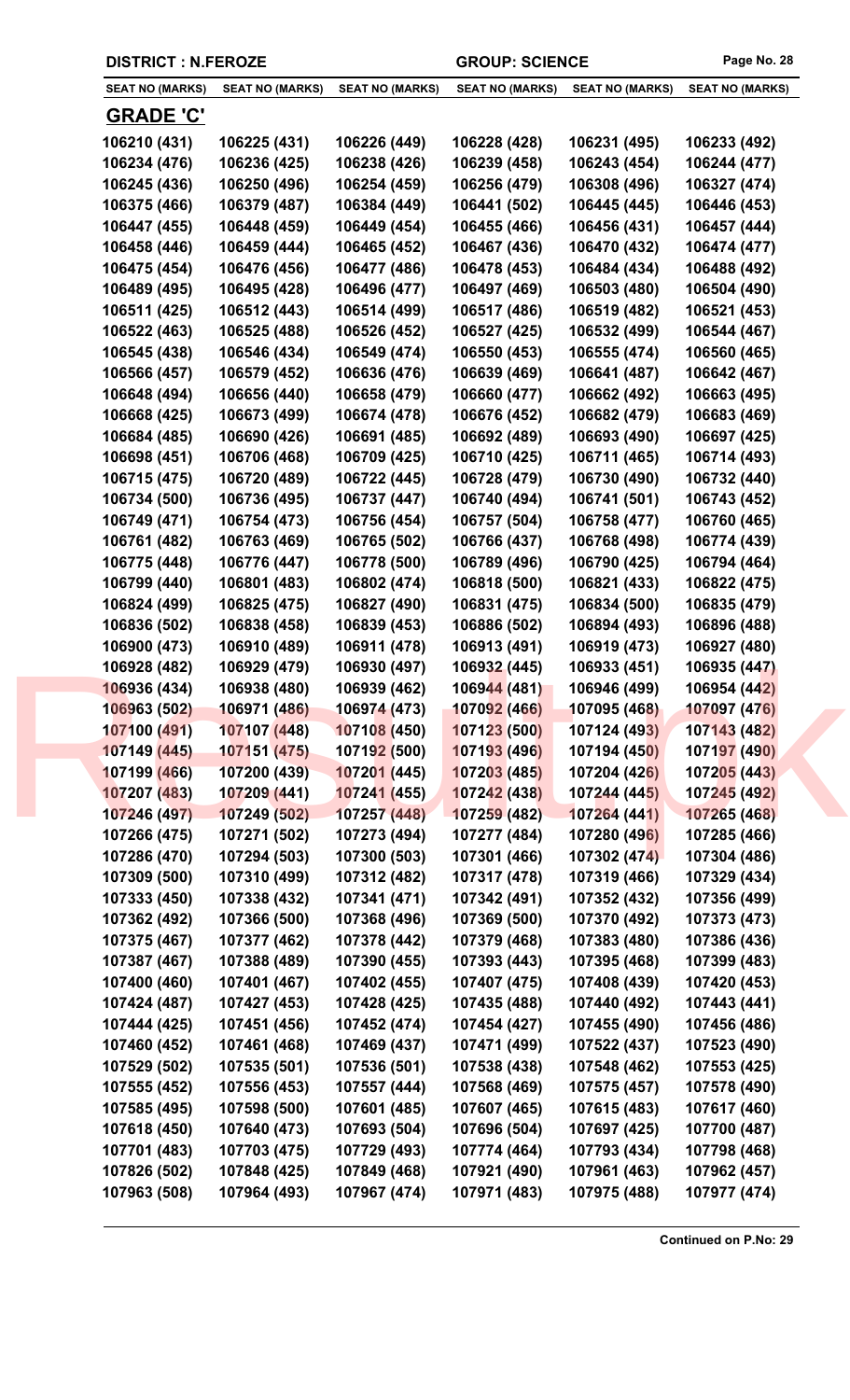|  | <b>DISTRICT : N.FEROZE</b> |
|--|----------------------------|
|--|----------------------------|

| <b>SEAT NO (MARKS)</b> | <b>SEAT NO (MARKS)</b> | <b>SEAT NO (MARKS)</b> | <b>SEAT NO (MARKS)</b> | <b>SEAT NO (MARKS)</b>     | <b>SEAT NO (MARKS)</b>       |
|------------------------|------------------------|------------------------|------------------------|----------------------------|------------------------------|
| <b>GRADE 'C'</b>       |                        |                        |                        |                            |                              |
| 107983 (476)           | 107991 (493)           | 107992 (444)           | 107993 (447)           | 108004 (425)               | 108013 (502)                 |
| 108016 (502)           | 108018 (488)           | 108019 (458)           | 108033 (488)           | 108034 (498)               | 108041 (437)                 |
| 108045 (425)           | 108046 (432)           | 108052 (459)           | 108055 (427)           | 108056 (501)               | 108057 (461)                 |
| 108059 (492)           | 108060 (475)           | 108063 (487)           | 108066 (470)           | 108075 (492)               | 108076 (456)                 |
| 108077 (427)           | 108079 (425)           | 108080 (485)           | 108083 (481)           | 108084 (472)               | 108087 (432)                 |
| 108090 (471)           | 108106 (504)           | 108109 (430)           | 108117 (484)           | 108128 (473)               | 108152 (444)                 |
| 108162 (465)           | 108164 (490)           | 108165 (487)           | 108168 (480)           | 108201 (426)               | 108208 (493)                 |
| 108217 (475)           | 108219 (482)           | 108227 (503)           | 108229 (492)           | 108232 (467)               | 108240 (478)                 |
| 108243 (486)           | 108244 (444)           | 108248 (476)           | 108250 (429)           | 108253 (440)               | 108254 (457)                 |
| 108258 (492)           | 108262 (499)           | 108267 (426)           | 108272 (454)           | 108274 (444)               | 108275 (489)                 |
| 108281 (453)           | 108282 (456)           | 108287 (481)           | 108294 (477)           | 108298 (484)               | 108310 (442)                 |
| 108311 (493)           | 108312 (498)           | 108322 (479)           | 108329 (479)           | 108337 (502)               | 108339 (439)                 |
| 108342 (486)           | 108407 (472)           | 108409 (445)           | 108418 (490)           | 108441 (503)               | 108446 (450)                 |
| 108455 (432)           | 108461 (458)           | 108539 (428)           | 108540 (428)           | 108544 (504)               | 108567 (490)                 |
| 108569 (470)           | 108572 (498)           | 108576 (463)           | 108581 (475)           | 108588 (435)               | 108590 (461)                 |
| 108602 (491)           |                        |                        |                        |                            |                              |
|                        | 108605 (491)           | 108618 (493)           | 108628 (449)           | 108632 (428)               | 108634 (450)<br>108655 (449) |
| 108635 (470)           | 108638 (442)           | 108639 (492)           | 108642 (485)           | 108650 (453)               |                              |
| 108658 (453)           | 108669 (504)           | 108678 (478)           | 108680 (493)           | 108694 (500)               | 108704 (465)                 |
| 108708 (464)           | 108722 (460)           | 108723 (501)           | 108729 (504)           | 108749 (466)               | 108752 (503)                 |
| 108762 (498)           | 108764 (468)           | 108769 (464)           | 108774 (499)           | 108775 (501)               | 108803 (489)                 |
| 108804 (483)           | 108818 (490)           | 108825 (462)           | 108828 (469)           | 108829 (492)               | 108838 (494)                 |
| 108844 (429)           | 108848 (493)           | 108852 (498)           | 108855 (444)           | 108856 (437)               | 108859 (462)                 |
| 108862 (502)           | 108868 (498)           | 108869 (440)           | 108872 (502)           | 108873 (467)               | 108874 (503)                 |
| 108875 (490)           | 108876 (490)           | 109231 (497)           | 109236 (499)           | 109241 (471)               | 109244 (485)                 |
| 109270 (459)           | 109271 (482)           | 109272 (489)           | 109273 (474)           | 109276 (482)               | 109277 (477)                 |
| 109281 (503)           | 109283 (504)           | 109285 (452)           | 109286 (494)           | 109294 (464)               | 109300 (484)                 |
| 109301 (469)           | 109304 (488)           | 109305 (499)           | 109306 (496)           | 109311 (449)               | 109315 (466)                 |
| <u> 109</u> 320 (491)  | 109321 (437)           | 109324 (485)           | <u> 109325 (491)</u>   | 109327 (44 <mark>9)</mark> | <u> 109331 (466)</u>         |
| 109339 (453)           | 109349 (493)           | 109359 (504)           | 109360(441)            | 109361 (498)               | 109383 (489)                 |
| 109385 (468)           | 109387 (472)           | 109442 (499)           | 109443 (442)           | 109448 (479)               | 109450 (425)                 |
| 109455 (474)           | 109463 (434)           | 109465 (440)           | 109466 (474)           | 109471 (491)               | 109473 (449)                 |
| 109475 (456)           | 109477 (454)           | 109502 (503)           | 109504 (458)           | 109522 (491)               | 109546 (496)                 |
| 109547 (445)           | 109591 (471)           | 109597 (443)           | 109598 (494)           | 109599 (430)               | 109600 (487)                 |
| 109605 (485)           | 109626 (491)           | 109627 (496)           | 109633 (490)           | 109636 (458)               | 109643 (461)                 |
| 109644 (490)           | 109645 (476)           | 109648 (426)           | 109650 (503)           | 109652 (449)               | 109662 (480)                 |
| 109663 (486)           | 109676 (459)           | 109679 (488)           | 109681 (431)           | 109682 (477)               | 109689 (487)                 |
| 109691 (493)           | 109692 (454)           | 109696 (441)           | 109700 (446)           | 109703 (453)               | 109704 (498)                 |
| 109707 (503)           | 109711 (433)           | 109712 (425)           | 109715 (465)           | 109717 (438)               | 109720 (449)                 |
| 109721 (453)           | 109722 (472)           | 109723 (428)           | 109724 (504)           | 109727 (435)               | 109728 (449)                 |
| 109740 (472)           | 109743 (451)           | 109752 (432)           | 109762 (484)           | 109765 (472)               | 109766 (480)                 |
| 109771 (426)           | 109778 (426)           | 109831 (503)           | 109834 (452)           | 109840 (478)               | 109842 (440)                 |
| 109844 (503)           | 109847 (457)           | 109850 (493)           | 109861 (442)           | 109863 (491)               | 109865 (495)                 |
| 109867 (502)           | 109868 (467)           | 109870 (457)           | 109873 (448)           | 109876 (432)               | 109879 (498)                 |
| 109890 (504)           | 109894 (485)           | 109895 (453)           | 109896 (468)           | 109897 (449)               | 109898 (488)                 |
| 109899 (441)           | 109903 (442)           | 109905 (504)           | 109911 (490)           | 109915 (484)               | 109916 (468)                 |
| 109917 (449)           | 109920 (471)           | 109926 (435)           | 109930 (497)           | 109937 (499)               | 109946 (440)                 |
| 109950 (452)           | 110013 (502)           | 110014 (503)           | 110021 (473)           | 110024 (474)               | 110029 (478)                 |
| 110030 (475)           | 110033 (447)           | 110039 (452)           | 110040 (459)           | 110044 (426)               | 110081 (430)                 |
| 110082 (493)           | 110083 (434)           | 110084 (441)           | 110086 (496)           | 110087 (456)               | 110090 (470)                 |
| 110092 (503)           | 110095 (492)           | 110097 (433)           | 110098 (458)           | 110100 (461)               | 110101 (480)                 |
| 110104 (485)           | 110105 (486)           | 110107 (464)           | 110109 (459)           | 110110 (458)               | 110112 (466)                 |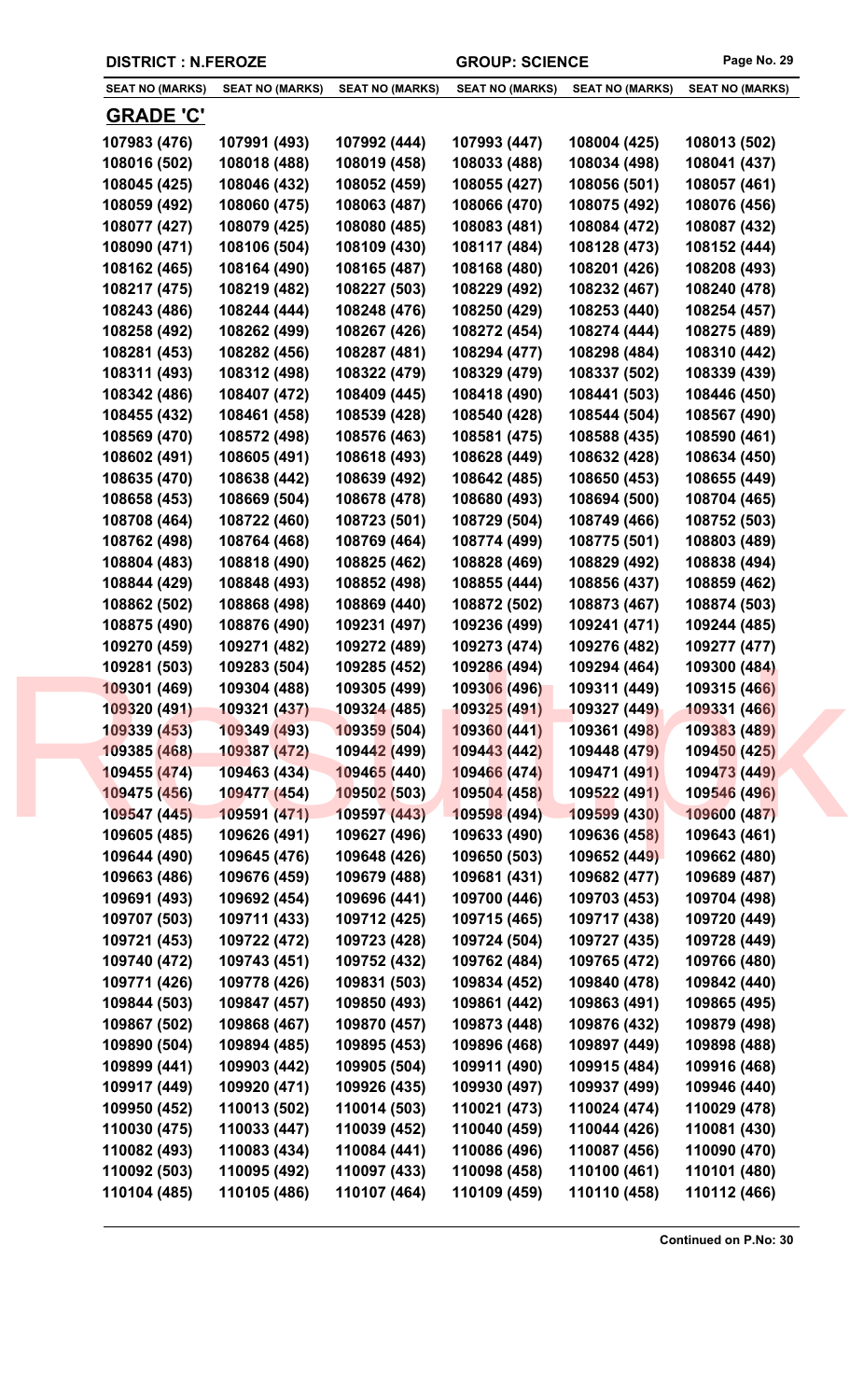|                        | <b>DISTRICT : N.FEROZE</b> |                        |                        | <b>GROUP: SCIENCE</b>  |                        |  |
|------------------------|----------------------------|------------------------|------------------------|------------------------|------------------------|--|
| <b>SEAT NO (MARKS)</b> | <b>SEAT NO (MARKS)</b>     | <b>SEAT NO (MARKS)</b> | <b>SEAT NO (MARKS)</b> | <b>SEAT NO (MARKS)</b> | <b>SEAT NO (MARKS)</b> |  |
| <b>GRADE 'C'</b>       |                            |                        |                        |                        |                        |  |
| 110116 (445)           | 110118 (430)               | 110121 (492)           | 110122 (483)           | 110123 (445)           | 110124 (445)           |  |
| 110128 (487)           | 110132 (488)               | 110133 (474)           | 110181 (488)           | 110237 (495)           | 110253 (485)           |  |
| 110274 (498)           | 110279 (462)               | 110280 (492)           | 110351 (430)           | 110354 (496)           | 110357 (488)           |  |
| 110358 (492)           | 110364 (496)               | 110371 (448)           | 110374 (457)           | 110375 (496)           | 110378 (434)           |  |
| 110380 (502)           | 110384 (501)               | 110388 (428)           | 110391 (448)           | 110398 (443)           | 110399 (459)           |  |
| 110416 (497)           | 110418 (471)               | 110434 (473)           | 110461 (489)           | 110462 (442)           | 110464 (493)           |  |
| 110467 (475)           | 110473 (475)               | 110474 (446)           | 110476 (461)           | 110522 (469)           | 110523 (440)           |  |
| 110529 (497)           | 110530 (484)               | 110536 (498)           | 110540 (476)           | 110545 (447)           | 110552 (494)           |  |
| 110555 (436)           | 110556 (499)               | 110559 (482)           | 110560 (435)           | 110585 (497)           | 110587 (447)           |  |
| 110589 (445)           | 110592 (480)               | 110594 (439)           | 110595 (494)           | 110598 (431)           | 110644 (499)           |  |
| 110645 (485)           | 110647 (480)               | 110648 (501)           | 110649 (498)           | 110676 (495)           | 110677 (473)           |  |
| 110685 (500)           | 110692 (449)               | 110701 (498)           | 110703 (426)           | 110708 (475)           | 110712 (445)           |  |
| 110714 (476)           | 110719 (497)               | 110726 (472)           | 110727 (449)           | 110728 (500)           | 110730 (444)           |  |
| 110731 (428)           | 110733 (468)               | 110734 (488)           | 110735 (437)           | 110736 (476)           | 110748 (492)           |  |
| 110750 (464)           | 110756 (453)               | 110759 (432)           | 110760 (476)           | 110763 (456)           | 110771 (461)           |  |
| 110772 (488)           | 110773 (473)               | 110781 (483)           | 110785 (448)           | 110786 (468)           | 110797 (431)           |  |
| 110801 (475)           | 110802 (471)               | 110803 (482)           | 110851 (500)           | 110861 (451)           | 110862 (487)           |  |
| 110867 (498)           | 110868 (444)               | 110877 (457)           | 110878 (443)           | 110879 (456)           | 110880 (490)           |  |
| 110882 (466)           | 110884 (457)               | 110888 (455)           | 110890 (477)           | 110894 (448)           | 110900 (498)           |  |
| 110914 (497)           | 110917 (452)               | 110962 (498)           | 110963 (487)           | 110966 (475)           | 111003 (472)           |  |
| 111081 (499)           | 111085 (473)               | 111092 (470)           | 111100 (465)           | 111101 (446)           | 111104 (454)           |  |
| 111123 (491)           | 111128 (452)               | 111129 (425)           | 111137 (503)           | 111138 (441)           | 111141 (483)           |  |
| 111144 (453)           | 111146 (448)               | 111153 (493)           | 111163 (446)           | 111167 (475)           | 111168 (444)           |  |
| 111170 (475)           | 111175 (461)               | 111191 (480)           | 111196 (469)           | 111198 (480)           | 111205 (425)           |  |
| 111206 (471)           | 111207 (447)               | 111209 (440)           | 111210 (436)           | 111217 (453)           | 111222 (456)           |  |
| 111231 (494)           | 111241 (489)               | 111243 (442)           | 111250 (489)           | 111251 (435)           | 111258 (501)           |  |
| 111264 (478)           | 111272 (445)               | 111300 (474)           | 111302 (486)           | 111309 (475)           | 111322 (435)           |  |
| 111327 (501)           | 111329 (459)               | 111333 (451)           | 111337 (486)           | 111343 (489)           | 111344 (495)           |  |
| 111345 (488)           | 111347 (473)               | 111348 (429)           | 111349 (469)           | 111353 (456)           | 111355 (485)           |  |
| 111358 (470)           | 111359 (470)               | 111360 (494)           | 111364 (455)           | 111365 (430)           | 111453 (425)           |  |
| 111482 (446)           | 111525 (491)               | 111539 (504)           | 111548 (474)           | 111553 (446)           | 111558 (472)           |  |
| 111560 (428)           | 111571 (452)               | 111595 (478)           | 111609 (480)           | 111610 (427)           | 111613 (437)           |  |
| 111616 (472)           | 111618 (498)               | 111619 (479)           | 111626 (455)           | 111631 (494)           | 111632 (472)           |  |
| 111634 (444)           | 111641 (470)               | 111643 (491)           | 111653 (502)           | 111654 (462)           | 111658 (466)           |  |
| 111660 (451)           | 111692 (451)               | 111693 (488)           | 111695 (488)           | 111696 (474)           | 111697 (498)           |  |
| 111698 (479)           | 111699 (494)               | 111701 (484)           | 111702 (472)           | 111707 (502)           | 111711 (483)           |  |
| 111715 (482)           | 111717 (443)               | 111719 (481)           | 111721 (483)           | 111725 (480)           | 111731 (448)           |  |
| 111734 (460)           | 111735 (489)               | 111737 (495)           | 111738 (486)           | 111745 (471)           | 111747 (493)           |  |
| 111752 (485)           | 111754 (469)               | 111756 (462)           | 111759 (466)           | 111762 (479)           | 111763 (492)           |  |
| 111765 (451)           | 111768 (433)               | 111769 (499)           | 111771 (448)           | 111776 (498)           | 111780 (482)           |  |
| 111782 (448)           | 111784 (503)               | 111785 (501)           | 111788 (429)           | 111789 (428)           | 111793 (456)           |  |
| 111794 (467)           | 111795 (435)               | 111797 (471)           | 111798 (501)           | 111799 (498)           | 111801 (489)           |  |
| 111802 (501)           | 111803 (480)               | 111804 (471)           | 111805 (460)           | 111807 (479)           | 111808 (489)           |  |
| 111811 (451)           | 111812 (428)               | 111813 (448)           | 111814 (475)           | 111815 (498)           | 111818 (460)           |  |
| 111819 (447)           | 111820 (487)               | 111821 (457)           | 111828 (498)           | 111831 (471)           | 111835 (444)           |  |
| 111836 (425)           | 111837 (494)               | 111871 (447)           | 111875 (433)           | 111876 (477)           | 111877 (494)           |  |
| 111878 (472)           | 111884 (503)               | 111886 (489)           | 111887 (456)           | 111888 (427)           | 111889 (450)           |  |
| 111890 (489)           | 111908 (440)               | 111912 (434)           | 111914 (490)           | 111929 (484)           | 111932 (467)           |  |
| 111934 (438)           | 111935 (456)               | 111940 (475)           | 111941 (476)           | 111942 (458)           | 111946 (481)           |  |
| 111949 (445)           | 111950 (480)               | 111951 (463)           | 111953 (487)           | 111954 (484)           | 111960 (439)           |  |

**111963 (488) 111964 (500) 111965 (431) 111968 (476) 111973 (449) 111974 (449)**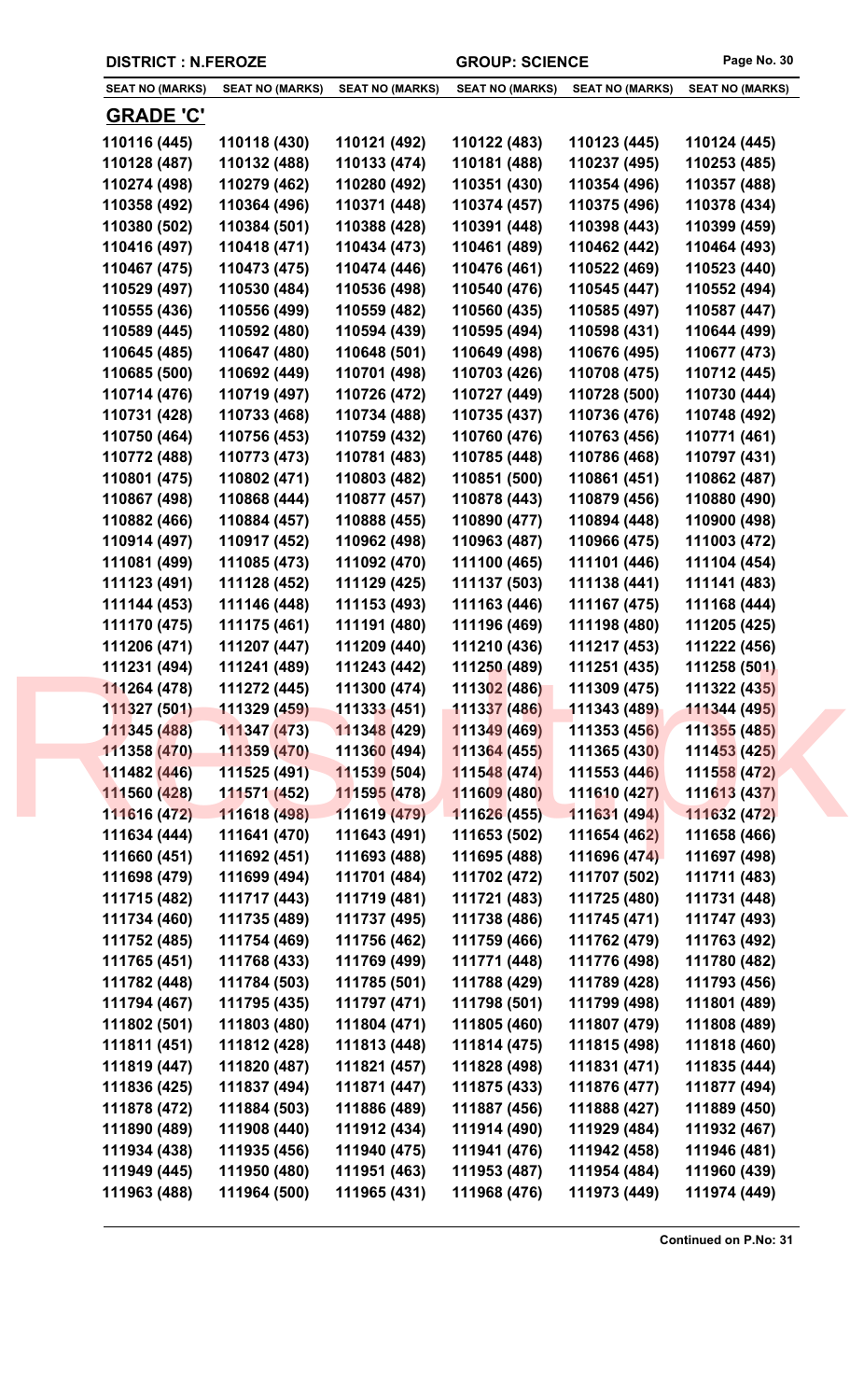| <b>DISTRICT : N.FEROZE</b> |                        |                        | <b>GROUP: SCIENCE</b>  | Page No. 31            |                        |
|----------------------------|------------------------|------------------------|------------------------|------------------------|------------------------|
| <b>SEAT NO (MARKS)</b>     | <b>SEAT NO (MARKS)</b> | <b>SEAT NO (MARKS)</b> | <b>SEAT NO (MARKS)</b> | <b>SEAT NO (MARKS)</b> | <b>SEAT NO (MARKS)</b> |
| <b>GRADE 'C'</b>           |                        |                        |                        |                        |                        |
| 111975 (490)               | 111982 (486)           | 111984 (494)           | 111988 (481)           | 111989 (447)           | 111990 (443)           |
| 111995 (457)               | 111996 (456)           | 111997 (497)           | 112001 (468)           | 112002 (475)           | 112004 (501)           |
| 112005 (471)               | 112008 (501)           | 112011 (501)           | 112014 (460)           | 112020 (500)           | 112027 (475)           |
| 112032 (485)               | 112034 (425)           | 112038 (477)           | 112041 (500)           | 112043 (470)           | 112044 (479)           |
| 112046 (464)               | 112101 (450)           | 112102 (435)           | 112104 (490)           | 112105 (472)           | 112106 (435)           |
| 112107 (496)               | 112111 (435)           | 112112 (451)           | 112115 (503)           | 112116 (472)           | 112119 (485)           |
| 112134 (494)               | 112138 (464)           | 112141 (491)           | 112143 (479)           | 112148 (503)           | 112150 (486)           |
| 112151 (434)               | 112155 (449)           | 112158 (490)           | 112160 (486)           | 112161 (484)           | 112163 (482)           |
| 112165 (458)               | 112166 (429)           | 112169 (459)           | 112170 (496)           | 112174 (456)           | 112176 (441)           |
| 112177 (473)               | 112178 (502)           | 112182 (442)           | 112183 (455)           | 112187 (442)           | 112188 (474)           |
| 112190 (484)               | 112191 (504)           | 112193 (460)           | 112197 (488)           | 112199 (435)           | 112201 (472)           |
| 112202 (425)               | 112207 (440)           | 112208 (464)           | 112209 (429)           | 112211 (491)           | 112213 (457)           |
| 112251 (468)               | 112364 (425)           | 112365 (437)           | 112366 (477)           | 112409 (480)           | 112419 (479)           |
| 112531 (448)               | 112561 (499)           | 112564 (440)           | 112566 (477)           | 112570 (456)           | 112572 (443)           |
| 112573 (504)               | 112575 (442)           | 112581 (469)           | 112582 (458)           | 112584 (427)           | 112588 (481)           |
| 112593 (502)               | 112596 (490)           | 112601 (491)           | 112602 (498)           | 112603 (486)           | 112606 (497)           |
| 112616 (455)               | 112623 (435)           | 112661 (460)           | 112662 (493)           | 112667 (498)           | 112670 (491)           |
| 449074 <i>1</i> 490\       | 440C70 <i>(</i> 400)   | 449075 (405)           | 449676 (420)           | 44960E (40E)           | 449607 (404)           |

**112046 (464) 112101 (450) 112102 (435) 112104 (490) 112105 (472) 112106 (435) 112107 (496) 112111 (435) 112112 (451) 112115 (503) 112116 (472) 112119 (485) 112134 (494) 112138 (464) 112141 (491) 112143 (479) 112148 (503) 112150 (486) 112151 (434) 112155 (449) 112158 (490) 112160 (486) 112161 (484) 112163 (482) 112165 (458) 112166 (429) 112169 (459) 112170 (496) 112174 (456) 112176 (441) 112177 (473) 112178 (502) 112182 (442) 112183 (455) 112187 (442) 112188 (474) 112190 (484) 112191 (504) 112193 (460) 112197 (488) 112199 (435) 112201 (472) 112202 (425) 112207 (440) 112208 (464) 112209 (429) 112211 (491) 112213 (457) 112251 (468) 112364 (425) 112365 (437) 112366 (477) 112409 (480) 112419 (479) 112531 (448) 112561 (499) 112564 (440) 112566 (477) 112570 (456) 112572 (443) 112573 (504) 112575 (442) 112581 (469) 112582 (458) 112584 (427) 112588 (481) 112593 (502) 112596 (490) 112601 (491) 112602 (498) 112603 (486) 112606 (497) 112616 (455) 112623 (435) 112661 (460) 112662 (493) 112667 (498) 112670 (491) 112671 (430) 112672 (482) 112675 (495) 112676 (458) 112685 (495) 112687 (491) 112692 (504) 112696 (462) 112701 (502) 112702 (504) 112704 (475) 112705 (502) 112709 (478) 112710 (448) 112715 (493) 112720 (495) 112721 (488) 112732 (470) 112734 (434) 112737 (478) 112740 (485) 112741 (462) 112742 (487) 112748 (503) 112749 (446) 112751 (492) 112754 (471) 112760 (454) 112762 (467) 112763 (463) 112768 (471) 112770 (471) 112772 (503) 112780 (451) 112785 (432) 112786 (502) 112788 (502) 112796 (487) 112803 (495) 112908 (464) 112909 (496) 112912 (482) 112916 (426) 112926 (450) 112993 (492) 112998 (485) 113001 (464) 113002 (504) 113012 (479) 113013 (492) 113032 (502) 113037 (499) 113039 (455) 113047 (488) 113060 (501) 113075 (440) 113078 (451) 113116 (454) 113124 (452) 113126 (493) 113127 (455) 113130 (468) 113132 (428) 113133 (475) 113135 (432) 113136 (488) 113137 (494) 113138 (504) 113141 (486) 113147 (447) 113148 (461) 113150 (471) 113155 (472) 113157 (470) 113173 (472) 113174 (434) 113177 (481) 113178 (501) 113182 (497) 113185 (497) 113205 (496) 113209 (482) 113213 (432) 113215 (477) 113220 (482) 113231 (471) 136501 (439) 136504 (432) 136505 (469) 136507 (489) 136508 (440) 136509 (456) 136546 (430) 136549 (492) 136550 (481) 136551 (480) 136555 (468) 136558 (463) 136559 (465) 136561 (428) 136564 (455) 136591 (443) 136592 (491) 136594 (464) 136595 (454) 136596 (474) 136631 (446) 136646 (487) 136647 (449) 136651 (437) 136652 (494) 136683 (498) 136704 (474) 136732 (490) 136733 (434) 136734 (457) 136735 (445) 136756 (442) 136841 (479) 136842 (467) 136843 (425) 136844 (444) 136846 (431) 136873 (447) 136874 (455) 136875 (483) 136876 (461) 136877 (450) 136879 (425) 136911 (442) 136912 (475) 136913 (428) 136914 (450) 136915 (486) 136917 (468) 136918 (472) 136919 (454) 136920 (469) 136951 (430) 136952 (431) 136966 (495) 136976 (479) 136978 (484) 136980 (437) 136981 (433) 136982 (471) 136984 (425) 136986 (431) 136988 (483) 136989 (442) 136994 (425) 136996 (457) 136997 (439) 137024 (476) 137025 (459) 137028 (480) 137151 (452) 137173 (466) 137201 (494) 137205 (444) 137206 (453) 137224 (435) 137225 (487) 137226 (458) 137241 (469) 137242 (448) 137246 (436) 137248 (488) 137250 (493) 137251 (437) 137292 (471) 137312 (440) 137315 (450) 137321 (431) 137367 (494) 137384 (478) 137385 (453) 137386 (431) 137391 (469) 137393 (457) 137395 (442) 137396 (486) 137397 (466) 137399 (448) 137401 (466) 137403 (454) 137406 (425) 137407 (487) 137408 (472) 137409 (481) 137411 (440) 137412 (467) 137433 (432) 137434 (466) 137451 (483) 137492 (462) 137502 (456) 137503 (474) 137504 (474) 137505 (461) 137532 (444) 137533 (436) 137535 (425) 137561 (464)**  $113012 (479) 113013 (492) 113032 (502) 113037 (499) 113039 (455) 113047 (488) 113060 (501) 113075 (440) 113078 (451) 113116 (454) 113124 (452) 113126 (493) 113127 (455) 113130 (468) 113122 (428) 113133 (475) 113135 (432) 113136 (488) 1131$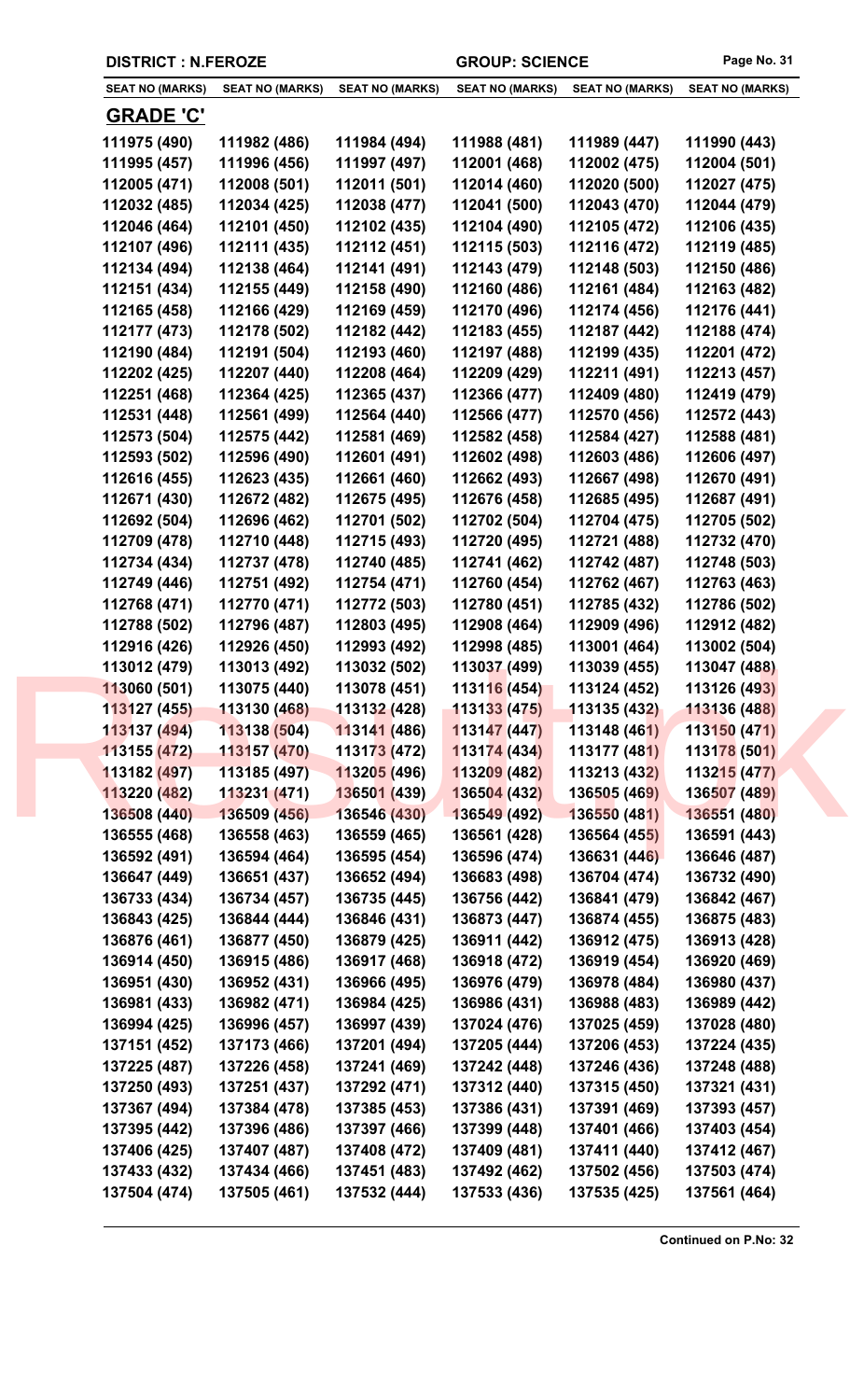|  | <b>DISTRICT : N.FEROZE</b>   |                              |                              | <b>GROUP: SCIENCE</b>                      |                              | Page No. 32                  |
|--|------------------------------|------------------------------|------------------------------|--------------------------------------------|------------------------------|------------------------------|
|  | <b>SEAT NO (MARKS)</b>       | <b>SEAT NO (MARKS)</b>       | <b>SEAT NO (MARKS)</b>       | <b>SEAT NO (MARKS)</b>                     | <b>SEAT NO (MARKS)</b>       | <b>SEAT NO (MARKS)</b>       |
|  | <b>GRADE 'C'</b>             |                              |                              |                                            |                              |                              |
|  | 137562 (426)                 | 137587 (479)                 | 137588 (475)                 | 137589 (442)                               | 137593 (430)                 | 137623 (449)                 |
|  | 137624 (425)                 | 137625 (460)                 | 137641 (453)                 | 137643 (496)                               | 137644 (498)                 | 137646 (437)                 |
|  | 137674 (450)                 | 137691 (426)                 | 137692 (432)                 | 137708 (449)                               | 137736 (498)                 | 137747 (482)                 |
|  | 137749 (435)                 | 137753 (488)                 | 137811 (495)                 | 137812 (475)                               | 137814 (425)                 | 137826 (457)                 |
|  | 137828 (427)                 | 137832 (457)                 | 137836 (466)                 | 137837 (437)                               | 137854 (452)                 | 137871 (455)                 |
|  | 137881 (463)                 | 137921 (436)                 | 137922 (502)                 | 137923 (454)                               | 137924 (484)                 | 137941 (491)                 |
|  | 137942 (457)                 | 137944 (426)                 | 137948 (446)                 | 137952 (461)                               | 137958 (431)                 | 137959 (454)                 |
|  | 138021 (471)                 | 138023 (469)                 | 138024 (477)                 | 138025 (441)                               | 138026 (458)                 | 138031 (504)                 |
|  | 138032 (496)                 | 138072 (454)                 | 138075 (432)                 | 138076 (473)                               | 138080 (474)                 | 138081 (452)                 |
|  | 138082 (499)                 | 138083 (494)                 | 138111 (494)                 | 138113 (472)                               | 138114 (443)                 | 138117 (456)                 |
|  | 138118 (449)                 | 138181 (432)                 | 138182 (425)                 | 138183 (439)                               | 138185 (457)                 | 138187 (448)                 |
|  | 138189 (459)                 | 138190 (432)                 | 138191 (487)                 | 138232 (429)                               | 138235 (496)                 | 138261 (472)                 |
|  | 138262 (454)                 | 138263 (465)                 |                              |                                            |                              |                              |
|  | <b>GRADE 'D'</b>             |                              |                              |                                            |                              |                              |
|  | 99004 (418)                  | 99107 (395)                  | 99126 (414)                  | 99147 (416)                                | 99150 (410)                  | 99157 (344)                  |
|  | 99160 (407)                  | 99278 (385)                  | 99305 (406)                  | 99330 (381)                                | 99336 (420)                  | 99365 (404)                  |
|  | 99385 (420)                  | 99410 (405)                  | 99421 (421)                  | 99450 (397)                                | 99503 (416)                  | 99522 (400)                  |
|  | 99972 (423)                  | 100067 (415)                 | 100072 (386)                 | 100100 (413)                               | 100170 (409)                 | 100171 (416)                 |
|  | 100186 (397)                 | 100205 (369)                 | 100291 (385)                 | 100293 (411)                               | 100674 (385)                 | 100679 (418)                 |
|  | 100691 (393)                 | 100732 (387)                 | 100735 (396)                 | 100739 (411)                               | 100840 (419)                 | 100908 (391)                 |
|  | 101001 (394)                 | 101010 (410)                 | 101245 (389)                 | 101267 (349)                               | 101276 (419)                 | 101284 (378)                 |
|  | 101289 (383)                 | 101299 (410)                 | 101352 (411)                 | 101356 (412)                               | 101357 (403)                 | 101359 (392)                 |
|  | 101377 (410)                 | 101657 (370)                 | 101749 (373)                 | 101888 (413)                               | 102077 (421)                 | 102260 (407)                 |
|  | 102457 (402)                 | 102512 (375)                 | 102515 (418)                 | 102517 (381)                               | 102521 (415)                 | 102543 (418)                 |
|  | 102554 (414)                 | 102561 (413)                 | 102564 (402)                 | 102600 (403)                               | 102608 (413)                 | 102609 (414)<br>102842 (411) |
|  | 102707 (418)<br>102845 (367) | 102749 (370)<br>102847 (359) | 102803 (403)<br>102901 (416) | 1028 <mark>10</mark> (399)<br>103062 (402) | 102820 (417)<br>103125 (412) | 103547 (403)                 |
|  | 103549 (421)                 | 103563 (423)                 | 103565(414)                  | 103567 (397)                               | 103746 (391)                 | 103748 (354)                 |
|  | 103822 (370)                 | 104037 (411)                 | 104072 (405)                 | 104087 (357)                               | 104088 (409)                 | 104092 (393)                 |
|  | 104102 (415)                 | 104171 (409)                 | 104175 (410)                 | 104177 (417)                               | 104189 (404)                 | 104190 (393)                 |
|  | 104260 (416)                 | 104271 (416)                 | 104313 (414)                 | 104332 (389)                               | 104333 (406)                 | 104345 (398)                 |
|  | 104352 (395)                 | 104354 (351)                 | 104355 (383)                 | 104358 (389)                               | 104365 (407)                 | 104366 (403)                 |
|  | 104374 (392)                 | 104380 (417)                 | 104397 (343)                 | 104405 (417)                               | 104412 (413)                 | 104421 (408)                 |
|  | 104433 (396)                 | 104437 (400)                 | 104438 (412)                 | 104440 (345)                               | 104444 (383)                 | 104459 (399)                 |
|  | 104521 (410)                 | 104530 (389)                 | 104538 (387)                 | 104540 (381)                               | 104547 (416)                 | 104556 (366)                 |
|  | 104557 (419)                 | 104612 (395)                 | 104618 (423)                 | 104633 (418)                               | 104704 (413)                 | 104769 (417)                 |
|  | 104778 (389)                 | 104819 (408)                 | 104838 (416)                 | 104840 (404)                               | 104841 (415)                 | 104909 (382)                 |
|  | 104927 (398)                 | 105219 (409)                 | 105249 (415)                 | 105320 (409)                               | 105322 (407)                 | 105361 (410)                 |
|  | 105364 (418)                 | 105368 (411)                 | 105491 (402)                 | 105519 (414)                               | 105646 (406)                 | 105669 (413)                 |
|  | 105696 (404)                 | 105760 (414)                 | 105791 (389)                 | 105798 (390)                               | 105802 (398)                 | 105816 (411)                 |
|  | 105871 (415)                 | 105880 (413)                 | 105881 (408)                 | 105886 (390)                               | 105888 (395)                 | 105899 (403)                 |
|  | 105900 (397)                 | 105910 (393)                 | 105915 (414)                 | 105918 (404)                               | 105919 (406)                 | 105927 (402)                 |
|  | 105929 (412)                 | 105942 (406)                 | 105944 (415)                 | 105959 (379)                               | 105963 (416)                 | 105966 (412)                 |
|  | 105970 (349)                 | 106003 (408)                 | 106008 (396)                 | 106009 (421)                               | 106057 (404)                 | 106066 (364)                 |
|  | 106070 (373)                 | 106087 (398)                 | 106135 (423)                 | 106137 (377)                               | 106167 (390)                 | 106376 (414)                 |
|  | 106399 (405)                 | 106515 (393)                 | 106528 (414)                 | 106552 (410)                               | 106556 (408)                 | 106561 (410)                 |
|  | 106565 (362)                 | 106567 (414)                 | 106652 (424)                 | 106687 (378)                               | 106688 (370)                 | 106694 (407)                 |
|  | 106696 (388)                 | 106713 (416)                 | 106724 (398)                 | 106735 (389)                               | 106738 (398)                 | 106748 (364)                 |
|  | 106828 (383)                 | 106830 (411)                 | 106837 (404)                 | 106890 (412)                               | 106968 (399)                 | 107093 (418)                 |
|  | 107114 (417)                 | 107134 (418)                 | 107175 (389)                 | 107191 (418)                               | 107250 (383)                 | 107251 (419)                 |
|  | 107283 (416)                 | 107348 (397)                 | 107384 (398)                 | 107396 (405)                               | 107404 (405)                 | 107412 (377)                 |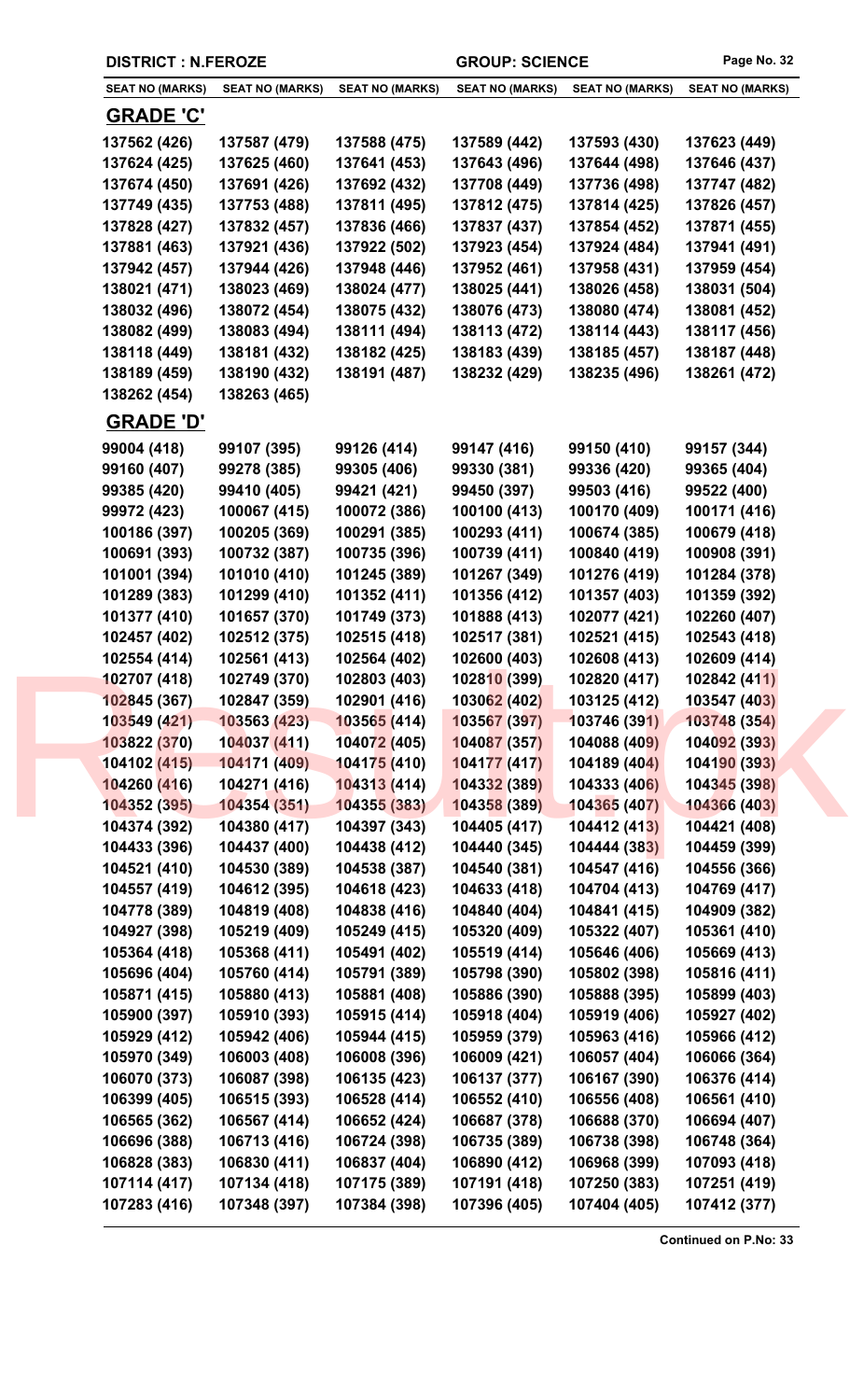| <b>DISTRICT : N.FEROZE</b> |                           | <b>GROUP: SCIENCE</b>  |                        | Page No. 33            |                        |
|----------------------------|---------------------------|------------------------|------------------------|------------------------|------------------------|
| <b>SEAT NO (MARKS)</b>     | <b>SEAT NO (MARKS)</b>    | <b>SEAT NO (MARKS)</b> | <b>SEAT NO (MARKS)</b> | <b>SEAT NO (MARKS)</b> | <b>SEAT NO (MARKS)</b> |
| <u>GRADE 'D'</u>           |                           |                        |                        |                        |                        |
| 107414 (406)               | 107417 (409)              | 107418 (390)           | 107421 (399)           | 107437 (404)           | 107457 (409)           |
| 107526 (394)               | 107543 (416)              | 107710 (418)           | 107713 (408)           | 107728 (421)           | 107792 (419)           |
| 107969 (395)               | 108007 (419)              | 108061 (411)           | 108093 (398)           | 108094 (363)           | 108225 (417)           |
| 108249 (415)               | 108265 (402)              | 108271 (418)           | 108277 (371)           | 108306 (412)           | 108345 (402)           |
| 108406 (409)               | 108653 (412)              | 108730 (410)           | 109234 (417)           | 109375 (421)           | 109444 (399)           |
| 109449 (405)               | 109622 (384)              | 109634 (355)           | 109637 (399)           | 109672 (400)           | 109683 (408)           |
| 109688 (369)               | 109690 (410)              | 109694 (401)           | 109739 (391)           | 109751 (413)           | 109774 (408)           |
| 109775 (424)               | 109835 (416)              | 109841 (404)           | 109860 (409)           | 109907 (409)           | 109924 (417)           |
| 109940 (412)               | 109949 (410)              | 109951 (410)           | 110034 (387)           | 110041 (401)           | 110085 (348)           |
| 110106 (423)               | 110524 (394)              | 110568 (419)           | 110588 (379)           | 110597 (420)           | 110700 (399)           |
| 110809 (412)               | 110857 (417)              | 110872 (418)           | 110893 (398)           | 110908 (409)           | 110916 (403)           |
| 111087 (411)               | 111105 (405)              | 111142 (370)           | 111184 (419)           | 111249 (378)           | 111265 (348)           |
| 111350 (393)               | 111368 (410)              | 111615 (388)           | 111704 (412)           | 111732 (415)           | 111760 (415)           |
| 111790 (418)               | 111881 (403)              | 111893 (386)           | 111937 (392)           | 111948 (404)           | 111955 (391)           |
| 111976 (389)               | 111977 (401)              | 111980 (418)           | 112162 (390)           | 112164 (369)           | 112189 (391)           |
| 112198 (405)               | 112200 (397)              | 112203 (379)           | 112206 (402)           | 112367 (409)           | 112517 (369)           |
| 112520 (389)               | 112674 (408)              | 112922 (400)           | 113009 (400)           | 113015 (419)           | 113020 (408)           |
| 113128 (370)               | 113146 (417)              | 113176 (400)           | 113230 (402)           | 136542 (345)           | 136543 (417)           |
| 136545 (392)               | 136554 (415)              | 136560 (410)           | 136562 (390)           | 136565 (414)           | 136648 (407)           |
| 136649 (365)               | 136701 (397)              | 136702 (404)           | 136716 (403)           | 136916 (377)           | 136977 (380)           |
| 136979 (407)               | 136983 (382)              | 136985 (388)           | 136987 (347)           | 136990 (403)           | 136991 (390)           |
| 136995 (400)               | 137012 (395)              | 137021 (354)           | 137022 (354)           | 137023 (376)           | 137026 (402)           |
| 137029 (366)               | 137030 (366)              | 137031 (380)           | 137032 (390)           | 137122 (388)           | 137171 (400)           |
| 137172 (386)               | 137191 (410)              | 137202 (414)           | 137203 (405)           | 137221 (359)           | 137222 (407)           |
| 137223 (388)               | 137244 (400)              | 137249 (411)           | 137291 (354)           | 137311 (417)           | 137319 (394)           |
| 137351 (391)               | 137365 (408)              | 137387 (415)           | 137394 (411)           | 137398 (407)           | 137400 (397)           |
| 137402 (419)               | 137404 (366)              | 137432 (395)           | 137452 (402)           | 137501 (403)           | 137507 (400)           |
| 137534 (400)               | 137536 (419)              | 137537 (417)           | 137590 (400)           | 137591 (408)           | 137645 (386)           |
| 137712 (386)               | 137754 (408)              | 137827 (404)           | 137835 (408)           | 137838 (406)           | 137872 (373)           |
| 137926 (415)               | 137945 (390)              | 137947 (378)           | 137953 (367)           | 137954 (410)           | 137955 (400)           |
| 138022 (378)               | 138027 (401)              | 138028 (386)           | 138071 (411)           | 138115 (395)           | 138236 (398)           |
| <b>GRADE 'E'</b>           |                           |                        |                        |                        |                        |
| 138184 (332)               |                           |                        |                        |                        |                        |
|                            | <b>FAILURE CANDIDATES</b> |                        |                        |                        |                        |
| 99006 (503)                | 99009 (394)               | 99011 (398)            | 99033 (533)            | 99042 (408)            | 99045 (371)            |
| 99058 (462)                | 99066 (502)               | 99097 (431)            | 99112 (446)            | 99124 (429)            | 99127 (409)            |
| 99128 (585)                | 99129 (493)               | 99137 (539)            | 99141 (519)            | 99145 (447)            | 99154 (362)            |
| 99156 (489)                | 99167 (586)               | 99225 (397)            | 99227 (360)            | 99232 (387)            | 99234 (398)            |
| 99238 (420)                | 99362 (416)               | 99382 (496)            | 99418 (439)            | 99420 (334)            | 99434 (479)            |
| 99449 (401)                | 99527 (311)               | 99545 (300)            | 99585 (518)            | 99693 (400)            | 99711 (552)            |
| 99836 (550)                | 99890 (202)               | 99965 (324)            | 99998 (432)            | 100071 (348)           | 100089 (392)           |
| 100110 (597)               | 100121 (421)              | 100126 (334)           | 100132 (341)           | 100144 (557)           | 100154 (482)           |
| 100174 (628)               | 100184 (599)              | 100209 (347)           | 100218 (387)           | 100220 (517)           | 100393 (393)           |
| 100427 (438)               | 100665 (394)              | 100670 (363)           | 100675 (442)           | 100686 (366)           | 100712 (418)           |
| 100715 (393)               | 100728 (371)              | 100734 (407)           | 100751 (441)           | 100757 (462)           | 100762 (378)           |
| 100774 (213)               | 100918 (421)              | 101003 (346)           | 101004 (376)           | 101118 (442)           | 101157 (392)           |
| 101161 (349)               | 101195 (330)              | 101272 (431)           | 101277 (383)           | 101288 (401)           | 101353 (300)           |
| 101363 (424)               | 101507 (470)              | 101561 (512)           | 101582 (456)           | 101588 (384)           | 101601 (564)           |
| 101619 (376)               | 101641 (485)              | 101642 (500)           | 101646 (518)           | 101661 (591)           | 101662 (634)           |
| 101698 (543)               | 101703 (583)              | 101725 (390)           | 101732 (458)           | 101758 (413)           | 102000 (299)           |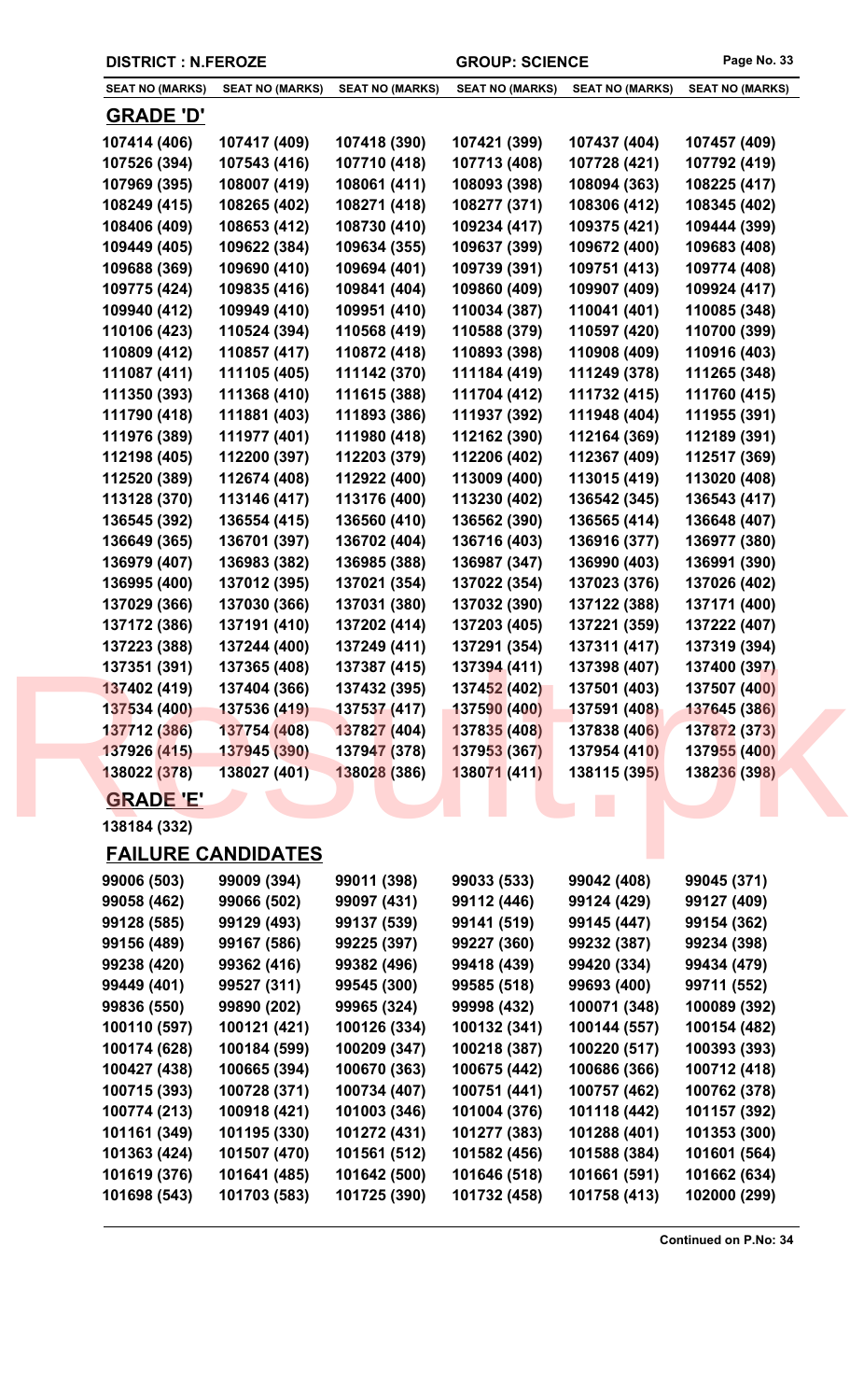**DISTRICT : N.FEROZE GROUP: SCIENCE Page No. 34**

| <b>SEAT NO (MARKS)</b> | <b>SEAT NO (MARKS)</b>    | <b>SEAT NO (MARKS)</b> | <b>SEAT NO (MARKS)</b> | <b>SEAT NO (MARKS)</b> | <b>SEAT NO (MARKS)</b> |
|------------------------|---------------------------|------------------------|------------------------|------------------------|------------------------|
|                        | <b>FAILURE CANDIDATES</b> |                        |                        |                        |                        |
| 102006 (415)           | 102022 (434)              | 102029 (452)           | 102030 (389)           | 102035 (421)           | 102076 (456)           |
| 102089 (431)           | 102095 (425)              | 102116 (489)           | 102155 (407)           | 102157 (439)           | 102162 (363)           |
| 102171 (423)           | 102314 (368)              | 102316 (390)           | 102324 (417)           | 102331 (367)           | 102337 (437)           |
|                        |                           |                        | 102456 (369)           | 102473 (560)           |                        |
| 102414 (378)           | 102447 (367)              | 102450 (363)           |                        |                        | 102492 (384)           |
| 102513 (336)           | 102526 (406)              | 102527 (459)           | 102528 (352)           | 102532 (337)           | 102544 (385)           |
| 102545 (386)           | 102549 (421)              | 102555 (387)           | 102558 (314)           | 102565 (391)           | 102567 (319)           |
| 102573 (380)           | 102586 (463)              | 102587 (390)           | 102589 (412)           | 102593 (409)           | 102613 (480)           |
| 102622 (305)           | 102744 (374)              | 102768 (384)           | 102802 (405)           | 102811 (419)           | 102828 (407)           |
| 102848 (304)           | 102849 (367)              | 102850 (381)           | 102854 (368)           | 102862 (309)           | 102870 (402)           |
| 102877 (376)           | 102895 (453)              | 102946 (400)           | 102963 (388)           | 102990 (378)           | 103035 (458)           |
| 103044 (443)           | 103105 (356)              | 103116 (416)           | 103244 (312)           | 103336 (565)           | 103356 (616)           |
| 103519 (531)           | 103569 (345)              | 103570 (371)           | 103795 (480)           | 103815 (438)           | 103819 (383)           |
| 103821 (376)           | 103829 (452)              | 103852 (505)           | 103853 (403)           | 103861 (467)           | 103863 (489)           |
| 104023 (301)           | 104025 (395)              | 104027 (381)           | 104035 (355)           | 104065 (453)           | 104066 (399)           |
| 104068 (412)           | 104090 (406)              | 104095 (384)           | 104152 (397)           | 104159 (322)           | 104233 (391)           |
| 104239 (425)           | 104259 (319)              | 104261 (376)           | 104262 (394)           | 104267 (404)           | 104269 (451)           |
| 104270 (387)           | 104279 (381)              | 104283 (386)           | 104286 (397)           | 104291 (453)           | 104294 (361)           |
| 104298 (389)           | 104340 (322)              | 104346 (372)           | 104350 (322)           | 104351 (318)           | 104360 (323)           |
| 104368 (342)           | 104396 (328)              | 104446 (394)           | 104458 (193)           | 104463 (252)           | 104511 (273)           |
| 104513 (454)           | 104539 (328)              | 104541 (428)           | 104546 (367)           | 104575 (584)           | 104577 (464)           |
| 104588 (410)           | 104594 (313)              | 104596 (336)           | 104597 (404)           | 104623 (276)           | 104631 (438)           |
| 104635 (237)           | 104643 (407)              | 104644 (439)           | 104645 (386)           | 104649 (613)           | 104651 (563)           |
| 104653 (492)           | 104669 (89)               | 104673 (496)           | 104681 (526)           | 104707 (307)           | 104708 (491)           |
| 104756 (431)           | 104767 (408)              | 104770 (471)           | 104776 (363)           | 104789 (484)           | 104814 (585)           |
| 104842 (409)           | 104860 (417)              | 104887 (403)           | 104888 (510)           | 104889 (469)           | 104901 (537)           |
| 104912 (298)           | 104916 (533)              | 105003 (523)           | 105093 (260)           | 105094 (520)           | 105097 (552)           |
| 105106 (447)           | 105111 (365)              | 105120 (527)           | 105132 (567)           | 105133 (424)           | 105138 (578)           |
| 105211 (253)           | 105214 (314)              | 105232 (505)           | 105234 (382)           | 105446 (422)           | 105447 (405)           |
| 105448 (479)           | 105459 (355)              | 105466 (425)           | 105471 (350)           | 105494 (460)           | 105511 (407)           |
| 105521 (404)           | 105526 (501)              | 105532 (126)           | 105537 (497)           | 105549 (292)           | 105651 (403)           |
| 105668 (396)           | 105674 (414)              | 105702 (386)           | 105739 (541)           | 105777 (393)           | 105778 (433)           |
| 105792 (379)           | 105801 (425)              | 105809 (379)           | 105814 (366)           | 105822 (403)           | 105833 (344)           |
| 105838 (311)           | 105855 (353)              | 105858 (403)           | 105863 (353)           | 105869 (287)           | 105870 (431)           |
| 105879 (358)           | 105893 (232)              | 105901 (479)           | 105903 (428)           | 105908 (351)           | 105912 (388)           |
| 105917 (402)           | 105949 (417)              | 105950 (443)           | 105964 (343)           | 105971 (396)           | 105973 (420)           |
| 105975 (383)           | 105981 (392)              | 105982 (322)           | 105984 (370)           | 105988 (349)           | 106028 (485)           |
| 106068 (374)           | 106074 (421)              | 106076 (378)           | 106207 (378)           | 106220 (415)           | 106237 (338)           |
| 106242 (389)           | 106248 (316)              | 106377 (475)           | 106378 (315)           | 106443 (258)           | 106574 (389)           |
| 106575 (441)           | 106645 (369)              | 106646 (352)           | 106649 (396)           | 106653 (454)           | 106661 (401)           |
| 106665 (468)           | 106695 (369)              | 106708 (403)           | 106764 (363)           | 106773 (441)           | 106783 (552)           |
| 106785 (379)           | 106788 (312)              | 106800 (349)           | 106803 (470)           | 106820 (382)           | 106897 (312)           |
|                        | 106975 (370)              | 107104 (419)           | 107105 (393)           | 107118 (443)           | 107137 (402)           |
| 106926 (405)           |                           |                        |                        |                        |                        |
| 107140 (361)           | 107142 (413)              | 107150 (398)           | 107153(0)              | 107154 (197)           | 107202 (379)           |
| 107208 (432)           | 107267 (455)              | 107269 (582)           | 107275 (472)           | 107279 (393)           | 107291 (365)           |
| 107307 (381)           | 107318 (511)              | 107321 (426)           | 107330 (400)           | 107335 (481)           | 107339 (462)           |
| 107340 (332)           | 107360 (457)              | 107376 (418)           | 107394 (452)           | 107403 (460)           | 107415 (385)           |
| 107425 (520)           | 107429 (398)              | 107442 (379)           | 107447 (345)           | 107459 (388)           | 107462 (327)           |
| 107463 (515)           | 107525 (373)              | 107541 (374)           | 107558 (363)           | 107582 (365)           | 107586 (308)           |
| 107612 (330)           | 107626 (449)              | 107649 (286)           | 107707 (504)           | 107712 (368)           | 107721 (143)           |
| 107730 (333)           | 107782 (311)              | 108085 (448)           | 108098 (384)           | 108163 (398)           | 108251 (446)           |
| 108314 (360)           | 108344 (405)              | 108451 (410)           | 108558 (252)           | 108563 (569)           | 108587 (441)           |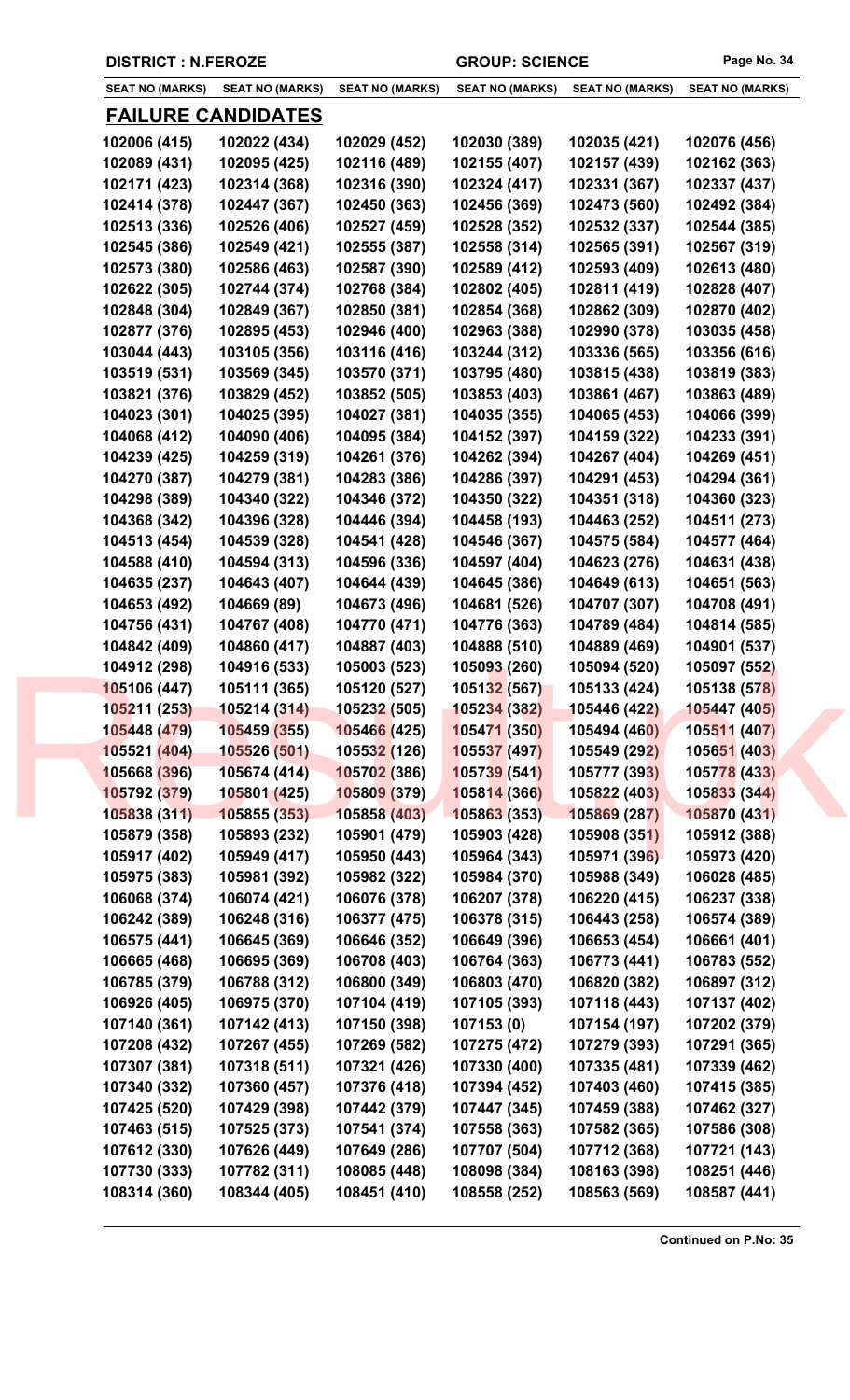| <b>DISTRICT : N.FEROZE</b> |  |  |  |
|----------------------------|--|--|--|
|----------------------------|--|--|--|

| <b>SEAT NO (MARKS)</b> | <b>SEAT NO (MARKS)</b>    | <b>SEAT NO (MARKS)</b>                                        | <b>SEAT NO (MARKS)</b>                                         | <b>SEAT NO (MARKS)</b>      | <b>SEAT NO (MARKS)</b> |
|------------------------|---------------------------|---------------------------------------------------------------|----------------------------------------------------------------|-----------------------------|------------------------|
|                        | <b>FAILURE CANDIDATES</b> |                                                               |                                                                |                             |                        |
| 108589 (480)           | 108607 (169)              | 108648 (524)                                                  | 108660 (415)                                                   | 108700 (500)                | 108714 (436)           |
| 108737 (402)           | 108747 (582)              | 108751 (497)                                                  | 108766 (458)                                                   | 108770 (446)                | 108782 (508)           |
| 108830 (574)           | 108843 (561)              | 108845 (444)                                                  | 108849 (572)                                                   | 108854 (487)                | 108860 (427)           |
| 108861 (450)           | 108865 (438)              | 108866 (419)                                                  | 108877 (343)                                                   | 108878 (440)                | 109256 (298)           |
| 109357 (475)           | 109388 (505)              | 109446 (402)                                                  | 109469 (349)                                                   | 109472 (408)                | 109532 (366)           |
| 109620 (404)           | 109625 (313)              | 109628 (475)                                                  | 109635 (396)                                                   | 109642 (336)                | 109653 (428)           |
| 109655 (590)           | 109656 (349)              | 109658 (430)                                                  | 109659 (385)                                                   | 109660 (485)                | 109661 (472)           |
| 109664 (480)           | 109665 (382)              | 109667 (399)                                                  | 109671 (461)                                                   | 109674 (337)                | 109677 (80)            |
| 109680 (386)           | 109686 (373)              | 109713 (409)                                                  | 109769 (338)                                                   | 109772 (491)                | 109773 (353)           |
| 109779 (386)           | 109780 (381)              | 109784 (369)                                                  | 109785 (430)                                                   | 109843 (364)                | 109857 (395)           |
| 109884 (318)           | 109914 (348)              | 109942 (416)                                                  | 110022 (325)                                                   | 110032 (457)                | 110043 (407)           |
| 110049 (445)           | 110094 (350)              | 110126 (330)                                                  | 110531 (426)                                                   | 110539 (492)                | 110551 (489)           |
| 110672 (451)           | 110689 (356)              | 110696 (437)                                                  | 110697 (389)                                                   | 110698 (456)                | 110702 (376)           |
| 110704 (375)           | 110720 (386)              | 110721 (397)                                                  | 110743 (408)                                                   | 110751 (448)                | 110757 (382)           |
| 110767 (369)           | 110776 (387)              | 110778 (473)                                                  | 110783 (326)                                                   | 110798 (456)                | 110799 (472)           |
| 110800 (337)           | 110804 (362)              | 110805 (397)                                                  | 110806 (421)                                                   | 110807 (393)                | 110808 (304)           |
| 110852 (381)           | 110860 (323)              | 110873 (389)                                                  | 110901 (526)                                                   | 110918 (299)                | 110919 (425)           |
| 110920 (434)           | 110921 (440)              | 110924 (406)                                                  | 111034 (390)                                                   | 111046 (273)                | 111113 (362)           |
| 111132 (382)           | 111133 (394)              | 111134 (404)                                                  | 111139 (329)                                                   | 111149 (290)                | 111194 (492)           |
| 111197 (500)           | 111211 (405)              | 111216 (494)                                                  | 111218 (367)                                                   | 111244 (367)                | 111248 (466)           |
| 111316 (369)           | 111323 (456)              | 111328 (418)                                                  | 111330 (323)                                                   | 111332 (444)                | 111335 (364)           |
| 111336 (506)           | 111339 (529)              | 111340 (351)                                                  | 111341 (368)                                                   | 111352 (437)                | 111361 (462)           |
| 111362 (419)           | 111367 (433)              | 111454 (428)                                                  | 111472 (393)                                                   | 111479 (364)                | 111486 (377)           |
| 111492 (459)           | 111535 (497)              | 111542 (479)                                                  | 111546 (295)                                                   | 111590 (318)                | 111648 (391)           |
| 111703 (491)           | 111705 (358)              | 111710 (456)                                                  | 111723 (419)                                                   | 111736 (429)                | 111739 (483)           |
| 111755 (412)           | 111767 (455)              | 111775 (383)                                                  | 111777 (423)                                                   | 111791 (378)                | 111816 (511)           |
| 111838 (238)           | 111874 (447)              | 111880 (484)                                                  | 111895 (467)                                                   | 111920 (443)                | 111925 (465)           |
|                        |                           | $\frac{111944}{(384)}$ 111952 (469) 111987 (428) 111994 (374) |                                                                | $112003(428)$ $112009(429)$ |                        |
| 112022 (496)           | 112023 (420)              | 112045 (395)                                                  | 112103 (432)                                                   | 112117 (445)                | 112122 (400)           |
| 112149 (418)           | 112159 (490)              | 112167 (353)                                                  | 112180 (389)                                                   | 112181 (444)                | 112196 (399)           |
| 112210 (496)           | 112253(448)               | 112511 (568)                                                  | 112519 (329)                                                   | 112631 (425)                | 112677 (348)           |
| 112686 (419)           | 112695 (452)              | 112738 (376)                                                  | 112759 (365)                                                   | 112932 (507)                | 113010 (184)           |
| 113014 (442)           | 113114 (355)              | 113144 (363)                                                  | 136847 (481)                                                   | 136872 (462)                | 136896 (446)           |
| 136897 (390)           | 136992 (403)              | 137013 (365)                                                  | 137033 (387)                                                   | 137121 (478)                | 137174 (460)           |
| 137243 (349)           | 137281 (590)              | 137293 (536)                                                  | 137313 (439)                                                   | 137314 (382)                | 137316 (442)           |
| 137322 (459)           | 137323 (295)              | 137324 (396)                                                  | 137326 (417)                                                   | 137361 (52)                 | 137381 (472)           |
| 137383 (333)           | 137389 (425)              | 137390 (361)                                                  | 137410 (354)                                                   | 137431 (431)                | 137491 (434)           |
| 137538 (351)           | 137592 (423)              | 137594 (463)                                                  | 137621 (458)                                                   | 137622 (385)                | 137626 (378)           |
| 137642 (455)           | 137707 (365)              | 137709 (406)                                                  | 137711 (343)                                                   | 137801 (459)                | 137851 (403)           |
| 137852 (371)           | 137855 (415)              | 137856 (378)                                                  | 137857 (440)                                                   | 137927 (397)                | 137951 (355)           |
| 137956 (520)           | 138084 (462)              |                                                               |                                                                |                             |                        |
|                        |                           | <b>Result with held for want of documents</b>                 |                                                                |                             |                        |
| 105556                 | 112805                    | 112806                                                        |                                                                |                             |                        |
|                        |                           |                                                               | <b>Result with held due to use of Unfairmeans/Copying Case</b> |                             |                        |
| 99095                  | 99282                     | 99284                                                         | 99300                                                          | 99302                       | 99308                  |
| 99312                  | 99320                     | 100317                                                        | 100473                                                         | 100482                      | 100866                 |
| 100892                 | 100897                    | 100957                                                        | 101133                                                         | 101293                      | 101295                 |
|                        |                           | 101364                                                        | 101367                                                         | 101368                      | 102590                 |
| 101300                 | 101361                    |                                                               |                                                                |                             |                        |
| 102712                 | 102723                    | 102724                                                        | 102763                                                         | 102837                      | 103831                 |